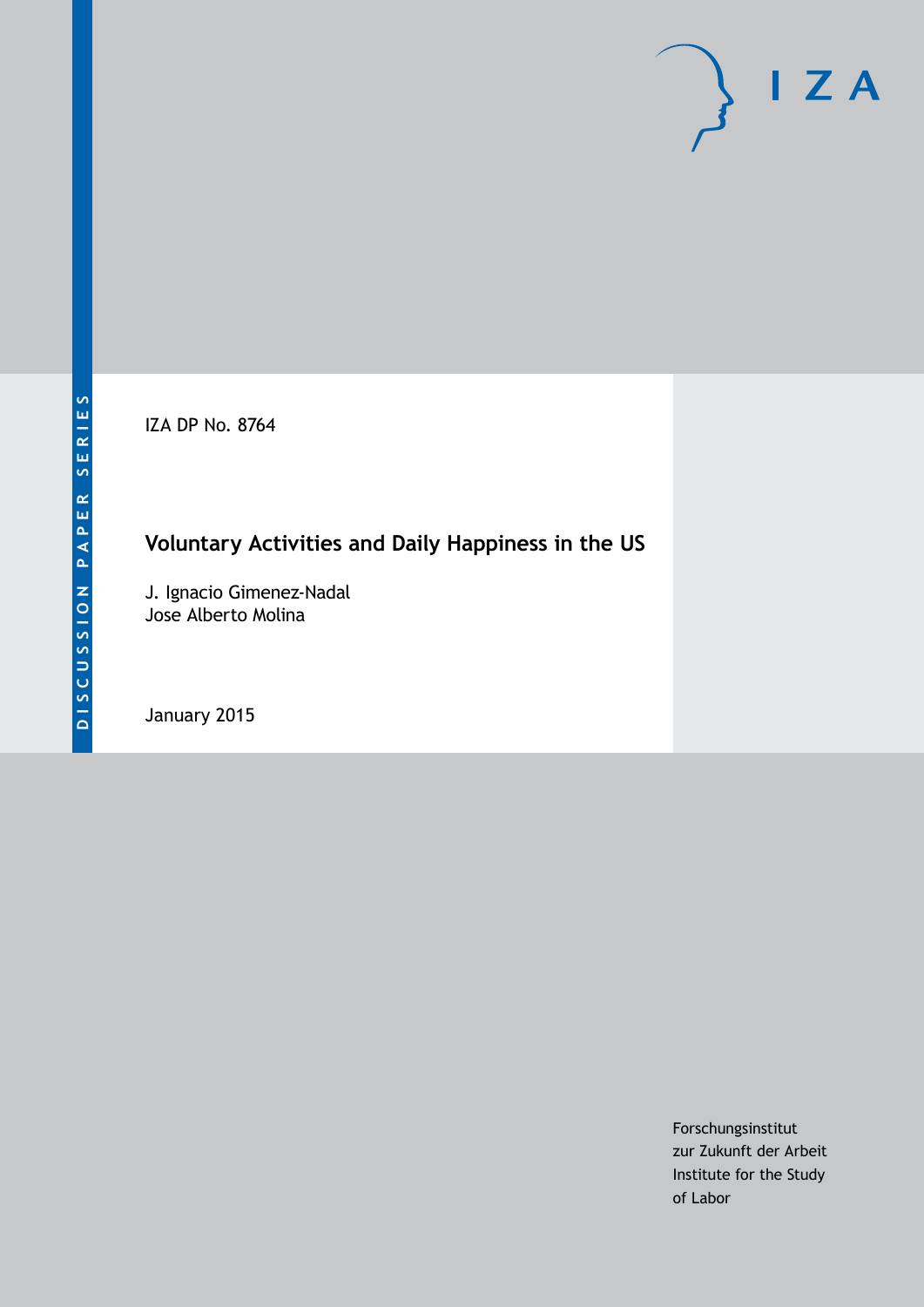# **Voluntary Activities and Daily Happiness in the US**

### **J. Ignacio Gimenez-Nadal**

*University of Zaragoza and CTUR*

### **Jose Alberto Molina**

*University of Zaragoza and IZA*

Discussion Paper No. 8764 January 2015

IZA

P.O. Box 7240 53072 Bonn **Germany** 

Phone: +49-228-3894-0 Fax: +49-228-3894-180 E-mail: [iza@iza.org](mailto:iza@iza.org)

Any opinions expressed here are those of the author(s) and not those of IZA. Research published in this series may include views on policy, but the institute itself takes no institutional policy positions. The IZA research network is committed to the IZA Guiding Principles of Research Integrity.

The Institute for the Study of Labor (IZA) in Bonn is a local and virtual international research center and a place of communication between science, politics and business. IZA is an independent nonprofit organization supported by Deutsche Post Foundation. The center is associated with the University of Bonn and offers a stimulating research environment through its international network, workshops and conferences, data service, project support, research visits and doctoral program. IZA engages in (i) original and internationally competitive research in all fields of labor economics, (ii) development of policy concepts, and (iii) dissemination of research results and concepts to the interested public.

<span id="page-1-0"></span>IZA Discussion Papers often represent preliminary work and are circulated to encourage discussion. Citation of such a paper should account for its provisional character. A revised version may be available directly from the author.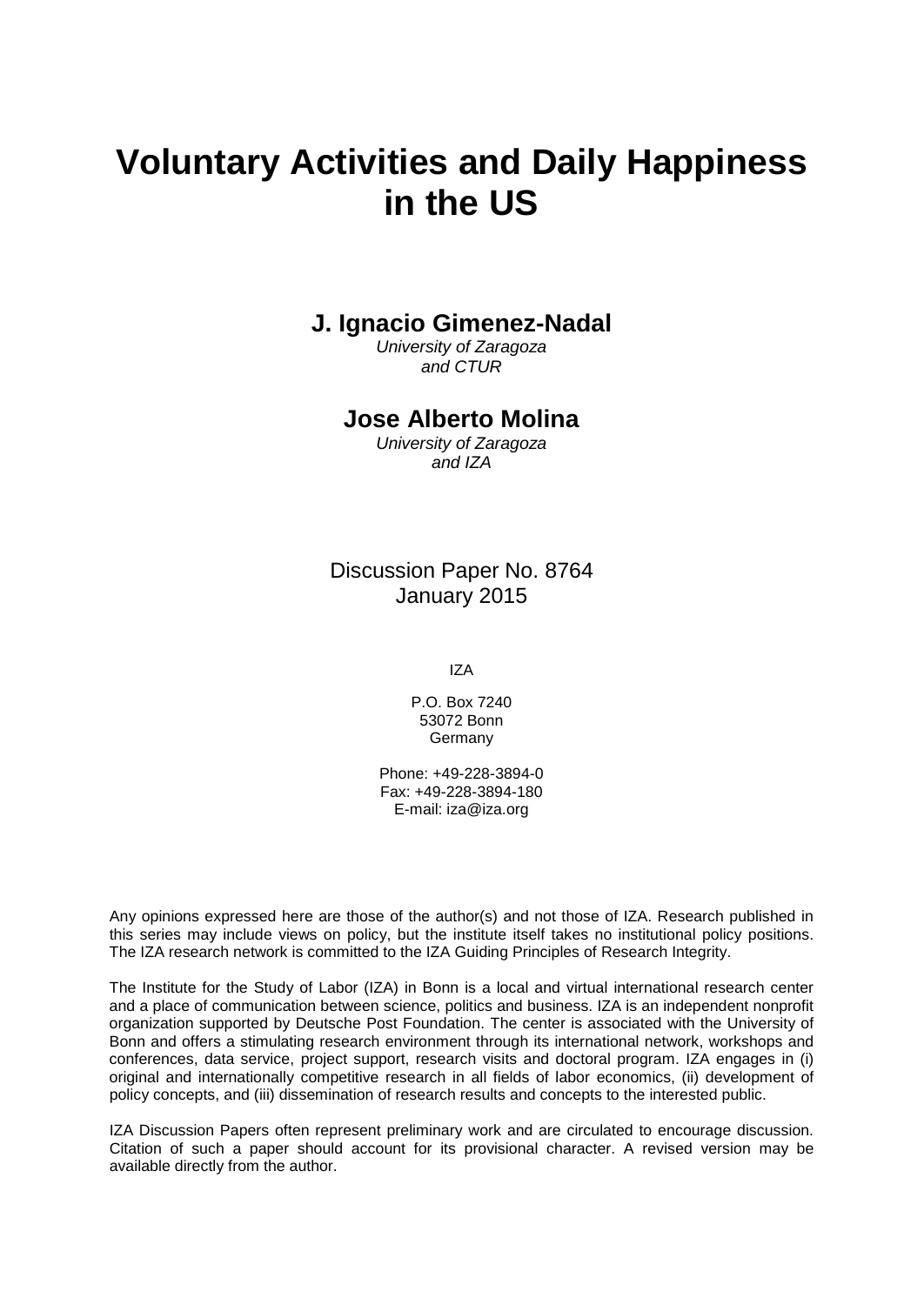IZA Discussion Paper No. 8764 January 2015

### **ABSTRACT**

# **Voluntary Activities and Daily Happiness in the US[\\*](#page-1-0)**

This paper analyzes differences in daily happiness between those individuals in the United States who perform voluntary activities during the day, and those who do not. Using the Well-Being Module of the American Time Use Survey 2010, we initially find that those who devote any time to voluntary activities during the day report higher levels of daily happiness than those who do not. Comparing the happiness obtained from a range of activities, we find that volunteering is among the most enjoyable, indicating that time spent on voluntary activities is utility-enhancing. But when the issue of reverse causality is taken into account, we find no differences in daily happiness between volunteers and non-volunteers, which indicates that happier individuals are also more likely to volunteer. We document that the effect of voluntary activities on the experienced utility of individuals can be decomposed into a "timecomposition" effect and a "personality" effect, with the latter explaining between 11% and 46% of the observed difference.

JEL Classification: D13, J16, J22

Keywords: voluntary activities, time use survey, experienced utility

Corresponding author:

Jose Alberto Molina Department of Economic Analysis Faculty of Economics University of Zaragoza Gran Vía 2 50005 Zaragoza Spain E-mail: [jamolina@unizar.es](mailto:jamolina@unizar.es)

We are very grateful for helpful comments from Jon Bakija, Bram de Brock, Andrew Clark, Donald Cox, Dan Hamermesh, Andreas Knäbe, Eric Maurin, Alois Stutzer, Yu Zhu, and participants in the Workshop "Frontiers of Time Use Research" (Paris, 2014). This paper was partially written while Jose Alberto Molina was Visiting Fellow at the Department of Economics of Boston College (US), to which he would like to express his thanks for the hospitality and facilities provided. This paper has benefited from funding from the Spanish Ministry of Economics (Project ECO2012-34828).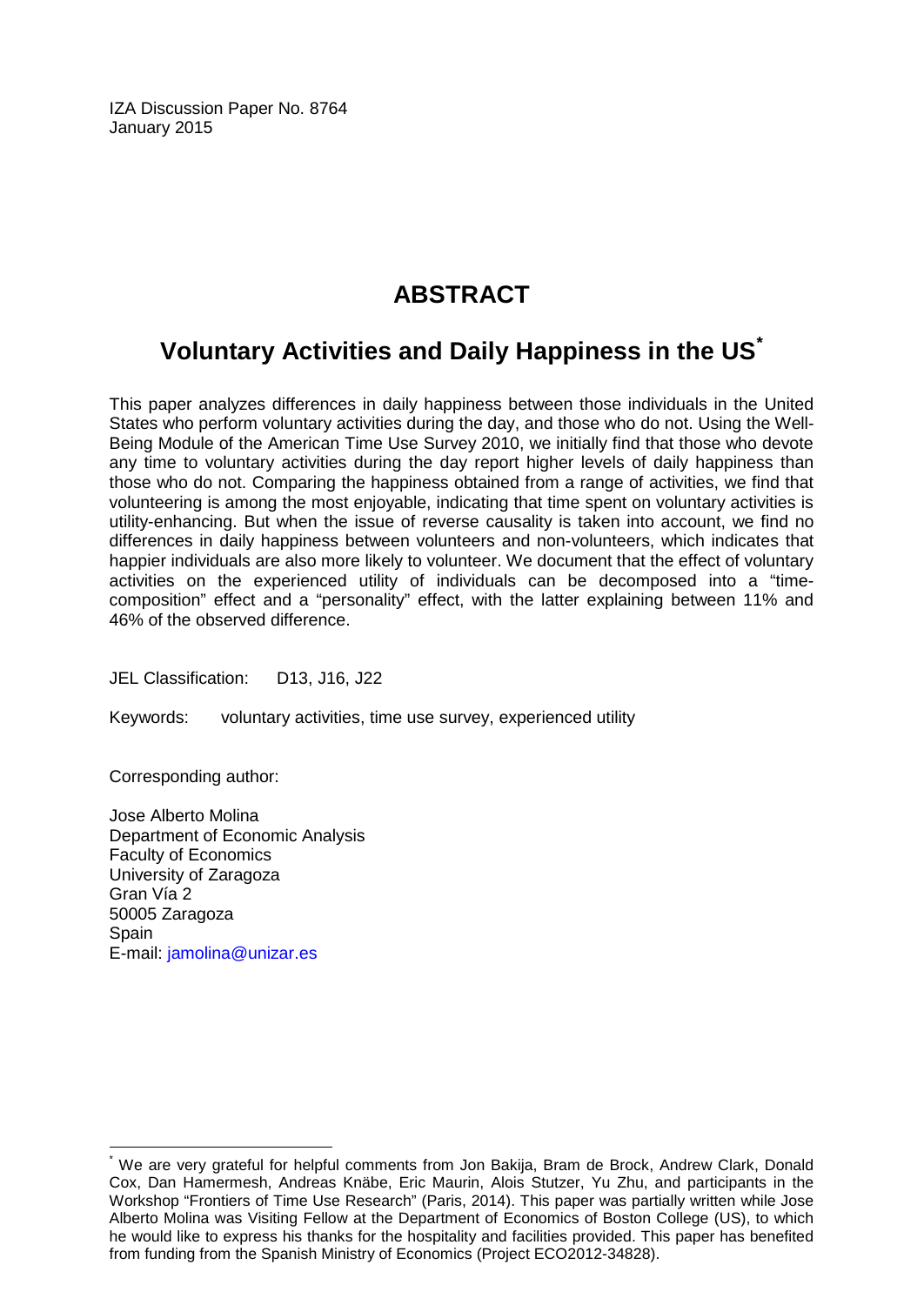#### **1. Introduction**

We analyze here the relationship between voluntary activities and the happiness obtained throughout the day by individuals in the US, which has a long tradition of community service and continues to lead other Western countries in volunteering. American adults are more than twice as likely as German and French adults to contribute time and energy to community work (Ladd, 1999; Putnam, 2000), and participation in voluntary activities has increased in recent years (US BLS 2013a). Voluntary activity is a significant economic activity in the US. Americans aged 15 and older spent 2.5 hours, on average, doing formal and informal volunteering on days that they volunteered, with between 6% and 8% of the US population volunteering on any given day, over the period 2007-2011 (US BLS 2013b). Volunteering plays a prominent role in the charitable provision of goods and services, and it is often regarded as being fundamental to the sustainability of any society. Hence, the factors and/or motives behind individual philanthropic behavior are worth analyzing, as a deeper understanding of charitable donations of time could help economists and policy-makers anticipate behavioral responses to changes in economic fundamentals.

Among the different hypotheses as to why individuals devote time to voluntary activities, one basic idea is that it increases the utility of individuals (Becker, 1974; Andreoni, 1989;1990). The literature on the determinants of happiness (or Subjective Well-Being, SWB) has studied the factors that make individuals happier, with some studies showing that volunteering is positively related to individual SWB (Dolan, Peasgood and White, 2008; Meier and Stutzer, 2008; Binder and Freytag, 2013).<sup>1</sup> But many of the studies are correlational, and the causal relationship between volunteering and happiness must be approached with caution. In this paper, we take an alternative approach, and we examine the happiness obtained by individuals during their daily activities.<sup>[2](#page-3-0)</sup> Within this framework, we compare the daily happiness obtained by individuals who do, or do not, devote time to voluntary activities. To that end, we use the sample of individuals from the *Well-Being Module* of the 2010 American Time Use Survey (ATUS), which provides information on individual time use, based on diary questionnaires, in which individuals report their activities throughout the 24 hours of the day, as well as information on the feelings individuals experience during their time-use activities.

We use two measures of daily happiness that have been proposed in the literature, and regress them on an indicator of whether the diarist reported some time spent on voluntary activities during the day of the interview. We find that those who devote any time to voluntary activities during the day report obtaining a higher level of happiness than those who do not

<sup>&</sup>lt;sup>1</sup> See Dolan, Peasgood and White (2008) and Binder and Freytag (2013) for a review of the factors correlated with volunteering and SWB.

<span id="page-3-1"></span><span id="page-3-0"></span> $2$  This concept refers to the "experienced utility", as used by Kahneman et al. (1997), who defines it as a 'continuous hedonic flow of pleasure or pain'.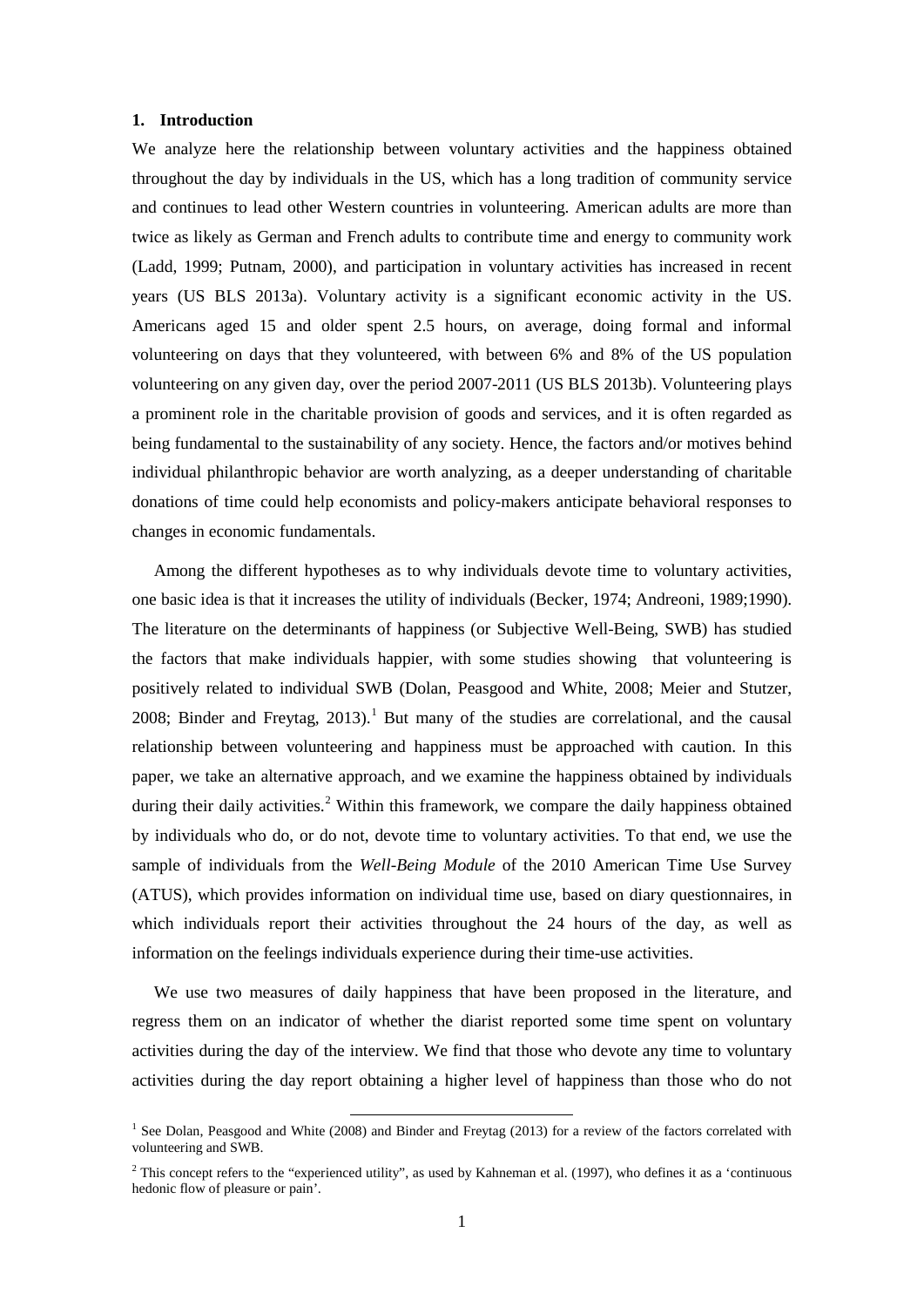devote such time. These results are maintained when we exclude episodes of voluntary activity from the analysis. We further propose an Instrumental Variable strategy to deal with reverse causality e.g., happier individuals could be more likely to participate in voluntary activities. Using the cross-state variations in laws regarding deductions for charitable contributions as our main instrument, we find that voluntary activities have no effect on the daily happiness of volunteers, indicating that happier individuals are more likely to participate in voluntary activities.

We also follow Knabe et al. (2010) and decompose the difference in the daily happiness between volunteers and non-volunteers into two components: a "time-composition" effect and a "personality" effect. The former captures the difference in daily happiness that can be attributed to differences in the distribution of activities during the day. To the extent that different activities provide different levels of individual experienced utility, the difference in the experienced utility between volunteers and non-volunteers could be explained because those who devote time to volunteer activities may differ in how they spend their time, compared to those who do not volunteer. Such differences in the distribution of activity time include voluntary activities that are shown to be ranked among the five most enjoyable activities, consistent with prior studies. For instance, Krueger (2007) analyzes data on experienced utility in the US and classifies the "general voluntary acts" in the group of "the most enjoyable and interesting activities". Kahneman et al. (2004), Krueger et al. (2009) and White and Dolan (2009) also show that voluntary activities are positively related to happiness.

The latter study captures the variations in daily happiness obtained while engaged in similar activities. It could be that volunteers and non-volunteers report different levels of daily happiness when engaged in the same activities during the day, which could explain the observed differences between the two groups. Such differences are defined at the individual level, as they depend on inter-personal differences in same activities, and we call this the "personality" effect. The "personality" effect explains between 11% and 46% of the differences in happiness between volunteers and non-volunteers during the day.

We contribute to the literature by examining the relationship between voluntary activities and the happiness of individuals (Thoits and Hewitt, 2001; Greenfield and Marks, 2004; Brooks, 2006; Borgonovi, 2008; Dolan, Peasgood and White, 2008; Meier and Stutzer, 2008; Binder and Freytag, 2013), by offering a novel analysis of how voluntary activities affect the daily happiness individuals obtain during the day. We initially find that those who volunteer report higher levels of daily happiness, but this difference dissapears when the reverse causality issue is taken into account. This work complements prior analyses on how voluntary labor relates to subjective well-being, but, while other studies have used retrospective questions on happiness or well-being, aimed at measuring happiness in the long-run, our approach focuses on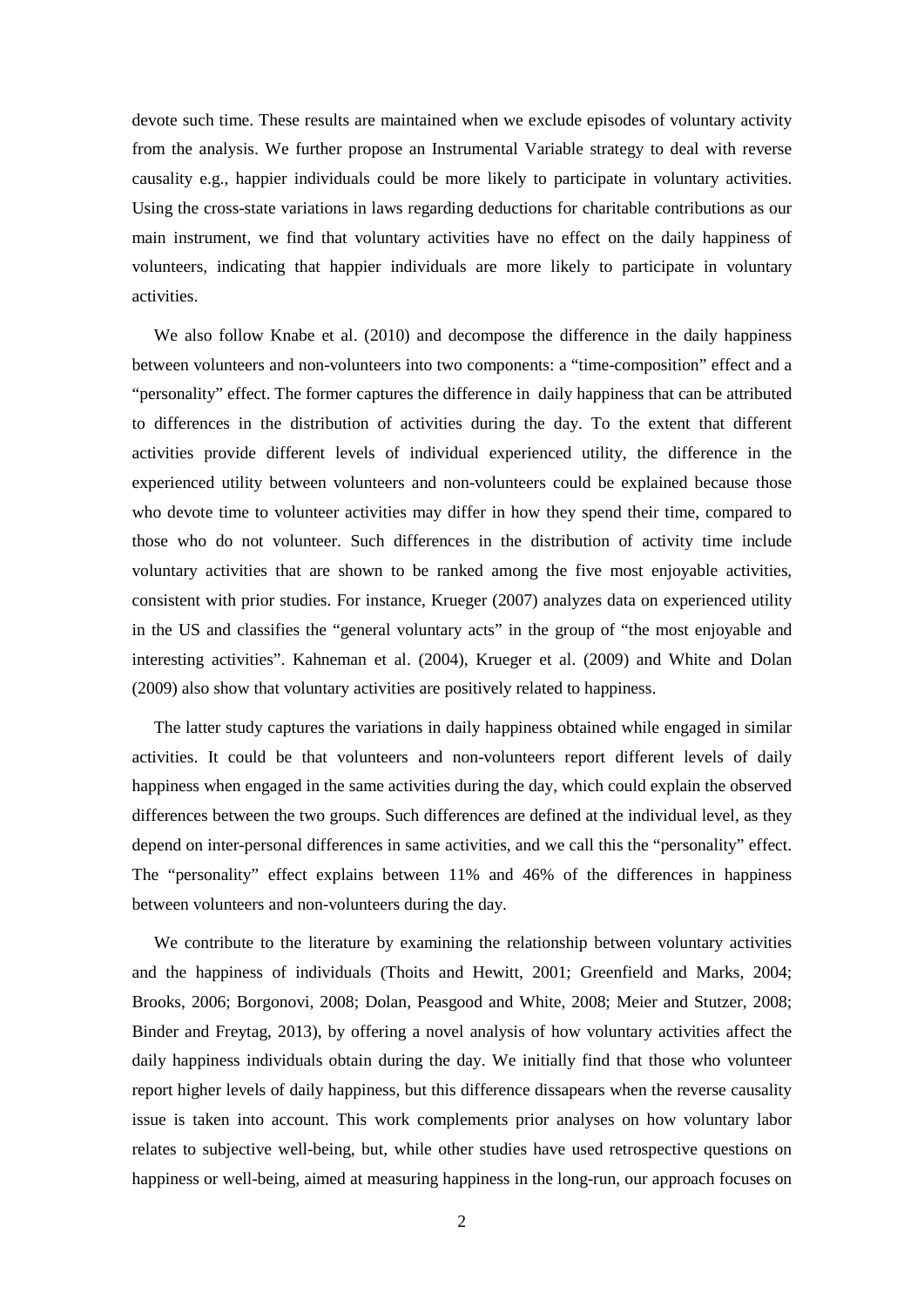the short-run. Thus, whereas traditional SWB measures refer to "life as you remember it", we concentrate here on "life as you live it". Our second contribution is the use of cross-state variations in deductions for charitable contributions as an instrument to deal with the possible reverse causality of volunteering and happiness, given that the majority of existing studies are correlational, with only a few exceptions dealing with the issue of reverse causality. Our third contribution lies in the decomposition of the difference in daily happiness between the two groups into two components with, to the best of our knowledge, only Knabe et al. (2010) having done anything similar.

The rest of the paper is organized as follows. Section 2 presents a review of the most relevant literature for the current study. Section 3 describes the data and variables. Section 4 analyzes initially the relationship between voluntary activities and happiness, and Section 5 examines possible channels through which happiness and volunteering could be related. Section 6 shows the relevant results when the issue of reverse causality is taken into account, and Section 7 shows the decomposition of the difference in daily happiness between the "timecomposition" and "personality" effects. Section 8 sets out our main conclusions.

#### **2. Literature Review**

Volunteering can be broadly defined as "any activity in which time is given freely to benefit another person, group or organization" (Wilson, 2000, pp. 215). In Economics, explanations of the philantrophic behavior of individuals vary. One of these is the straightforward utilitymaximization model, where donors obtain tangible benefits, in line with the basic notion of a rational "homo-economicus". If we relax the utility-maximization assumption, giving may take place when individuals are interested in the well-being of others, leading to the "pure altruism model" (e.g., Becker, 1974; Unger, 1991; Duncan, 1999), or it may take place when donors derive benefit from the act of giving, leading to the "impure altruism" or "warm glow" model (Andreoni, 1989;1990; Rose-Ackerman, 1996). The "investment model" considers that volunteering may enable individuals to accumulate human capital, expand networks, signal productive characteristics to firms, or acquire contacts that can help in the future (e.g., Menchik and Weisbrod, 1987; Freeman, 1997, Wilson, 2012). Hence, the consumption motive is associated with the first three explanations, as there are direct increases of the contemporaneous utility of individuals from volunteering, and the investment motive considers an indirect increase in future utility. Menchik and Weisbrod (1987) analyze each of these motives and conclude that both play an important role in the decision to volunteer, although Freeman (1997) fails to confirm the importance of the consumption motive.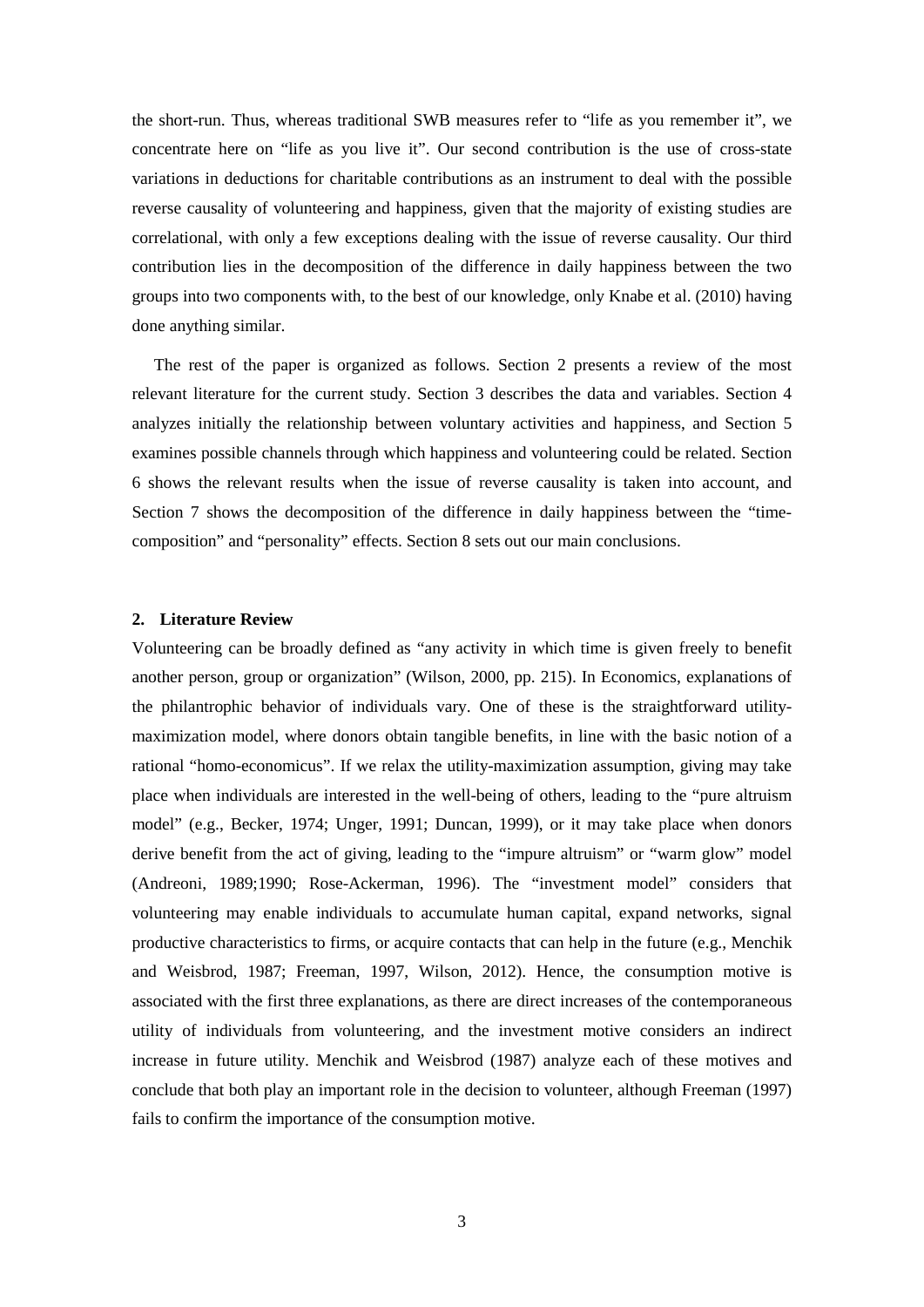Several positive outcomes have been proposed as being associated with volunteering, including increased health (Post, 2005) and well-being (see Dolan, Peasgood and White, 2008, for a review). Volunteering has also been seen as positively related to the subjective well-being of volunteers (Helliwell, 2003; Helliwell and Putnam, 2004; Post, 2005; Brooks, 2006; Pichler, 2006; Becchetti et al., 2008; Borgonovi, 2008; Dolan, Peasgood and White, 2008). However, very few of these studies take into account issues of reverse causality (people volunteer more when they are happy) and simultaneity biases (some third factor, such as religion, leads to more volunteering and to more happiness). Meier and Stutzer (2008) find that the impact of volunteering is considerably reduced when fixed effects are controlled for, and only volunteering weekly remains significant, suggesting that the higher levels of well-being arise from individual heterogeneity. Binder and Freytag (2013) apply matching estimators and find that the impact of regular volunteering on SWB is positive and increasing over time when regular volunteering is sustained. Others have found that volunteering is negatively related to subjective well-being (Li, Pickles and Savage, 2005; Bjørnskov, 2003).

Demographic characteristics have been found to be among the factors affecting volunteering. Prior literature has found that education is a significant factor in the decision to volunteer (Huang, van den Brick and Groot, 2009; Wilson, 2012). Other variables are being male (Wilson and Musick, 1999), being white (Rotolo, Wilson and Hughes, 2010), and being middle-aged (Wilson, 2012). Income, apparently, has no effect on the volunteer behavior of individuals (Brooks, 2007), while the unemployed are less likely to volunteer (Wilson, 2000).

Other factors that affect volunteering, and that are more difficult to isolate, are personality traits and the social context.<sup>[3](#page-3-1)</sup> Regarding personality traits, among the "Big Five" personality dimensions - extraversion, agreeableness, conscientiousness, neuroticism, and openness (Gosling et al., 2003) - some studies have found a positive relationship between extraversion and agreeableness, and the likelihood of volunteering (Bekkers, 2010; Omoto et al., 2010). These findings indicate the importance of the unobserved heterogeneity of individuals in determining volunteer behavior. Alternatively, prestige and reputation have been proposed as influential factors (Glazer and Konrad, 1996; Ostrower, 1997; Bénabou and Tirole, 2005; Meier and Stutzer, 2010; Ariely, Bracha and Meier, 2009; Shang and Crosson, 2009, Bekkers, 2010; Carpenter and Myers, 2010). The social context has been shown to be an important factor in voluntary behavior, as larger social networks seem to increase the propensity to volunteer (Okun et al., 2007), while trust in other people also can be positively related to volunteering (Brehm and Rahn, 1997; Putnam, 2000). Additionally, religion seems to be positively related to volunteering, at least in the US (Brooks, 2006; Borgonovi, 2008).

 $\overline{\phantom{a}}$ 

<span id="page-6-0"></span><sup>&</sup>lt;sup>3</sup> See Binder and Freytag (2013) for a review of the literature on the relationship between volunteering, personality traits, and social context.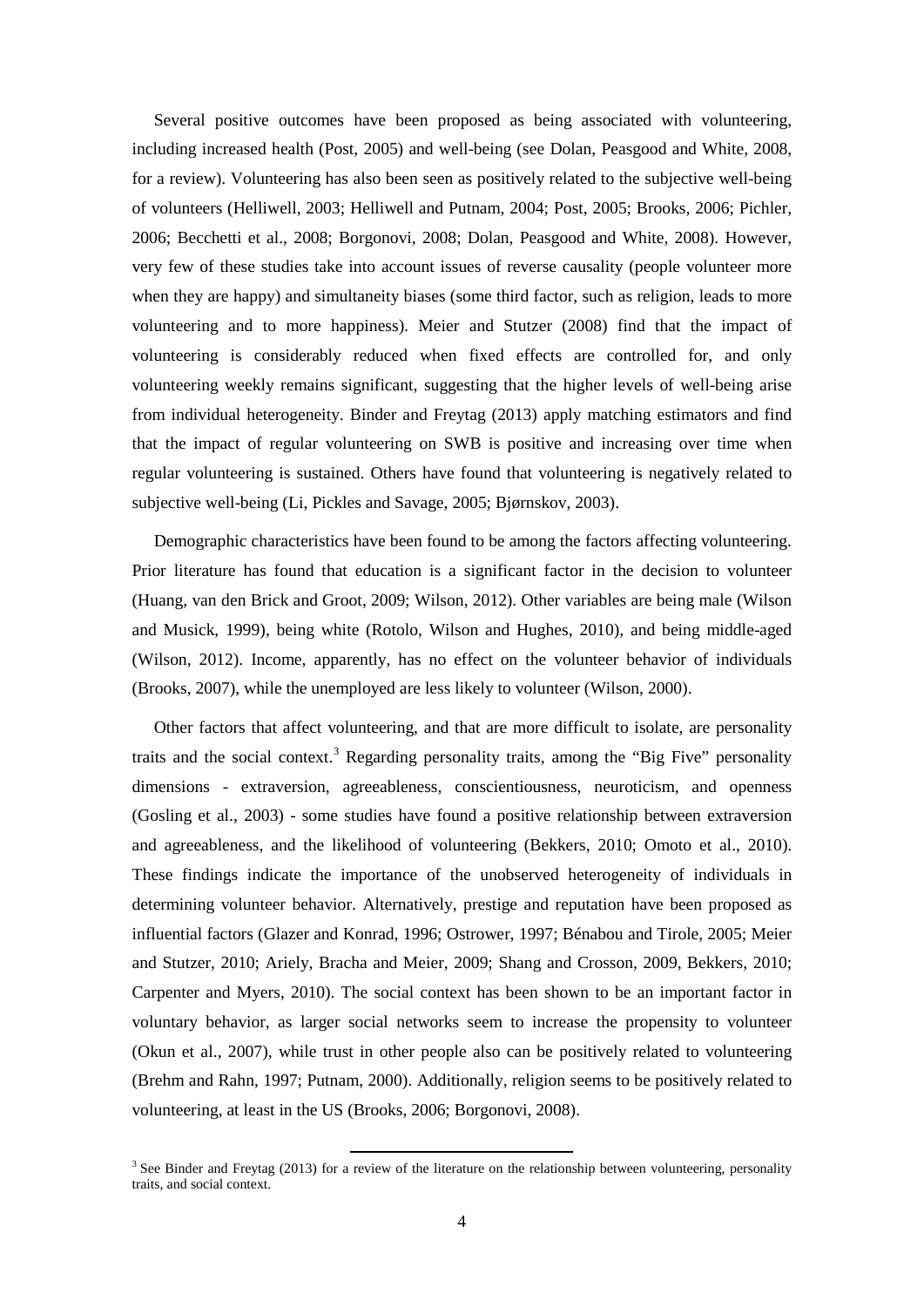Finally, and regarding the factors associated with the experienced utility of individuals, Kahneman et al. (2004), using data on experienced utility for a sample of 909 working women in the US, found that activities done in the presence of friends, relatives, and the spouse and children are superior in terms of utility, compared to acting alone, which shows the importance of taking into account the presence of others while individuals are doing their daily activities. Sevilla, Gimenez-Nadal and Gershuny (2012) find that, for both the United Kingdom and the United States, the presence of young children is associated with greater hapiness. Furthermore, Krueger (2007) classifies "general voluntary acts" in the group of "the most enjoyable and interesting activities", finding that characteristics such as age, being male, and having a higher educational level are all factors related to lower experienced utility. Thus, it is important to control for the socio-demographic characteristics of the individuals in our regressions, in order to net out the effects of volunteering from the effects of such factors, as different individuals may have different volunteering behavior. Also, the presence of others during the activity of reference must also be taken into account, to net out the effect of volunteering from the effect of other factors.

#### **3. Data, sample and variables**

We use the *Well-being Module* from the 2010 American Time Use Survey to establish a link between daily happiness and voluntary activities. The module for time use information was added to the ATUS diary to capture how individuals felt during selected activities, and was fielded from January through December, 2010. Respondents were first asked to fill out a diary summarizing episodes of the preceding day. The advantage of time-use surveys over stylizedquestions, such as those included in the European Community Household Panel (ECHP), the British Household Panel Survey (BHPS), and the German Socio-Economic Panel (GSOEP), where respondents are asked how much time they have spent, for example, in the previous week, or normally spend each week, on market work or housework, is that diary-based estimates of time use are more reliable and accurate than estimates derived from direct questions (Juster and Stafford, 1985; Robinson and Godbey, 1985; Bianchi et al., 2000; Bonke, 2005; Yee-Kan, 2008).

There are several methodologies to assess the link between activities and feelings. The *process benefits* approach uses *Activity Enjoyment Ratings*, where respondents are asked to rate on a scale from 0 to 10 how much they enjoyed a certain type of activity (Juster and Stafford, 1985). The *experienced utility* approach proposes the *Experience Sampling Method* as a superior way to collect objective instantaneous enjoyment data, and where information on hedonic experiences (or instant enjoyment) in real time is collected. Alternative methods of collecting data on hedonic experience, such as the conventional *yesterday diary* used in time-budget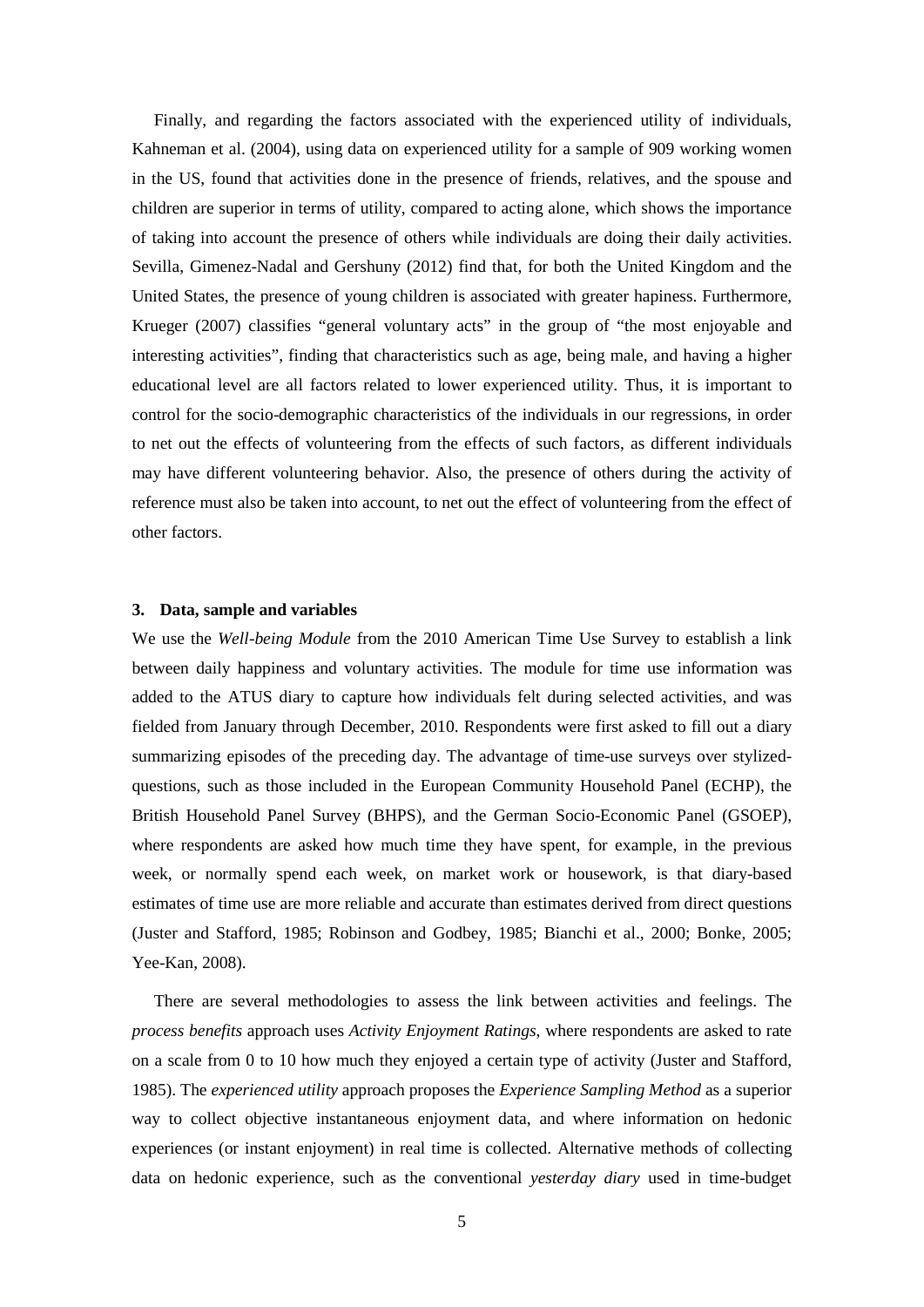surveys (Szalai, 1972) or the *Day Reconstruction Method* (Kahneman et al., 2004), are less costly to implement. Both methods collect information on how the respondent experienced all or some of the activities he or she engaged in during the previous day, as described in a time-use diary. Specifically, the *Well-Being Module* of the ATUS (2010) uses the *Day Reconstruction Method*, where three episodes from the preceeding day, lasting at least five minutes, are randomly selected and diarists are asked to rank on a 7-point scale the extent to which they were happy, stressed, sad, tired, or felt pain during the activity, with "0" indicating "did not experience the feeling at all" and "6" indicating "feeling was extremely strong". The type of well-being that can be measured with the *ATUS Well-Being Module* refers to the objective happiness experienced by individuals throughout the day.

#### *Sample and variables*

For the sake of comparison with prior studies (Aguiar and Hurst, 2007; Gimenez-Nadal and Sevilla, 2012), and to minimize the role of time-allocation decisions, such as education and retirement, that have a strong inter-temporal component over the life cycle, we restrict the sample used throughout our analysis to non-retired/non-student individuals between the ages of 21 and 65 (inclusive).<sup>[4](#page-6-0)</sup> From the original sample of 37,935, the selection of individuals for our study gives us 26,099 observations, obtaining a final sample 25,601 episodes, from 8,746 individuals, when we eliminate observations with missing socio-demographic information.

We use two dependent variables throughout the paper. The first refers to the net-affect, defined as the difference between the average score the respondent gives to all positive attributes, and the average score of all negative attributes. In our case, for one episode, it can be defined as the average score the respondent gives to all positive attributes (happiness), minus the average score of all negative attributes (stress, tiredness, sadness, or pain). We define  $A_{ii}$  as the individual "i" net-affect during activity "j", as follows:

$$
A_{ij} = \frac{\sum_{l=1}^{L} PA_{ij}^{l}}{L} - \frac{\sum_{k=1}^{K} NA_{ij}^{k}}{K}
$$

where  $PA_{ii}^l$  represents the affect score of the 1-th (out of L) positive emotion individual "i" reports for activity "j", and  $NA_{ij}^k$  represents the affect score of the k-th (out of K) negative

<span id="page-8-0"></span><sup>4</sup> We have alternatively analysed individuals between 15 and 85 years old. Results are qualitatively the same, with the only difference being that the variations in daily happiness reported by those who did any voluntary activity during the day, compared to those who did not, are larger compared to our main results. Also, when we restrict the analysis to retired people over age 64, we find that the difference in experienced utility reported by those who did any voluntary activity during the day, compared to those who did not, is larger compared to our main results (results are available upon request). This can be explained by the fact that prior research has found that elderly individuals profit strongly from volunteering work in terms of well-being (Greenfield and Marks, 2004; Choi and Kim, 2011; Dulin et al., 2012) which may be explained by the fact that elderly people who volunteer are less isolated (Musick and Wilson, 2003; Onyx and Warburton, 2003).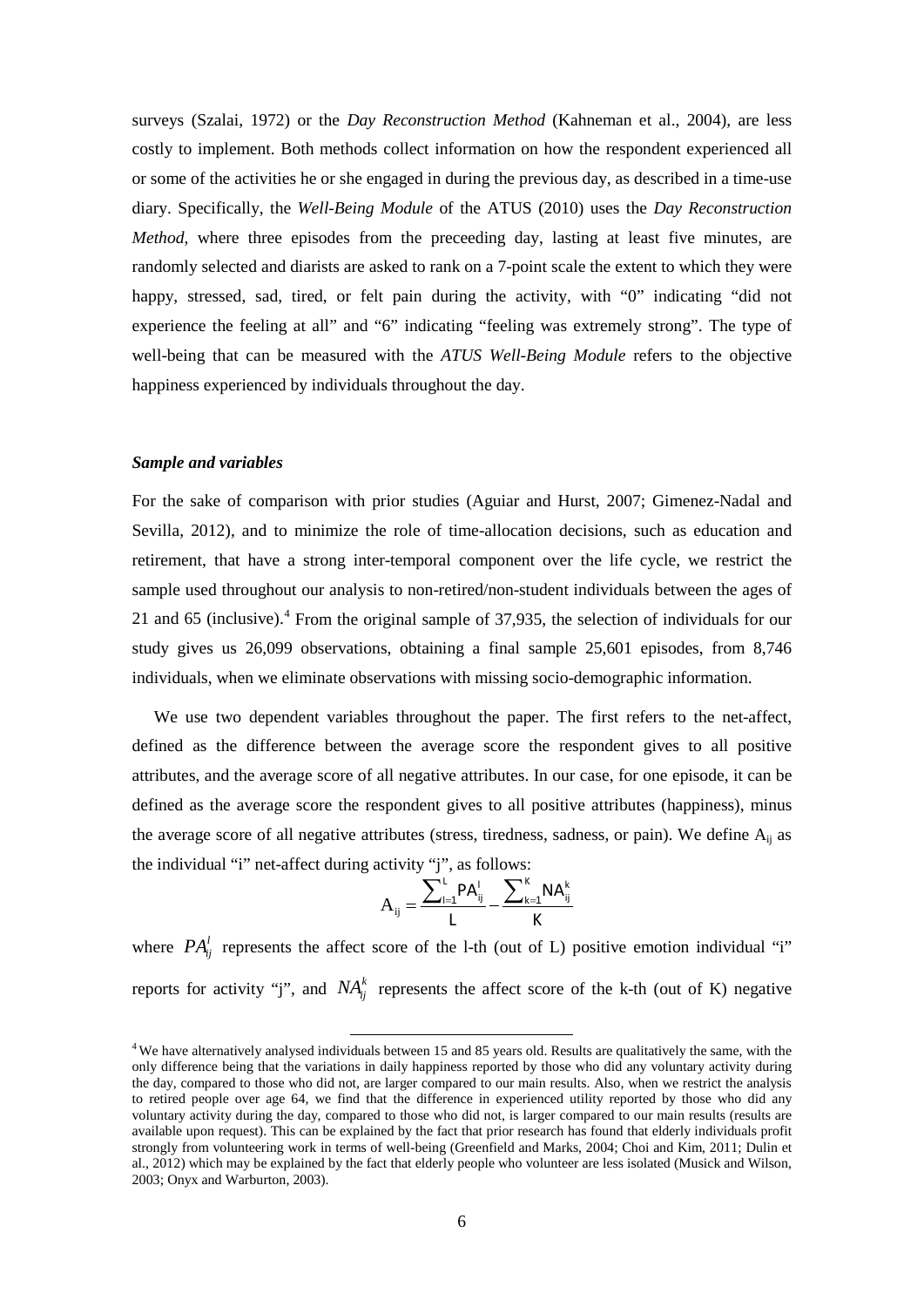emotion. The *net-affect* is a cardinal measure, based on the assumption that utility is timeseparable, which leads the *net-affect* to be a meaningful representation of the utility derived from a given experience (Kahneman et al., 2004). This measure can take any value from -6 to 6. However, one disadvantage of the *net-affect* is that it is unclear what the scale of measurement really refers to, and whether different individuals interpret the scale in the same way.

The second dependent variable refers to the u-index, also known as the misery index, that measures the proportion of time that is spent in an unpleasant state, and for a given episode is defined as equal to 1 if the maximum rating of any of the negative emotions (stress, tiredness, sadness, pain) strictly exceeds the rating of happiness, and 0 if not. For instance, if for a given episode we have a value of 3 for happiness, and we have a higher value (4, 5 or 6) for any of the other feelings (stress, tiredness, sadness, pain), the u-index takes value "1". But if, for a given episode, we have a value of 4 for happiness, and we have lower or equal values (1, 2, 3 and 4) for the other feelings, the u-index takes value "0". We define  $U_{ii}$  as the individual "i" u-index during activity "j" as follows:

$$
U_{ij} = \begin{cases} 1 \text{ if } \max(NA_{ij}^1, \dots, NA_{ij}^k, \dots, NA_{ij}^K) > \max(PA_{ij}^1, \dots, PA_{ij}^l, \dots, PA_{ij}^L) \\ 0 \text{ otherwise} \end{cases}
$$

where  $PA_{ii}^l$  represents the affect score of the 1-th (out of L) positive emotion individual "i" reports for activity "j", and  $NA_{ii}^k$  represents the affect score of the k-th (out of K) negative emotion. This measure is defined between the values "0" and "1". The main advantage of the uindex over the net-affect is that the u-index is independent of scale effects and avoids the problem of individual interpretation. One disadvantage of the u-index is that the assessment of feelings is truly ordinal, and it depends on what emotions are included in the questionnaire.

Table 1 shows means and standard deviations of the net-affect and the u-index for individuals in our sample. The overall values for the net-affect and the u-index are 2.768 and 0.261, respectively.<sup>[5](#page-8-0)</sup> Considering the u-index, which yields a more direct interpretation, we observe that during 26% of their time, individuals in the US are in an unpleasant state (i.e. any of the negative feelings overcomes the positive feeling). A comparison of the mean value of the u-index and prior research indicates that the mean value for our sample differs (e.g., Krueger,

<span id="page-9-0"></span> $<sup>5</sup>$  The overall values are calculated using the duration weights of the episodes included in the Well-Being Module of</sup> the ATUS. There was an error in the activity selection process, and due to a programming error in the data collection software, certain activities were less likely than others to be selected for follow-up questions in the module. The last eligible activity in each respondent's time diary was incorrectly excluded from the random selection process in most cases. As a result, eligible activities that occur at or near the end of the diary are underrepresented in the data. For example, the last eligible diary activity often is a long spell of TV watching; because of the selection error, TV watching is underrepresented in the WB Module data and the average duration of activities selected for the module is shorter than the average duration of all eligible diary activities. Consequently, well-being activity weights are adjusted to compensate for those activities that were underrepresented.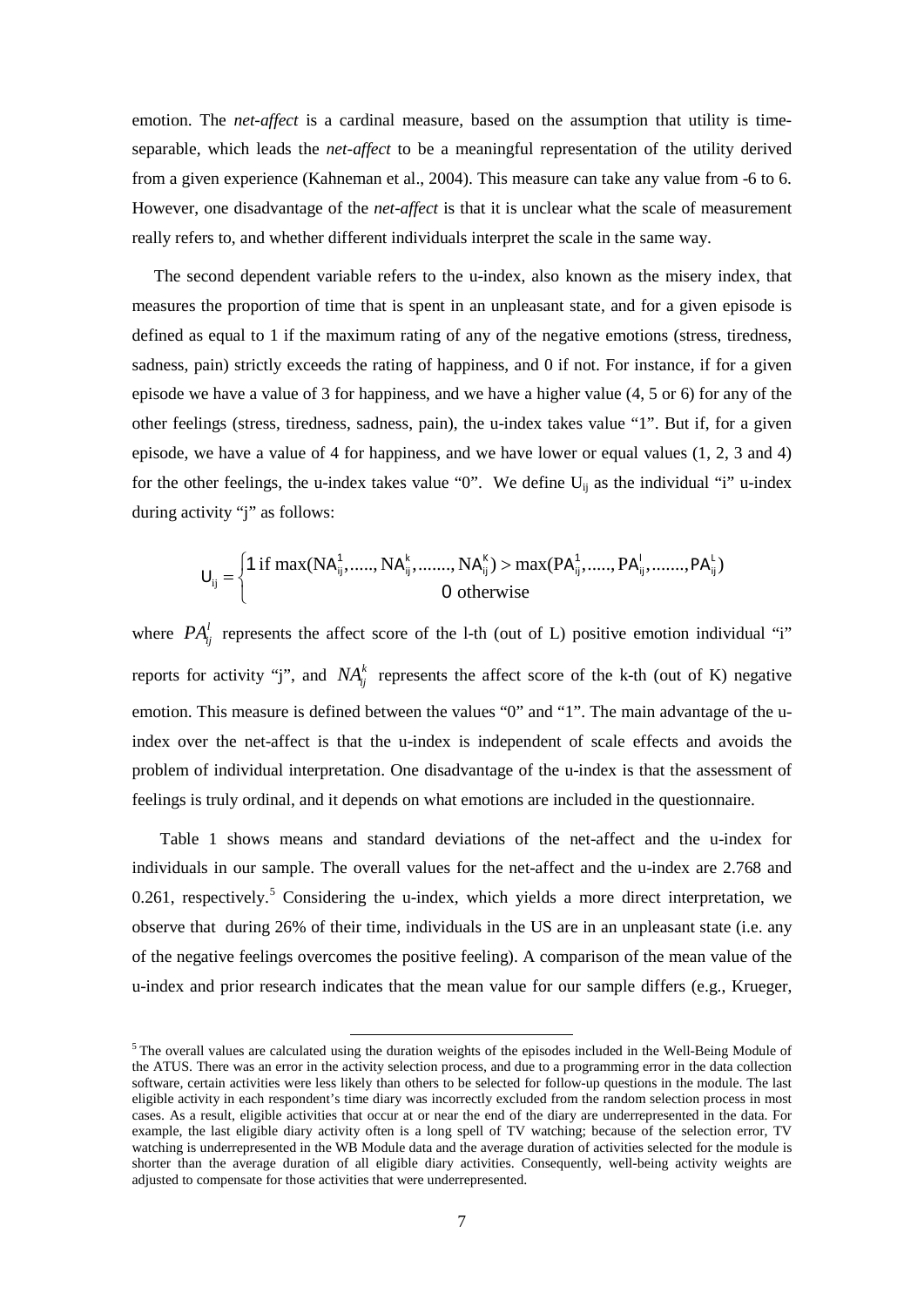2007; Krueger et al, 2009), as the u-index presents a higher value. In particular, the mean value for the u-index in Krueger (2007) and Krueger et al. ( 2009) is around 0.19. The reason for such difference can be explained by sample selection issues. In our sample, we select individuals between 21 and 65 who are not students and not retired, and thus the proportion of individuals who work is likely to be higher, compared to other analyses based on more general samples. To the extent that individuals who are employed devote time to market work and commuting, activities that have been shown to be very unpleasant, this difference can explain why, in our case, individuals obtain lower daily happiness.

If we do the analysis considering whether the diary includes any type of voluntary activity, we observe that there are statistically significant differences between the two groups (i.e. diaries with, and without, voluntary activities).  $6$  In the case of the net-affect, we observe that the overall values for diaries with and without voluntary activities are 3.113 and 2.728, respectively, which yields a gap in the net-affect of 0.385 in favour of diaries with voluntary activities. In the case of the u-index, we observe that the overall values for diaries with and without voluntary activities are 0.219 and 0.266, respectively, which yields a gap in the u-index of -0.047 in favour of diaries with voluntary activities. These differences are statistically significant at standard levels  $(p<0.01)$ . From this analysis, we can conclude that there is a raw difference in daily happiness favoring individuals with voluntary activities in their diaries.

In order to better understand the greater daily happiness of volunteers vis-à-vis nonvolunteers, we explore how pleasant single activities are perceived. Table 2 shows a list of 26 activities ranked by the average value of the net-affect (see Appendix A1 for categorization of these activities). The activities at the top are the most enjoyable, while the activities at the bottom can be considered the least enjoyable. Together with non-basic childcare, religious activities, and out-of-home leisure, voluntary activities are in the group of activities that are most enjoyable, with average net-affect and u-index of 3.483 and 0.194, respectively, with this being consistent with prior results (Kahneman et al., 2004; Krueger, 2007;2009; White and Dolan, 2009; Robinson, 2014). Thus, part of the variation in daily happiness between volunteers and non-volunteers can be explained because voluntary activities are among the most enjoyable,

<span id="page-10-0"></span><sup>6</sup> We consider voluntary activities to include the following ATUS categories: "Computer use (volunteer)", "Organizing and preparing (volunteer)", "Reading (volunteer)", "Telephone calls (volunteer, except hotline counseling)", "Writing (volunteer)", "Fundraising (volunteer)", "Administrative and support activities (volunteer)", "Food preparation, presentation, and clean-up (volunteer)", "Collecting and delivering clothing and other goods (volunteer)", "Providing care (volunteer)", "Teaching, leading, counseling, mentoring (volunteer)", "Social service and care activities (volunteer)", "Building houses, wildlife sites, and other structures (volunteer)", "Indoor and outdoor maintenance, repair, and clean-up (volunteer)", "Performing (volunteer)", "Serving at volunteer events and cultural activities (volunteer)", "Participating in performance and cultural activities (volunteer)", "Attending meetings, conferences, and training (volunteer)", "Public health activities (volunteer)", "Public safety activities (volunteer)", "Public health and safety activities (volunteer)", "Waiting associated with volunteer activities", "Security procedures related to volunteer activities", "Civic obligations and participation", and "Waiting associated with civic obligations and participation".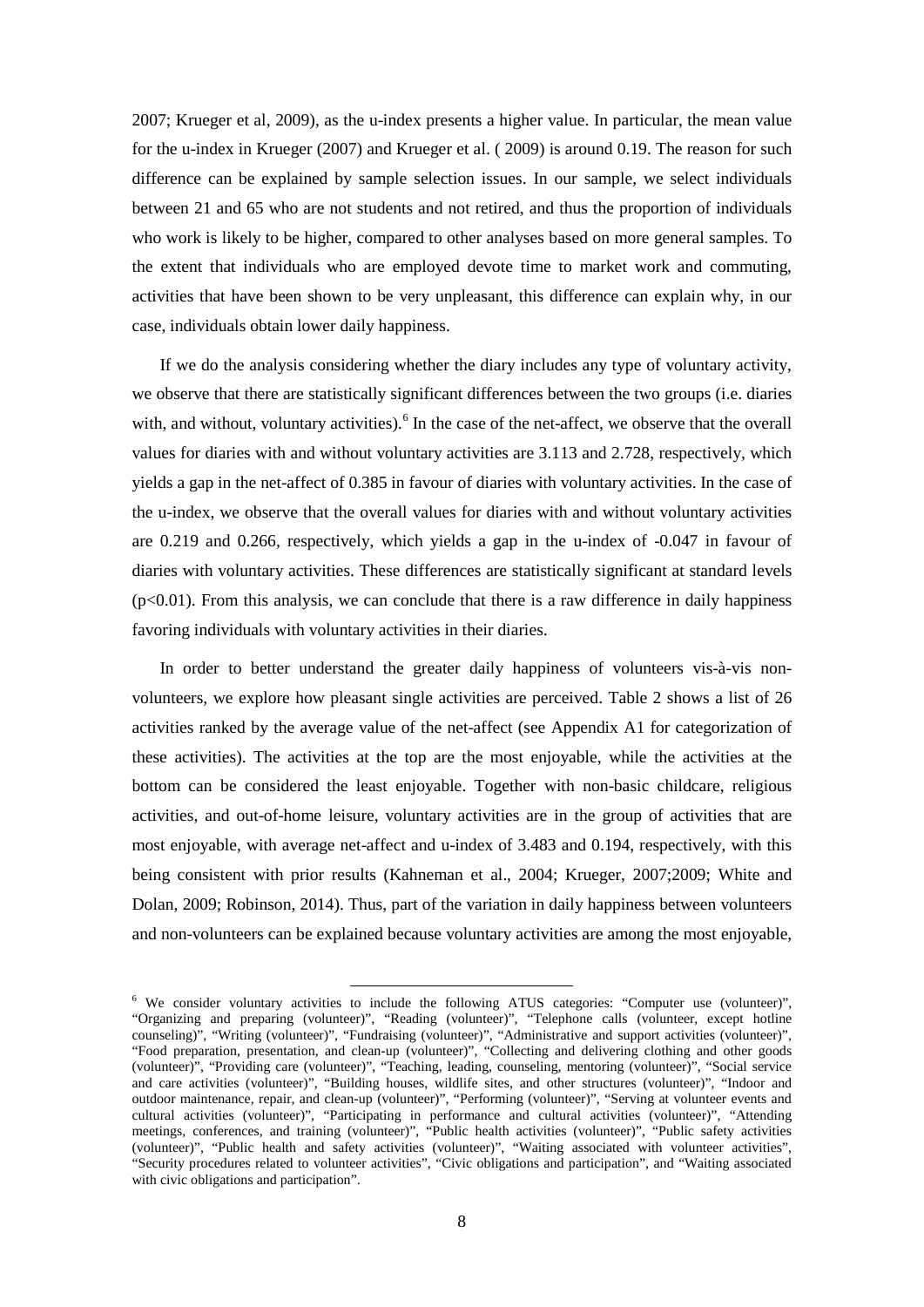which increases the daily happiness of individuals. We address in Section 5 the extent to which this difference in voluntary time can explain the difference in daily happiness.

However, the differences in daily happiness are raw differences, not taking into account that socio-demographic differences may partially or totally drive the difference in daily happiness between volunteers and non-volunteers. In order to net out the effect of voluntary activities from the effect of other socio-demographic characteristics, we use several explanatory variables aimed at capturing differences in household and personal characteristics across respondents. We include gender (male), age and its square, dummy variables for university and secondary education, dummies for working full- and part-time, a dummy to control for the presence of children under 18 in the household, a dummy to indicate whether the respondent is married/cohabiting, household income, and dummy variables for region of residence (ref.: West).<sup>[7](#page-10-0)</sup> Secondary education is defined as having high school level, while university education is defined as having some college, a college degree, or more. Household income refers to the combined income of all family members during the last year and includes wages, net income from business, farm or rent, pensions, dividends, interest, Social Security payments, and any other money income received by family members who are 15 years of age or older. Household income is coded with income brackets with the following values: 1 "Less than \$5,000", 2 "\$5,000 to \$7,499", 3 "\$7,500 to \$9,999", 4 "\$10,000 to \$12,499", 5 "\$12,500 to \$14,999", 6 "\$15,000 to \$19,999", 7 "\$20,000 to \$24,999", 8 "\$25,000 to \$29,999", 9 "\$30,000 to \$34,999", 10 "\$35,000 to \$39,999", 11 "\$40,000 to \$49,999", 12 "\$50,000 to \$59,999", 13 "\$60,000 to \$74,999", 14 "\$75,000 to \$99,999", 15 "\$100,000 to \$149,999" and 16 "\$150,000 and over". We consider the mid-point of each interval, and \$150,000 for the last interval, and we apply the log of the value of each interval to allow for non-linearities in the effect of income.

Furthermore, we include information on whether the activity of reference was done in the presence of others, with being alone as our category of reference. The reason is that the existing literature shows that activities done in the presence of others provide greater daily happiness compared to actitivities done alone. Also, volunteering often involves spending time with others, which is emotionally beneficial. Thus, we include dummy variables to control for whether the activity was done in the presence of household children, the spouse/partner, any other household adult, other close friends, or co-workers. Alternatively, we control for the time spent during the day with others at the diary level.

We also include day-of-week dummies (ref.: Friday) to control for the fact that the time restriction may become more binding during the week, as people who work normally must accomplish their work responsibilities on weekdays, and thus voluntary activities may be more

<span id="page-11-0"></span>l  $7$  See Appendix Table A2 for summary statistics of the variables in our sample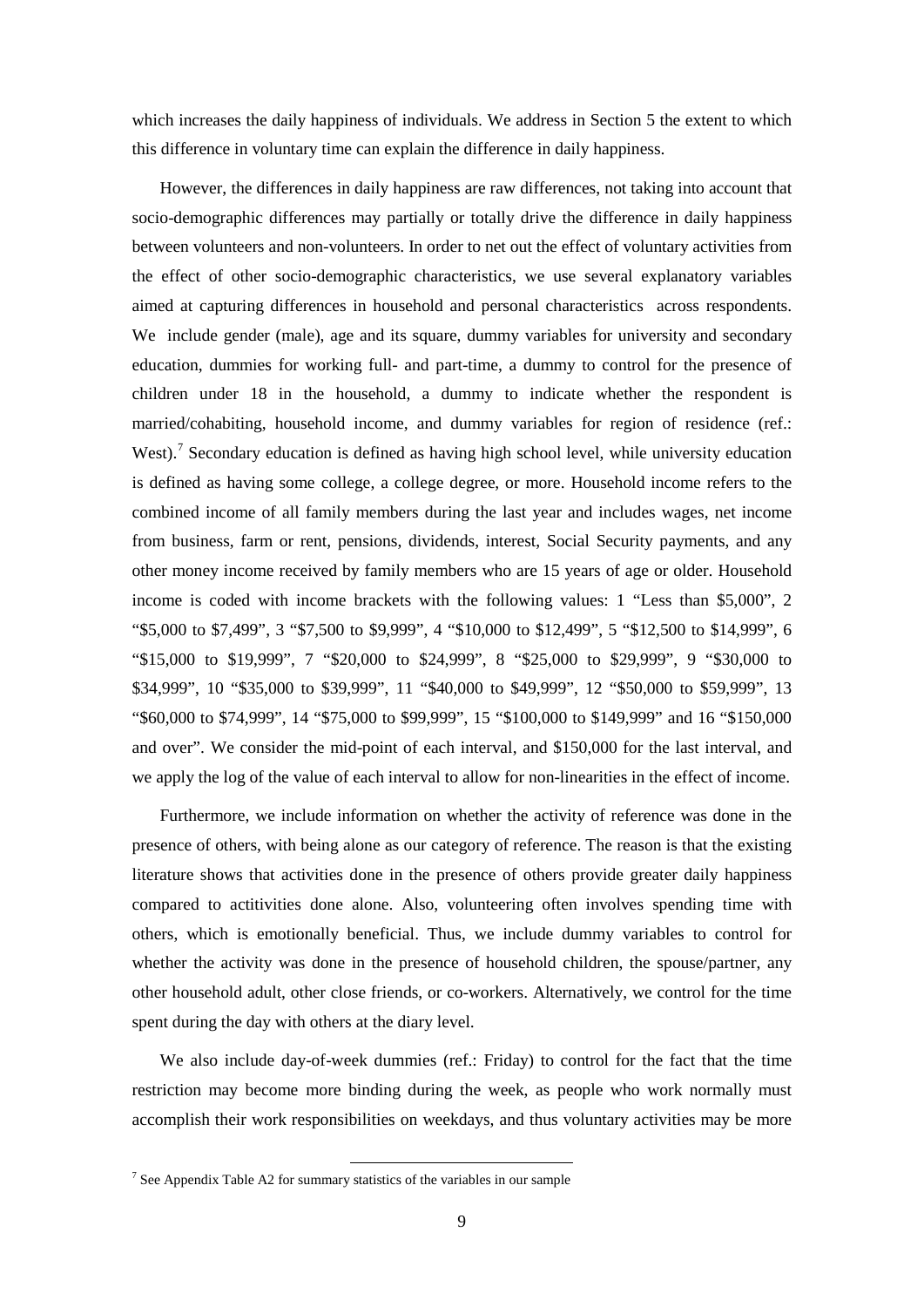personally enriching during the week, or more abundant at weekends. Figure 1 shows the distribution of voluntary activities in our sample for the seven days of the week, and it can be seen that around 25% of voluntary activities are done on Sundays. This is consistent with the previous hypothesis, that time restrictions may become more binding during the week, and people volunteer more during the weekends. This may also be related to religious participation, as many voluntary activities are done on Sundays at church, with this being explored later.

We find that, in comparison with individuals who do not do any voluntary activity during the reference day, those who do present a lower proportion of men, are older, a higher percentage have a university education, a smaller percentage work full-time as opposed to parttime, a higher percentage have at least one child under 18 and live in couple, the household income is higher, and they spend more time with children, the spouse/partner and friends, while spending less time with co-workers. These differences show the importance of controlling for all these characteristics in analyses that follow.

Finally, Kahneman and Krueger (2006) show that the level of tiredness increases during the day. That is, in late hours, individuals report being more tired than in earlier hours. This may affect the differences between individuals if the selection of activities for those who volunteer was different compared to those who do not. To control for this time effect, we include in our analysis the time band of the day when the activity was done, and its square, measured in 1-hour time bands (e.g., 12-1 am, 1-2 am…).

#### **4. Relationship between volunteering and daily happiness**

 $\overline{\phantom{a}}$ 

In this Section, we study the relationship between voluntary activities and daily happiness, by analyzing the relationship between feelings reported by the respondent and participation in voluntary activities on the same day. The large number of randomly selected episodes provides us with a solid framework for the analysis of this relationship. We estimate Ordinary Least Squared (OLS) models of the happiness measure (net-affect and u-index) associated with episodes as follows: [8](#page-11-0)

$$
E_{ij} = \alpha + \beta \text{ Voluntary}_{i} + \gamma X_{i} + \delta \text{Day}_{i} + \epsilon_{ij}
$$
 (1)

where  $E_{ij}$  represents the happiness measure of individual "i" in episode "j",  $Voluntary_{i}$  is a dummy variable that indicates whether respondent "i" engaged in any civic/voluntary activity (1) or not (0) during the day. Thus, *Voluntaryi* takes value "1" if we observe positive time devoted to voluntary activities in the diary of respondent "i", and value "0" if we do not observe

<span id="page-12-0"></span> $8$  In our regressions, we will assume that happiness measures are cardinal, an interpretation that is common in the literature on well-being (Ferrer-i-Carbonell and Frijters, 2004).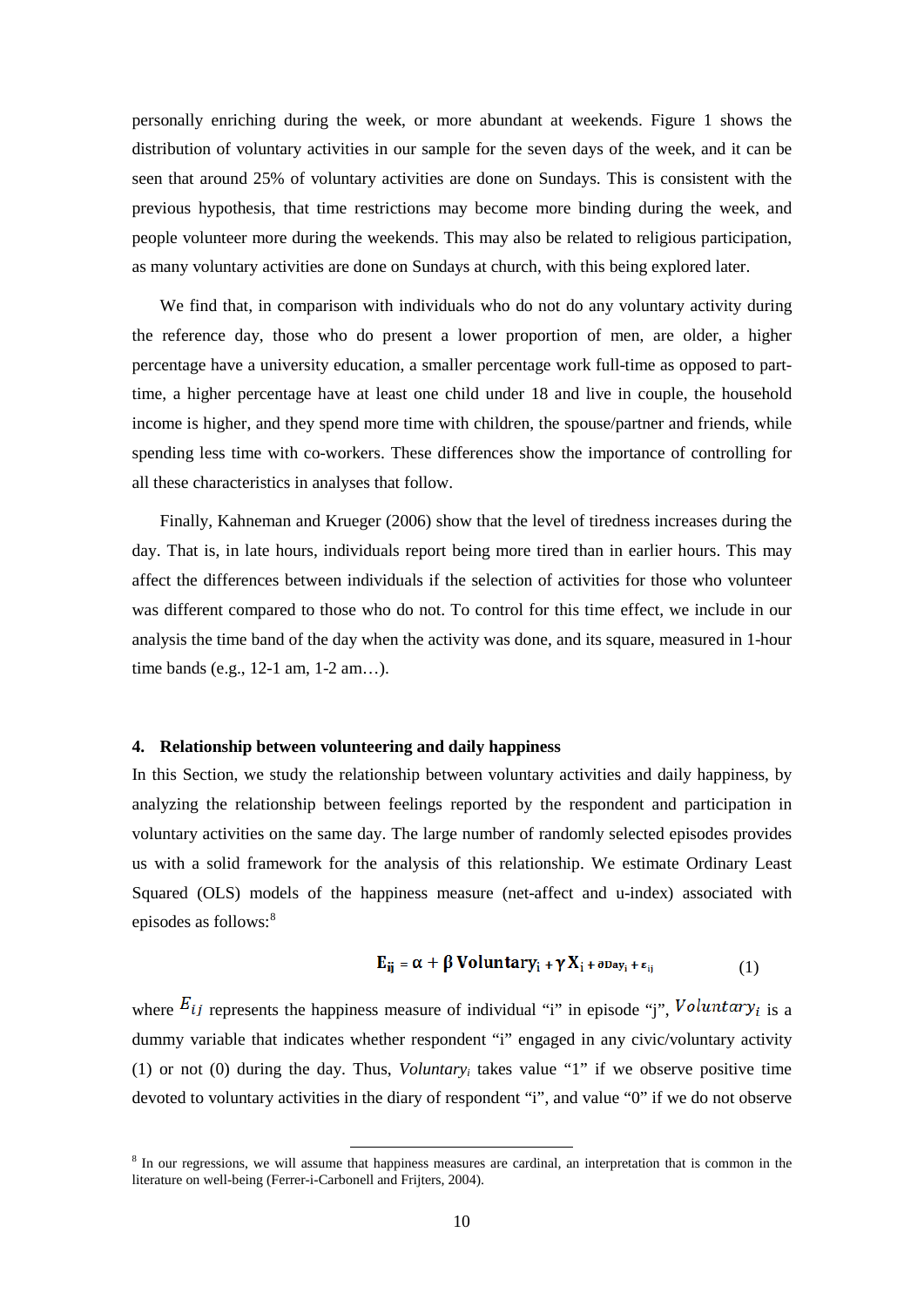time devoted to such activities. We have also estimated our models including the time devoted to voluntary activities throughout the day, measured in hours per day. According to the previously hypothesized relationship between feelings and voluntary activities, we should expect  $\beta > 0$  for the net-affect (larger values indicate greater differences between happiness and negative feelings), and  $\beta \leq \mathbf{0}$  for the u-index (happiness overcomes the feelings of stress, tiredness, sadness, pain).  $X_i$  represents a vector of socio-demographic characteristics, while  $\varepsilon_{ij}$ represents the error terms.

The window length used in the ATUS, as in other time use surveys, may lead to measurement errors in the volunteering behavior of individuals, since individuals are asked what they did on the previous day, and it may well be that individuals do voluntary activities weekly or monthly, but did no voluntary activities on the day before the survey. Thus, the shortness of the reference period for time diary studies potentially limits their usefulness for estimating the distribution of activities across populations, and the relationship between activities and daily happiness. Frazis and Stewart (2012) show that OLS models are preferred in the analysis of time-allocation decisions, compared to tobit models, as the latter yield biased results. Gershuny (2012) argues that traditional diary studies can still produce accurate estimates of mean times in activities for samples and subgroups, at least in the short-run. Foster and Kalenkoski (2013) compare estimation results from OLS and tobit models on childcare time, and they obtain almost identical results. Thus, we rely on OLS linear models.

We further estimate a Random-Effects (RE) linear model to take into account the scaling effect of individuals (Kahneman and Krueger, 2006). This implies that individuals may have a different conception of what the scale of measurement really refers to, or may interpret the scale differently. We estimate the following equation:

$$
E_{ij} = \alpha_i + \beta \text{ Voluntary}_{i} + \gamma X_i + \delta \text{Day}_{i} + \epsilon_{ij}
$$
 (2)

where  $E_{ij}$  represents the feeling of individual "i" in episode "j", and  $\alpha_i$  represents the individual effect. The time variation needed to estimate a panel data model is given by the fact that each respondent has 3 episodes, and each episode may be of a different nature (e.g., leisure, personal care, housework), which gives sufficient variation to estimate the model.

#### *Results*

Table 3 shows the results of estimating Equations (1) and (2) on participation in voluntary activities throuought the day. Columns (1) and (3) refer to OLS models for the net-affect and uindex respectively, considering all activities. Columns (2) and (4) refer to RE models for the net-affect and u-index respectively, considering all activities. We observe a positive association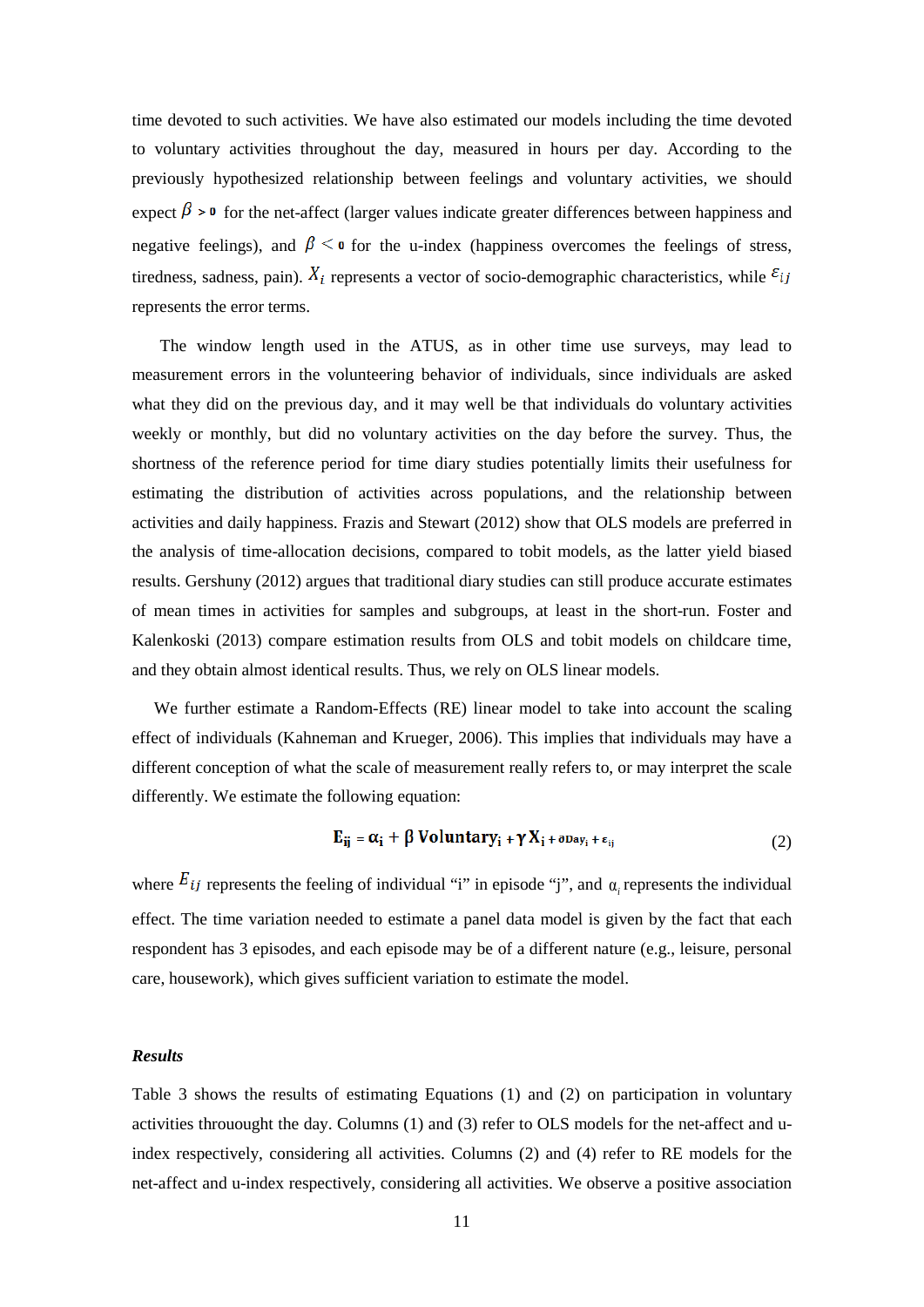between the net-affect and participation in voluntary activities on the diary day, and a negative association between the u-index and participation in voluntary activities on the diary day, with these associations being statistically significant at standard levels. Participation in voluntary activities on the day of the diary is associated with an increase and a decrease of 0.198 and 0.029 in the net-affect and the u-index, respectively, representing an increase and a decrease of 7 and 13 percent in the overall values. When we consider posible scaling effects, we observe that in the RE models, participation in voluntary activities on the day of the diary is associated with an increase and a decrease of 0.285 and 0.035 in the net-affect and the u-index, respectively, representing an increase and a decrease of 10 and 16 percent in the overall values. Hence, we find that  $\beta > 0$  for the net-affect and  $\beta \le 0$  for the u-index, which is consistent with the hypothesis that voluntary activities are positively related to the daily happiness of individuals.

In the analyzed relationship, it could be that those who devote time to voluntary activities obtain more daily happiness from their voluntary activities, as seen in Table 2, but in the other activities they report similar levels of daily happiness. Thus, we now estimate the same four models, excluding all episodes that were voluntary activities (we exclude 459 episodes). Columns (5) and (7) refer to OLS models for the net-affect and u-index respectively, excluding episodes of voluntary activities. Columns (6) and (8) refer to RE models for the net-affect and u-index respectively, excluding episodes of voluntary activities. We observe that, for both the net-affect and u-index, we obtain lower, but still statistically significant, positive and negative associations with participation in voluntary activities on the day of the diary. Thus, the positive association between voluntary activities and increased daily happiness is still present, even if we exclude episodes of voluntary activities from the analysis. The results point toward voluntary activities increasing the happiness obtained during non-voluntary activities, which would be consistent with the consumption motive of volunteering, as it seems to increase the contemporaneous utility of individuals.

Table 4 shows the results when we estimate our models considering the duration of voluntary activities. In this case, we use an indicator of participation in voluntary activities that measures the hours spent in voluntary activities during the diary day. Here results are less clear cut, as we only obtain statistically significant coefficients of voluntary time in the case of the net-affect when we include voluntary activities in the regressions. Neither the u-index in all cases, nor the net-affect when we exclude voluntary activities, present a statistically significant association with time in voluntary activities. Thus, while participation in voluntary activities seems to be positively related to daily happiness, the time in voluntary activities is not, which can be explained by the fact that activities present diminishing marginal utility, at some point Gerhuny (2013), indicating that "prolonged exposure to highly enjoyable daily activities does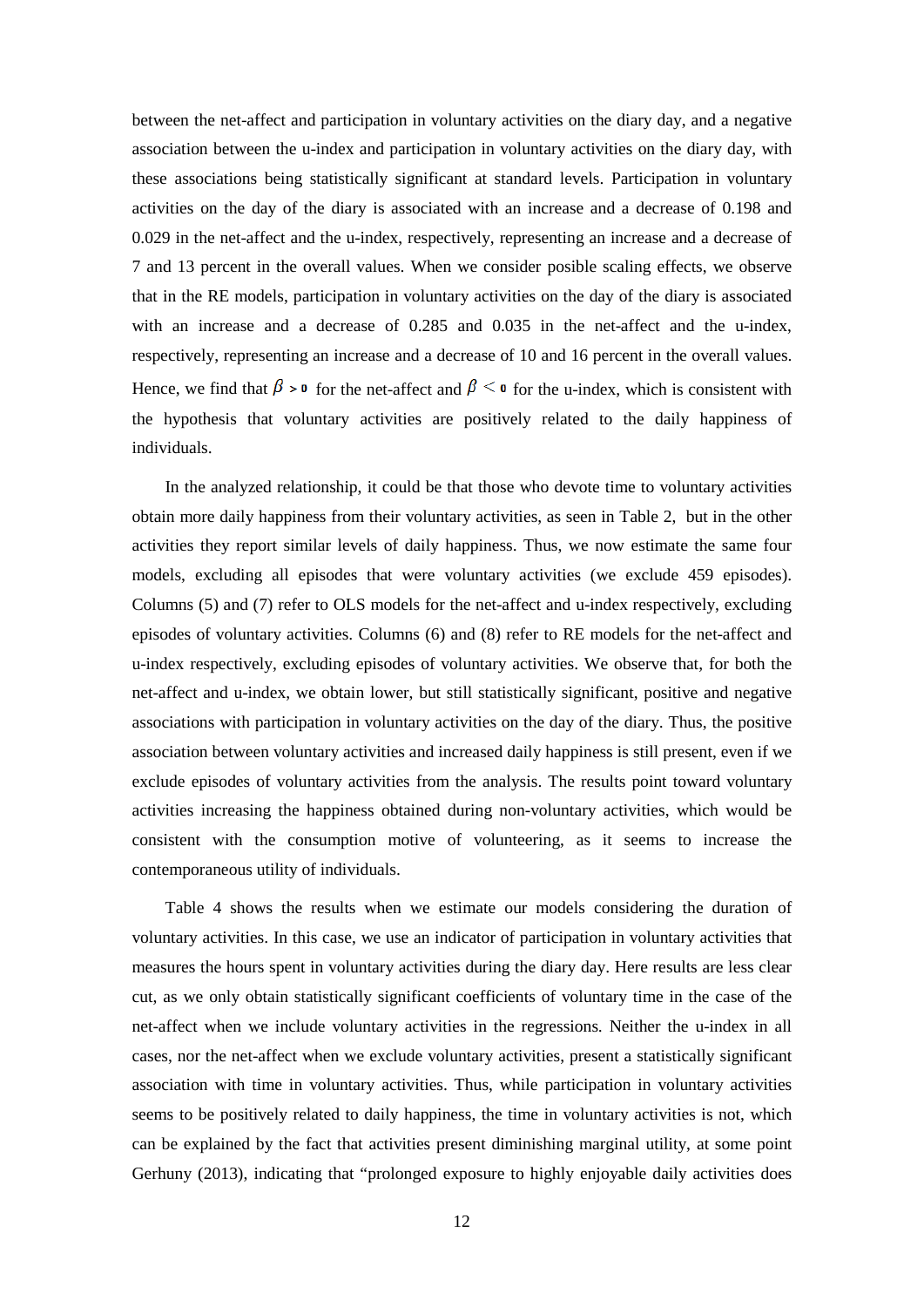not always foretell higher levels of cumulative subjective well-being, which is associated with balanced use of time rather than increased participation in individual activities" (Zuzanek and Zuzanek, 2014, pp. 1). Thus, for the rest of our analysis we will focus on participation in voluntary activities only.

#### **5. Religion, working days, and daily happiness**

Various studies have highlighted the link between religion/religiosity and happiness. For instance, Helliwell (2003) finds greater life satisfaction associated with church attendance of once, or more often, a week. In Eastern Europe, Hayo (2004) finds similar results, and using ESS data Clark and Lelkes (2005) report that church attendance of at least once a month is sufficient for an effect on life satisfaction. Furthermore, as shown in Figure 1, a disproportionate share of voluntary activities take place on Sunday, which happens to be a day of high church attendance for religious individuals in the United States. If we consider the distribution of individuals in our sample according to whether they went to church or places or worship during the diary day, the greater proportion of individuals going to church is obtained on Sundays (see Figure 2). We find a positive correlation between the probability of participation in voluntary activities and the probability of going to church or a place of worship during the day  $(R=0.394,$ p<0.01). Thus, it could be that people who do voluntary activities during the day also go to church or places of worship, and thus the greater daily happiness experienced by those who volunteer can be explained to some extent by the fact that they went to church. Thus, we need to net out the relationship between voluntary activities and daily happiness from the effect of religion or participation in religious activities, given that these activities have been shown to be in the third position in terms of daily happiness (e.g., overall net-affect and u-index of 4.007 and 0.127, respectively). We have carry out three different analyses to deal with the issue of religion/religious activities, and we obtain consistent results, indicating that these are not driven by religion.

First, we have created a dummy variable to indicate whether the diary corresponds to week days (1), or to weekend (0). The reason is that those who report going to the church on the day of the survey, 13.62%, did so on Saturday, and 69.65% did so on Sunday; thus, those who went to the church did so on the weekend in 83.27% of cases. If religious activities drive the difference in daily happiness between volunteers and non-volunteers, we should expect to find a closer association between participation in voluntary activities and daily happiness on the weekend. Thus, we include the interaction between participation in voluntary activities and the weekday dummy, to see if the difference between volunteers and non-volunteers varies at the weekend. Panel A of Table 5 shows the results of estimating Equations (1) and (2) when we include voluntary activities in the regressions (Columns (1) to (4)), and when we exclude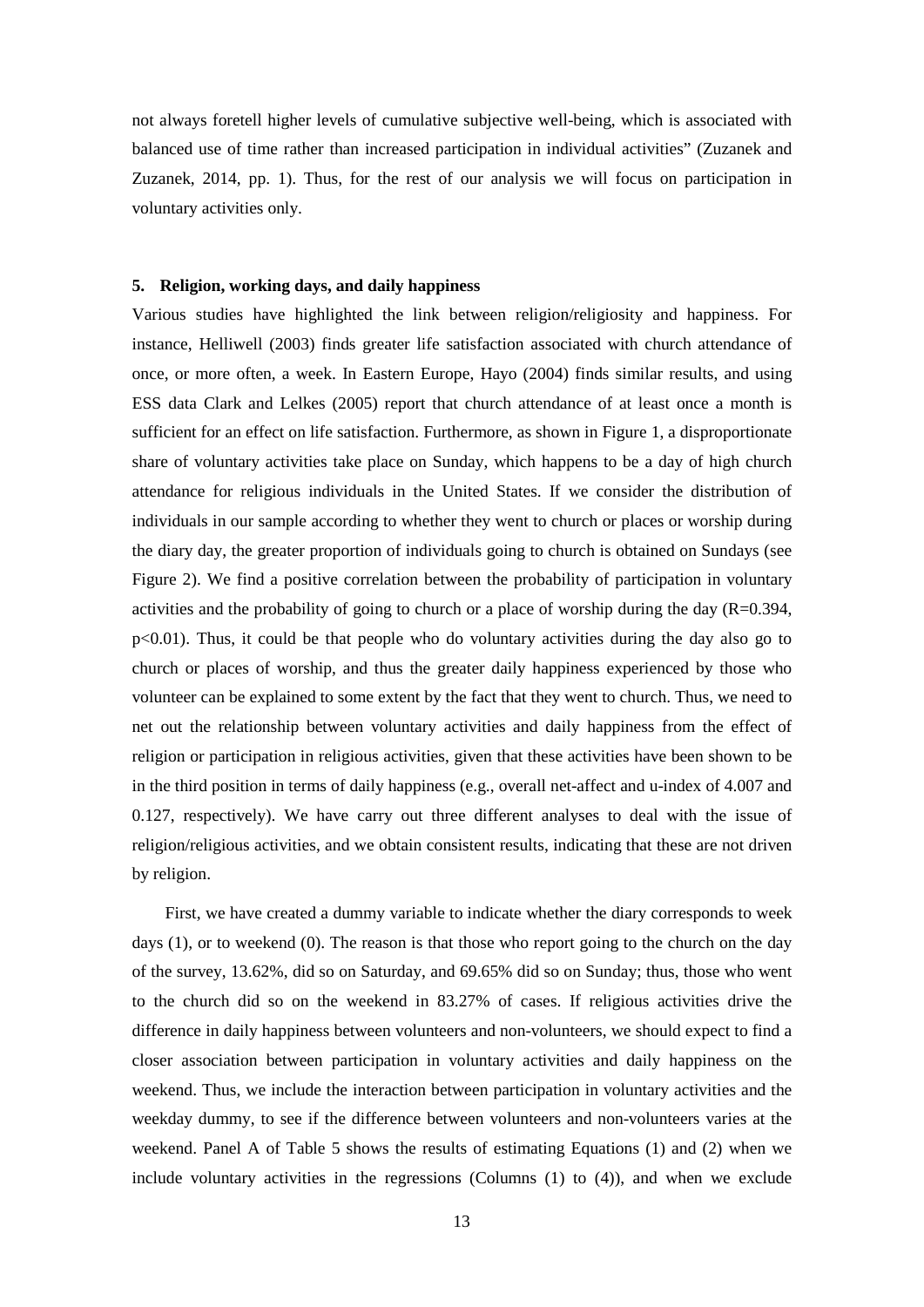voluntary activities from the regressions (Columns  $(5)$  to  $(8)$ ).<sup>[9](#page-12-0)</sup> We find that individuals obtain lower daily happiness (a lower net-affect and a higher u-index) during the week, consistent with the fact that individuals work normally during these days, while they have more leisure time on weekends. However, we find no differential association between voluntary activities and daily happiness according to the weekend/week day distinction, and thus no evidence of a weekend effect.

Second, we have modified our dependent variable, and we now include religious activities as part of voluntary activities. Thus, we have created a dummy variable to indicate participation in voluntary activities and/or religious activities. If the association between voluntary activities and daily happiness is driven by religious activities, the inclusion of the latter should lead to almost identical results, compared to the results considering voluntary activities only (Table 3). Results are shown in Panel B of Table 5. We obtain statistically significant coefficients for all of our regressions. It is important to note that the coefficients are larger compared to the coefficients shown in Table 3, where we only include participation in voluntary activities, indicating that when we include religious activities in our definition of voluntary activities, we obtain greater differences in the daily happiness of individuals, consistent with religious activities providing a high level of happiness (see Table 2).

Third, we have controlled for whether the individual went to church at any time during the day (1) or not (0), including this variable in the regressions. We have also included an interaction term between participation in voluntary activities and church attendance. If this interaction term is statistically significant, it would mean that church attendance, and the religiosity of individuals, is important in the relationship between daily happiness and voluntary activities. Results are shown in Panel C of Table 5, and we still find a statistically significant relationship between voluntary activities and daily happiness. The interaction term is not statistically significant at standard levels, indicating that religion/religiosity does not drive an association between voluntary activities and daily happiness.

Another posible channel through which participation in voluntary activities and daily happiness could be related is market work. It could be that those who volunteer on the day of the survey do not have to work, or work fewer hours on that day, compared to non-volunteers. In fact, the analysis of the diaries considering whether the diarist devoted some time to market work, or not, on the day of the survey, shows that 65% of those who devoted time to voluntary activities did so on non-working days. On a day off, they can enjoy other activities, like personal care or leisure, much more than on a workday, and the fact that individuals do not have market work on that day indicates that individuals have the freedom to choose any activity they

 $\overline{\phantom{a}}$ 

<span id="page-16-0"></span> $9$  Given that we control for whether the diary corresponds to the weekend, or to weekdays, we do not include daydummy variables.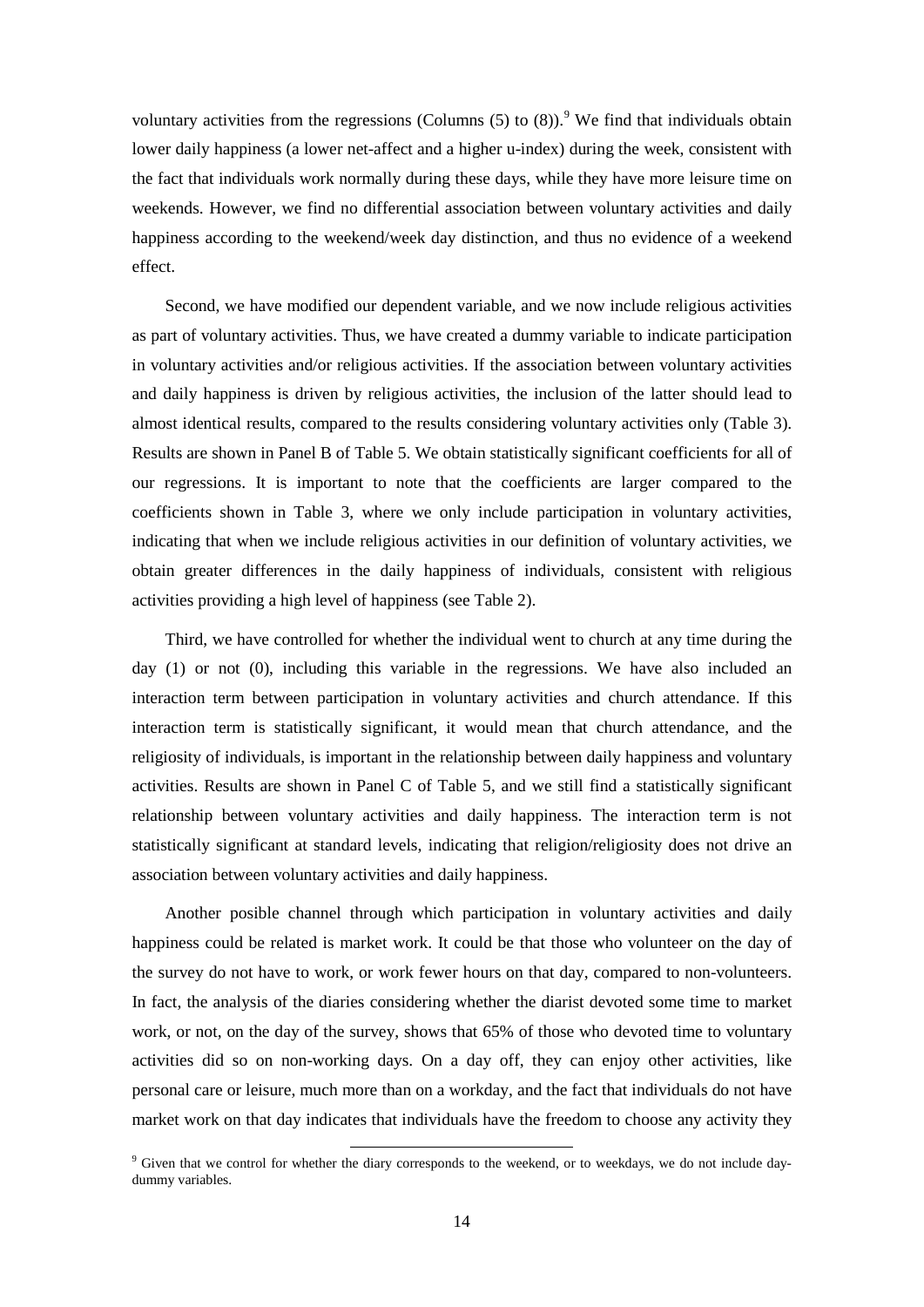want, and thus some may choose to volunteer while others may choose to have more leisure. Thus, we propose to analyze differences between volunteers and non-volunteers on nonworking days (i.e. no time on market work and commuting), to see if there are differences in the daily happiness according to participation in voluntary activities. Panel D of Table 5 shows the results of estimating Equations (1) and (2) on daily happiness, considering whether the individual participated in voluntary activities during the non-working day. Our main results are maintained, that those who volunteer on their days off report a higher experienced utility. We interpret these results as that, despite volunteers devoting less time to market work during the day, the difference does not depend on the fact that people who volunteer had to work less, or did not work at all, on the particular day, and thus we disregard this possible channel.

#### **6. Accounting for reverse causality between volunteering and daily happiness**

One problem when analysing the effects of voluntary activities on daily happiness is that of reverse causality (people volunteer more when they are happy) and simultaneity biases (some third factor leads to more volunteering and more daily happines). Many prior studies are correlational as they do not take into account these problems, and those studies that have done so have found that the effect of volunteering on happiness decreases. In this Section, we develop an Instrumental Variable (IV) estimation to deal with the issue of reverse causality, to see if those who are happier are also more likely to participate in voluntary activities.

To that end, we regress the possible endogenous variable  $Voluntary_i$  included in Equations (1) and (2) on a set of excluded ( $IV_i$ ) and included instruments ( $X_i$ , and  $Day_i$ ). The 2equation system can be written as follows:

$$
\mathbf{E}_{ij} = \alpha_1 + \beta_1 \text{ Voluntary}_i + \gamma_1 X_i + \delta_1 \mathbf{D}_{ay_i} + \epsilon_{ij}
$$
  
(3)  
Voluntary<sub>i</sub> =  $\alpha_2 + \beta_2 IV_i + \gamma_2 X_i + \partial_2 Day_i + \phi_{ij}$  (4)

where  $E_{ij}$  represents the happiness measure of individual "i" in episode "j",  $Voluntary_{i}$  is a dummy variable that indicates whether respondent "i" engaged in any voluntary activity (1) or not (0) during the day,  $X_i$  represents a vector of socio-demographic characteristics, and  $\varepsilon_{ij}$ represents the error terms. We additionally estimate Equation (4) where we regress participation in voluntary activities on a set of instruments, and the other socio-demographic characteristics included in Equation (3). Regarding the instruments, they must fullfill rank and orthogonality conditions, such that 1) the instruments must be correlated with the variables to be instrumented, and 2) the instruments must be uncorrelated with whatever is not observed that is a determinant of  $E_{ij}$  (Greene, 2008; Angrist and Pischke, 2009; Woolridge, 2010). Intuitively, a reliable instrumental variable must be first theoretically justified and statistically correlated,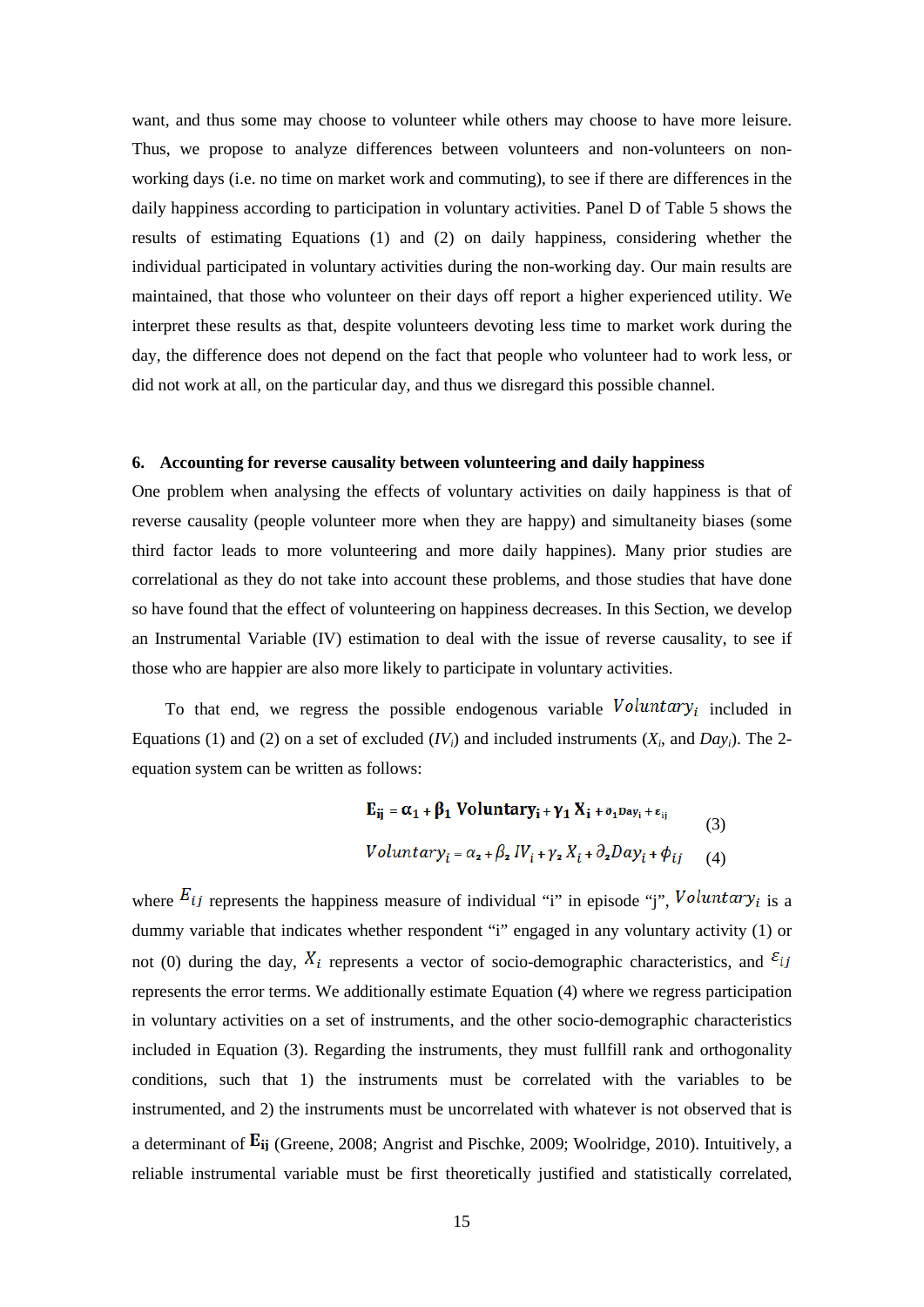after controlling for all other exogenous regressors, with the endogenous variable of interest, and it must be exogenous to all other important and unobserved factors (i.e. uncorrelated with the disturbance term in the outcome equation).

The literature has identified differences and changes in laws as suitable instruments. Angrist and Krueger (1991) instrumented education using compulsory schooling laws, or state laws on minimum legal drinking age, and the state beer tax to instrument substance use (see French and Popovici, 2011, for a review). Under this framework, we use cross-state differences in laws on deductions for charitable gifts as our main instrument. We consider that cross-state differences in laws on deductions for charitable giving allow us to identify participation in voluntary activities, despite that the direction of the relationship is unknown a priori. In states that have an income tax and a charitable deduction, there is a greater incentive to donate to charity, but the opportunity cost of time is also lower because the income tax reduces the opportunity cost of time, assuming some of the incidence falls on the worker. In states with an income tax but without deduction for charity, the reduction in opportunity cost of time would be present, but not the incentive to make charitable contributions (Gale and Scholz, 1994).

We use the information on which states have a deduction for charitable contributions, and which ones have no such deduction, obtained from the National Bureau for Economic Research [\(http://users.nber.org/~taxsim/charity-state/\)](http://users.nber.org/~taxsim/charity-state/). From this web site, we obtain an indicator for charitable deductions that takes value "1" for deduction, value "0" for none, and "-1" for no tax due, witn this information being available at the state level for the year 2010, the year of reference. We propose this indicator as an instrument for voluntary activities.<sup>[10](#page-16-0)</sup> Looking at the Spearman's rank correlation between participation in voluntary activities and this instrument, we observe that Spearman's rho is 0.0266, and the null hypothesis that the variables are independent is rejected  $(p<0.01)$ . Thus, we can assume that the two variables are correlated. On the contrary, and considering the relationship between the net-affect and u-index, on the one hand, and the instrument, on the other, the Spearman's rho are  $0.0051$  and  $-0.0086$  respectively, thus accepting the null hypothesis that the the net-affect ( $p=0.429$ ) and u-index ( $p=0.1681$ ) are independent of the instrument.

Table 6 shows the results of estimating equations (3) and (4), for both the net-affect and u-index.<sup>[11](#page-18-0)</sup> We present estimations according to two types. Columns (1) and (2) present results for the net-affect and u-index when we use the Two-Stage Least Squares (2SLS) estimator. Columns (3) and (4) present results for the net-affect and u-index when we use the Generalized Two-Stage Least Squares random-effects (G2SLS) estimator from Balestra and Varadharajan-

 $\overline{\phantom{a}}$ 

<span id="page-18-1"></span> $10$  See table A3 in the Appendix for a description of the values of the indicator for each state.

<span id="page-18-0"></span> $11$  We present results only for Equation (4), which is the equation of interest. Results for the first stage regressions are available upon request.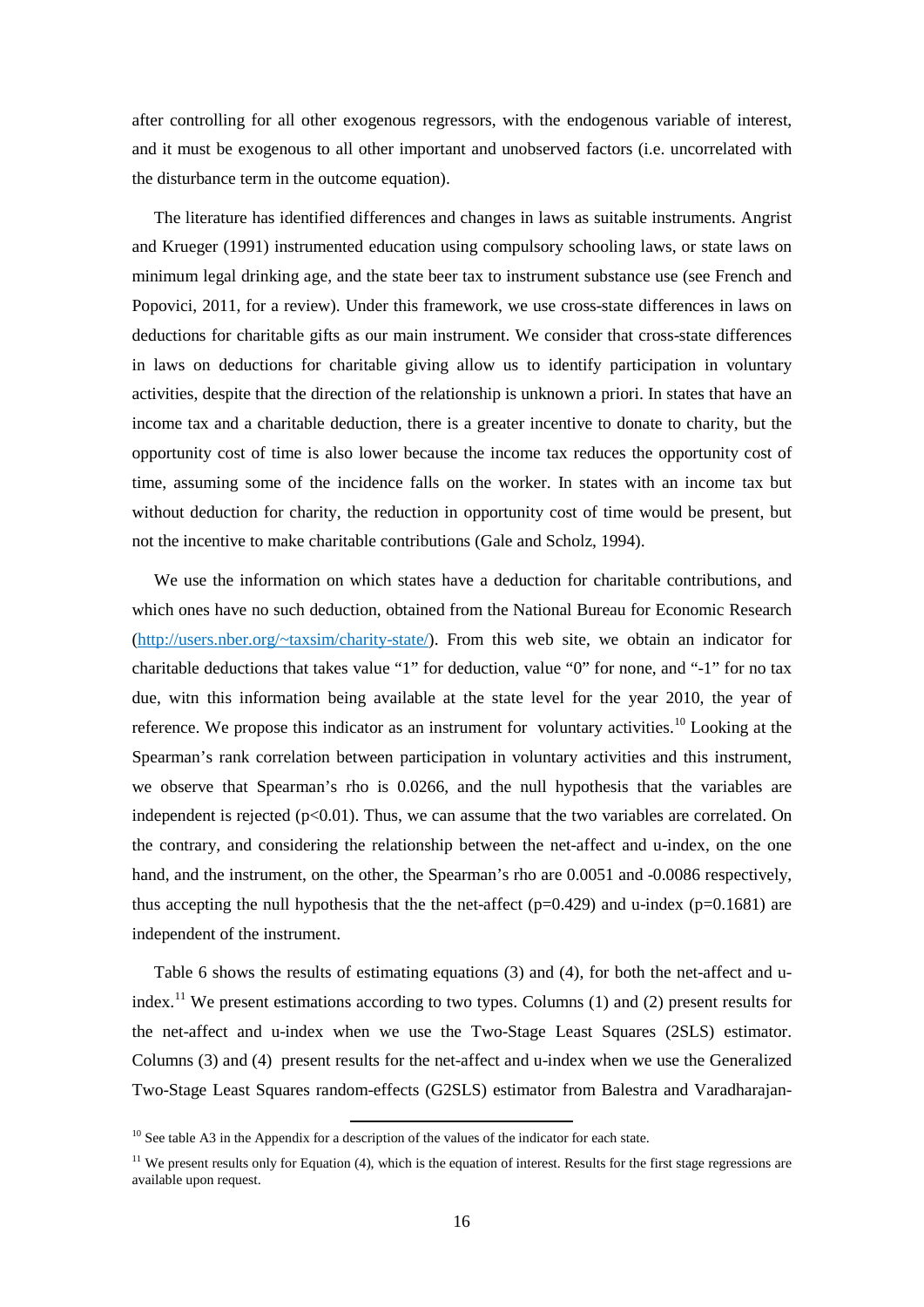Krishnakumar (1987). The first-stage estimates of the IV in the bottom panel show that the instrument is statistically different from zero at conventional levels in all regressions. Additionally, if the instrument fails to explain a sufficient amount of the variation in the endogenous regressor, it can generate IV estimates with large standard errors, as well as lead to large asymptotic biases (Bollen et al., 1995; Bound et al., 1995; Staiger and Stock, 1997), and thus we have to look at the "weakness" of the instrument (Stock et al., 2002). An F-statistic above 10 is commonly viewed as the threshold (Staiger and Stock, 1997; Stock et al., 2002), and in our case the F-Statistic in the 2SLS is well above this value (27.05).

We observe that coefficients for participation in voluntary activities are not statistically significant at standard levels in any of the columns in Table 6. Thus, once we take into account the reverse causality, we find that volunteering has no causal effect on the daily happiness of individuals. The interpretation of these results is that voluntary activities do not make individuals happier, but that happier individuals are more likely to participate in voluntary activities, in such a way that there is selection into participation in voluntary activities.

In another set of regressions, we have instrumented participation in voluntary activities using the number of nonprofit institutions per 10,000 inhabitants at the state level, for the year 2010 (information obtained from the National Center for Charitable Statistics [http://nccsweb.urban.org/\).](http://nccsweb.urban.org/)) We consider this instrument is able to capture differences at the state level in the level of altruism, with a larger number of institutions indicating that the level of altruism is higher in the state, and we suppose that a higher level of altruism is related to a greater participation in voluntary activities. Columns (5) and (6) present results for the net-affect and u-index when we use the (2SLS) estimator, and Columns (7) and (8) present results when we use the G2SLS random-effects estimator.

The first-stage estimates of the IV in the bottom panel show that both instruments are statistically different from zero at conventional levels in all the regressions. Additionally, the F-Statistic in the 2SLS is 14.94, above the threshold value of 10. Furthermore, when we have two instruments, we can apply Sargan's test of overidentifying restrictions in the 2SLS estimator. The joint null hypothesis is that the instruments are valid instruments (i.e., uncorrelated with the error term), and that the excluded instruments are correctly excluded from the estimated equation (Hayashi, 2000). Under the null hypothesis, the test statistic is distributed as a  $\chi^2(1)$ . In our case, the values of the Sargan' statistic are 0.103 and 1.452 for the net-affect and u-index, respectively, which leads us to accept the null hypothesis of the validity of instruments at standard levels ( $p=0.749$  and  $p=0.228$  for the net-affect and the u-index, respectively). We observe that the coefficients for participation in voluntary activities are not statistically significant at standard levels in any of the columns in Table 6. Thus, once we take into account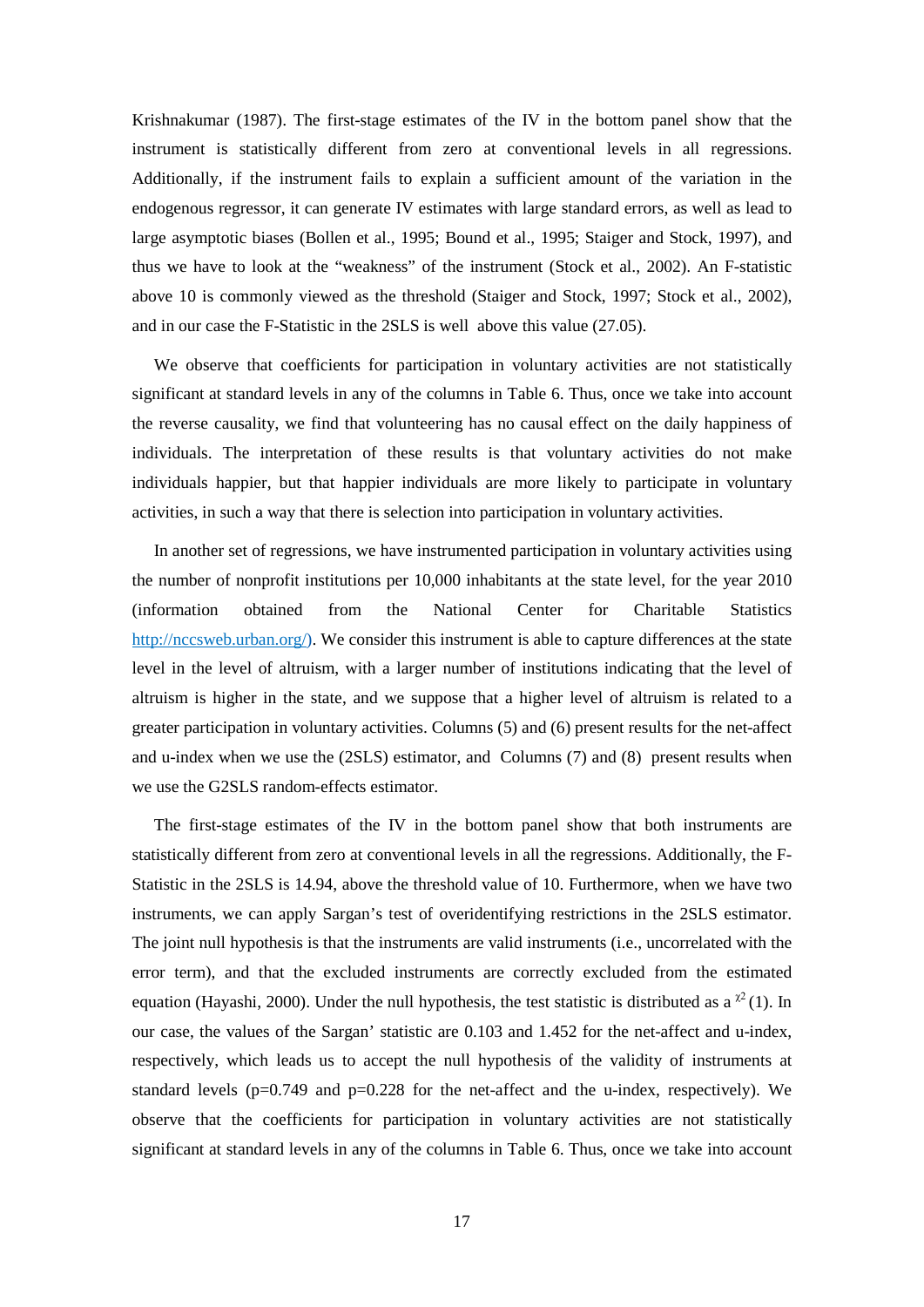reverse causality, we find that participation in voluntary activities has no causal effect on the happiness of individuals.

Finally, we have done an analysis where we consider only those who volunteer during the day. If the anticipation of volunteering makes people happy, we should find that volunteers achieve greater daily happiness during activities prior to volunteering. If volunteers are happier as a result of volunteering, we should obtain greater daily happiness via post-volunteering activities. Thus, we compare the levels of happiness of before and after the voluntary act, controlling for whether the non-voluntary activity of reference was done after any voluntary activity (reference) or before. After estimating equations (1) and (2), we find no evidence of differences between activities done before and after voluntary activities (results available upon request), which we interpret as evidence that voluntary activities do not affect daily happiness, but happier individuals are more likely to participate in voluntary activities, a result that is consistent with the IV results.

#### **7. Voluntary activities: "time-composition" and "personality" effects.**

Given the previously reported positive association between voluntary activities and daily happiness, in this Section we decompose the difference in daily happiness between volunteers and non-volunteers in two components: the "time-composition" and "personality" effects. The former captures the difference in the daily happiness that can be attributed to differences in the distribution of activities during the day. To the extent that different activities provide different levels of daily happiness to individuals, including voluntary activities that have been shown to be ranked among the five most enjoyable, the difference in daily happiness between volunteers and non-volunteers can be explained because those who volunteer during the day may differ in how they spend their time, compared to those who do not volunteer. The latter captures the variations in daily happiness that can be attributed to differences in happiness obtained while engaged in similar activities. It could be that volunteers and non-volunteers report different levels of daily happiness when engaged in the same activities during the day. Such differences are defined at the individual level, as they depend on inter-personal differences in same activities, and thus we call this the "personality" effect.

We first analyze differences in the time devoted to different activities and the associated net-affect and u-index, broken down by participation in voluntary activity, shown in Table  $7<sup>12</sup>$  $7<sup>12</sup>$  $7<sup>12</sup>$ 

<span id="page-20-0"></span><sup>&</sup>lt;sup>12</sup> The *net-affect* and *u-index* are computed at the episode level, while the time devoted to each of the activities is computed at the diary level (i.e. for each individual, we sum the time devoted to the reference activity during the day, and compute the overall time devoted to this activity by all individuals in the reference sample). The time devoted to the different activities is measured in minutes per day. The classification of activities corresponds to the basic classification of Aguiar and Hurst (2007) and Gimenez-Nadal and Sevilla (2012). Though sleeping is not reported, we computed the time devoted to it to see if there is any difference between the two groups of individuals.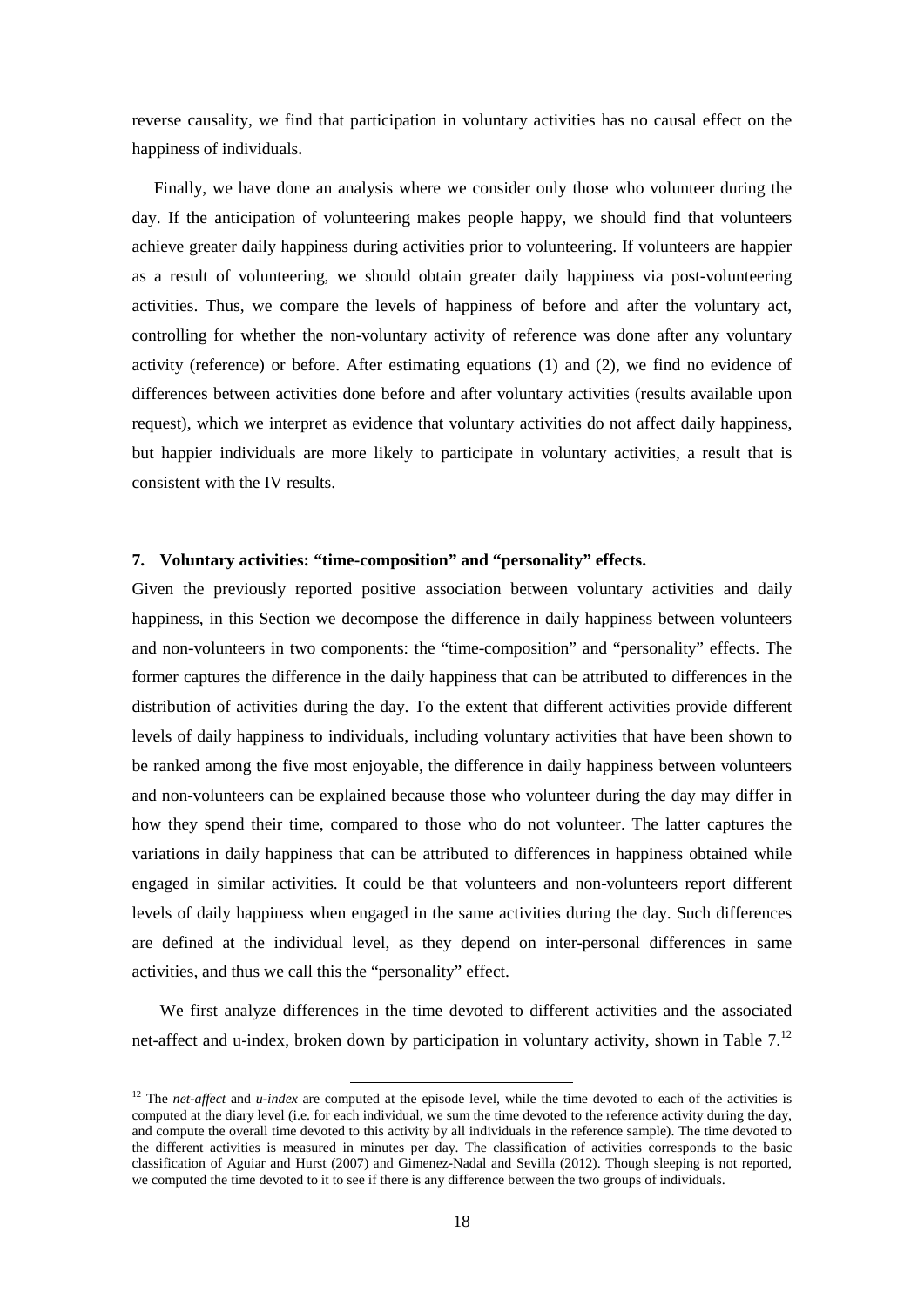Activities are sorted following the ranking in the net-affect shown in Table 2, although we place voluntary activites in the first position. We compute the difference between the two groups in the net-affect, the u-index, and the time devoted to each activity, and we compute the p-value of that difference (t-type test of equality of means), where a p-value lower than 0.05 indicates that the difference between the two groups is statistically significant at standard levels.

Regarding the time devoted to the different activities, we find that volunteering individuals take up 102.733 minutes during the day, and that, compared to individuals who do not volunteer, they devote more time to out-of-home leisure (8.881 more minutes), religious activities (0.115 more minutes), teaching child care (1.790 more minutes), basic child care (7.477 more minutes), cooking and meals (4.011 more minutes), shopping (3.502 more minutes) and housework (7.187 more minutes). On the contrary, individuals who volunteered during the day of the survey devote less time to sports/exercise (4.609 fewer minutes), gardening/pet care (4.189 fewr minutes), leisure travel (2.524 fewer minutes), TV watching (58.645 fewer minutes), commuting/work related activities (9.045 fewer minutes), main work (109.288), job search (2.648 fewer minutes) and own medical care (4.010 fewer minutes). Thus, in comparison to individuals not doing voluntary activities, those who volunteer spend around 120 more minutes on voluntary activities, out of home leisure, religious activities, supervisory child care and basic childcare, while they employ 177 fewer minutes doing market work, activities related to work, and TV watching. According to Table 2, the former group of activities produce higher levels of individual happiness, while the latter group of activities produce lower levels of happiness. Thus, this "composition" effect may explain the differences in the average daily happiness of those who devote time to voluntary activities.

If we look at differences in the net-affect and the u-index between the two groups, we find that for both measures, individuals volunteering during the day of the survey obtain a higher level of happiness from commuting/work related activities (differences in the net-affect and uindex are 0.406 and -0.084) and housework (differences in the net-affect and u-index are 0.744 and -0.122), while they obtain less happiness from supervisory child care (differences in the netaffect and u-index are -1.583 and 0.146). Thus, it seems that volunteers obtain a different level of daily happiness while engaged in commuting/work related activities, housework, and supervisory child care, pointing to a "personality" effect: when engaged in similar activities, those who devoted time to voluntary activities during the day of the survey feel happier than those who did not.

To disentagle the extent to which each of the effects contributes to the previously reported differences in daily happiness between the two groups, we follow Knabe et al. (2010) by decomposing the difference in our two measures of daily happiness by a simulation. First, we calculate how the average experienced utility of all volunteers would change if they did no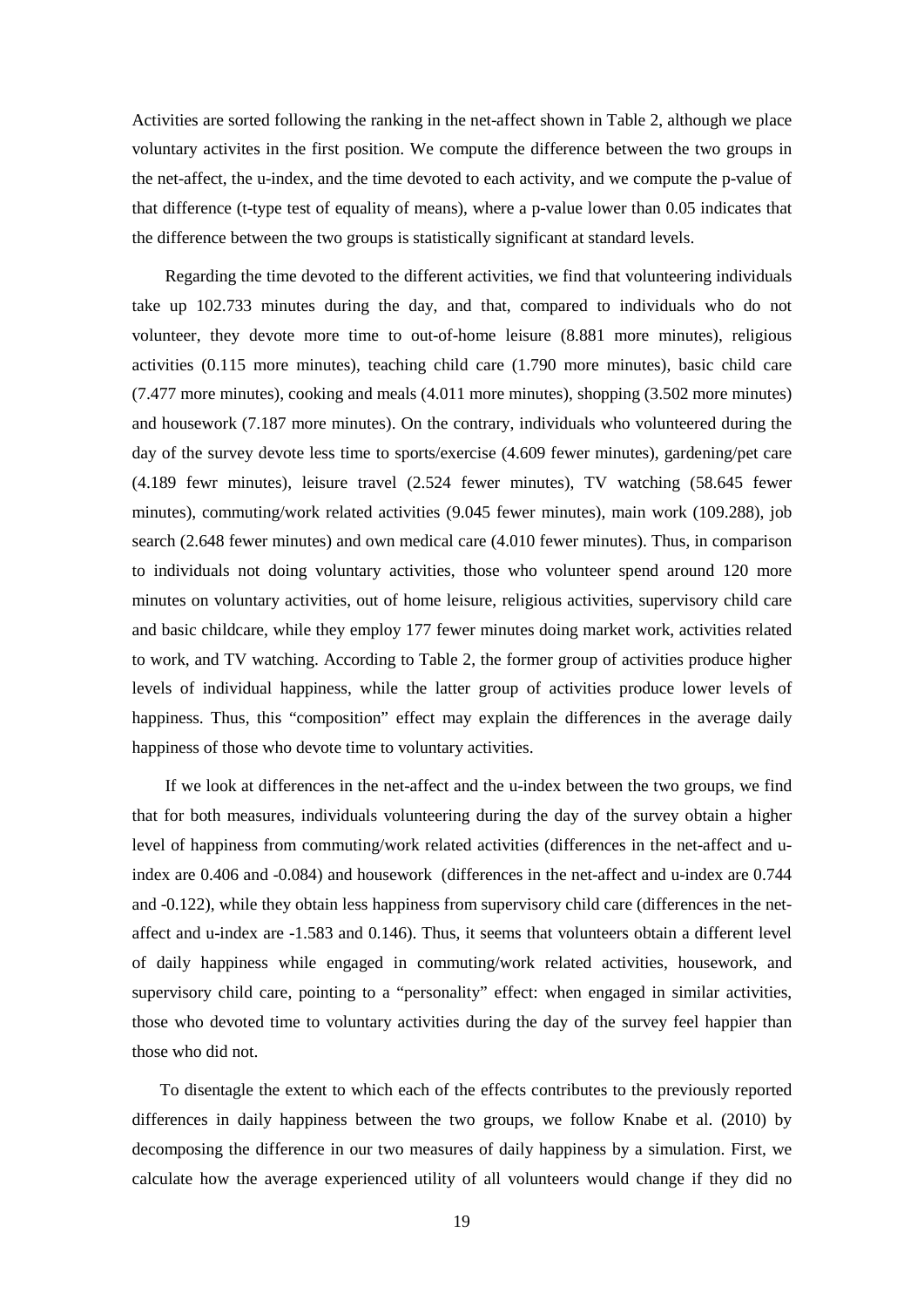voluntary activities, under the assumption that they experience the average utility of a nonvolunteer in all activities, but maintain the time schedule they had when they were doing voluntary activities (i.e. well-being as counterfactual).<sup>[13](#page-20-0)</sup> The difference between the experienced utility while doing voluntary activities and its value after this hypothetical change corresponds to the "personality" effect; the remaining difference in the experienced utility associated with not volunteering can then be assigned to the "time-composition" effect.

The decomposition of these two effects, using the well-being measures as counterfactual, is shown in Panel A of Table 8. The net-affect for those who devote time to voluntary activities, using the net-affect values of those who do not volunteer, is 2.907 (see Table A4 for details of calculations), which when compared with the real value of 3.113 of the net-affect of this group, indicates that the "personality" effect accounts for 0.179 of the 0.385 difference in the netaffect. Thus, of the 0.385 difference in the net-affect between the two groups, the "personality" effect explains 46 % (0.179 out of 0.385), while the "time-composition" effect explains 54% (0.206 out of 0.385) of the difference. We find that the u-index for those who volunteer, using the u-index values of those who do not, is 0.245, which when compared with the real value of 0.194 of the u-index of this group indicates that the "personality" effect accounts for -0.020 of the -0.071 difference in the u-index. Thus, of the -0.071 difference in the u-index between the two groups, the "personality" effect explains 28 % (-0.020 out of -0.07) while the "timecomposition" effect explains 72% (-0.051 out of -0.07) of the difference. If, rather than considering individuals who volunteer as the reference group, we consider those who do not, and use the affective measures of individuals who do volunteer as the counterfactual (Panel B), we observe that for the net-affect and the u-index, the "personality" effect accounts for 0.042 and -0.018 of the difference between the two groups, respectively, representing 11% and 25% of the difference.

In sum, we find that the difference in daily happiness between volunteers and nonvolunteers can be decomposed into two components: the "personality" and "time-composition" effects. While the "time-composition" effect is large, as it explains between 54% and 89% of the difference in daily happiness between the two groups, the "personality" effect on other activities is smaller but still significant, as it explains between 11% and 46% of the observed difference in daily happiness during the day.

<sup>&</sup>lt;sup>13</sup> Here we must consider that the time devoted to sleep is slightly different, although the difference is not statistically significant at standard levels, between the groups. Rather than considering the total time devoted to the activity, we multiply by the *net-affect/u-index* of reference for each activity, and then divide the sum of the product by the waking time, to obtain a measure of experienced utility during the day. We directly divide the average time devoted to the activity divided by the waking time (820 and 880 minutes per day for volunteers and non-volunteers, respectively) and multiply for the corresponding affective measure. Since we do not observe experienced utility ratings for voluntary activities for non-volunteers, we assume that volunteers maintain their original values.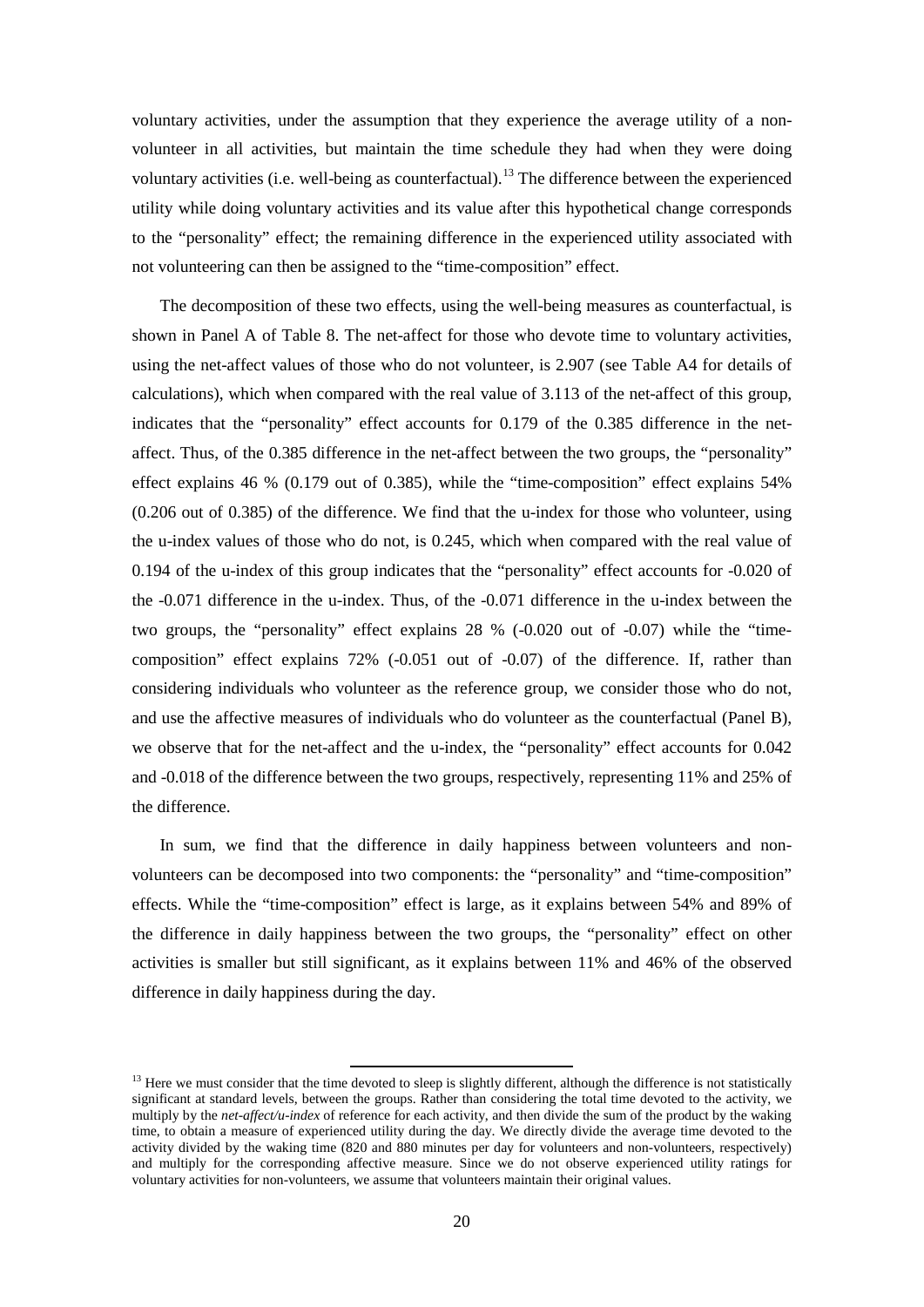We offer a decomposition of the two channels that may help to explain the difference in daily happiness between volunteers and non-volunteers, on a daily basis. However, this decomposition only provides lower and upper limits of the part each effect is able to explain. In the case of the "personality" effect, while 11% may seem a small effect, 46% is significant. Additionally, we do not know what factors comprise this "personality" effect (social networks, extraversion, motivations…). Additionally, the "time-composition" effect shows that volunteers devote less time to market work activities, which may indicate that they also work less. However, as shown in Section 5, this difference does not depend on the day (working or nonworking).

#### **8. Conclusions**

Working for no pay is a widespread economic activity whose significance is not yet fully understood. In the United States, around 50% of all adults do some kind of volunteering, equivalent to five million full-time jobs (Anheier and Salamon, 1999). Thus, understanding the reasons why individuals do such work has been the focus of a significant amount of research. In this paper, we analyze voluntary activities, with a focus on how participation of this type is associated with individual happiness.

Using the *Well Being Module* of the American Time Use Survey (ATUS) 2010, we find that participation in voluntary activities is positively associated with the daily happiness of individuals, as individuals who volunteer report higher values of the net-affect, and lowervalues of the u-index. These results are maintained when we control for the scaling effect of individuals, and when we exclude episodes of voluntary activities from the analysis, and the variations are not driven by participation in religious activities. Using cross-state variations regarding tax deductions for charitable contributions as our main instrument, we apply an IV estimation to deal with the issue of reverse causality, and our results indicate that happier individuals are more likely to participate in voluntary activities. Finally, we decompose the difference in daily happiness between volunteers and non-volunteers in a "time-composition" and "personality" effect, and find that the "personality" effect explains between 11% and 46% of the difference in happiness between volunteers and non-volunteers during the day.

To the extent that happier individuals are more likely to volunteer, it may be of interest for employers, given existing research that has found a positive relationship between happiness and worker productivity (Freeman, 1978; Bockerman and Ilmakunnas, 2012; Oswald et al., 2014). Studying the extent to which volunteers are more productive in the firm posits an interesting line of future research. If volunteers are more productive workers, employers may consider this voluntary work as a marker for productivity. However, volunteers devote less time to market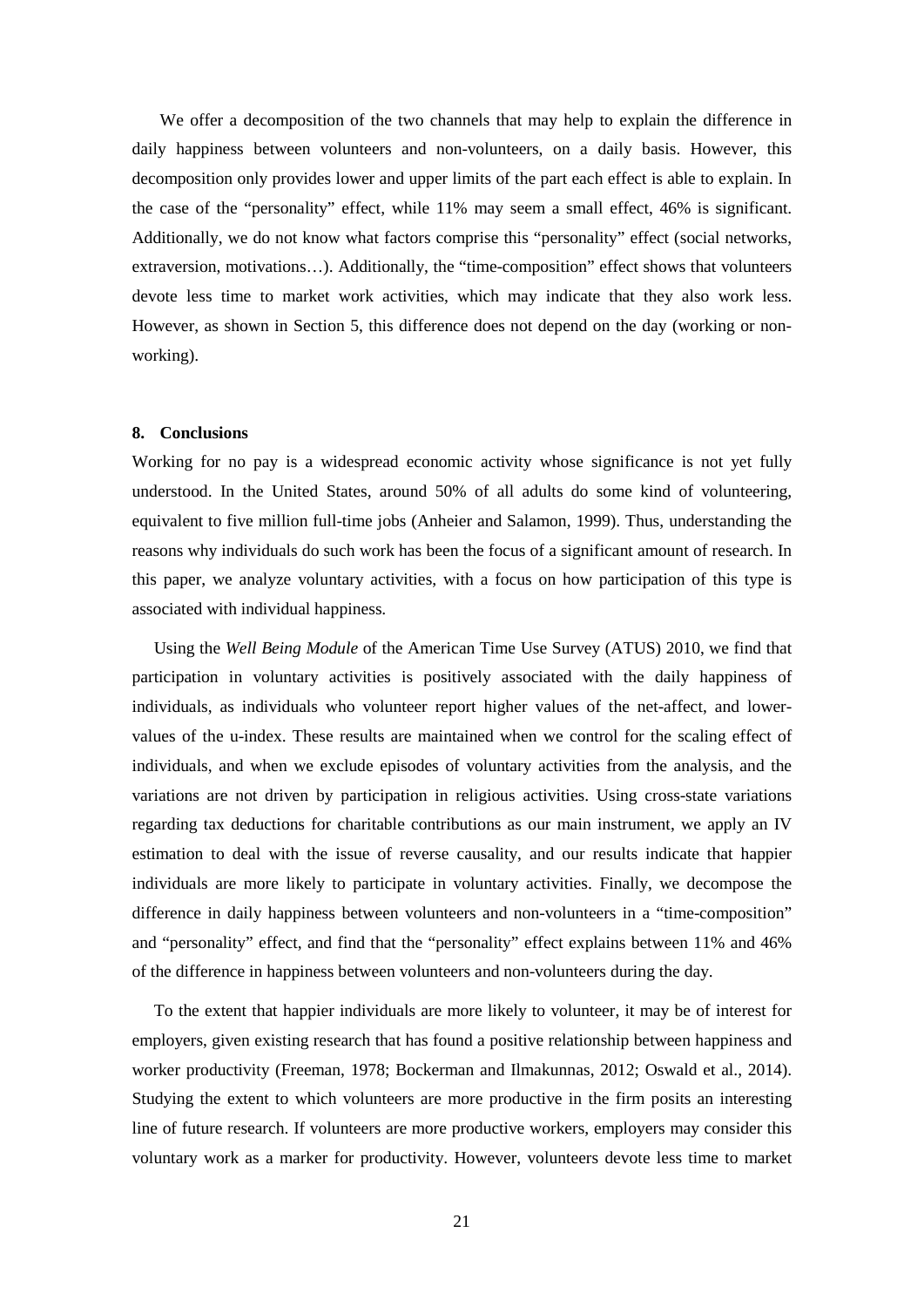work, an effect that appears to be negative in terms of productivity. It would be of interest to see which effect is dominant. Furthermore, the "personality" effect may account for a significant part of the difference between volunteers and non-volunteers. Analyzing the extent to which volunteers differ in their non-observable characteristics (motivations, social context, social networks, trust…) may be of interest, as in this paper we offer both lower and upper bounds of the effect. Additionally, the fact that volunteers devote comparatively less time to watching TV may help media channels to focus their commercial campaigns and programming according to audience demographics. We leave these issues for future research.

#### **REFERENCES**

- Aguiar, M., and E. Hurst (2007). "Measuring Trends in Leisure: The Allocation of Time over Five Decades," Quarterly Journal of Economics 115: 969-1006.
- Andreoni, J. (1989). "Giving with impure altruism: Applications to charity and ricardian equivalence," *Journal of Political Economy* 97: 1447–1458.
- Andreoni, J. (1990). "Impure altruism and donations to public goods: A theory of warm-glow giving," *The Economic Journal* 100: 464–477.
- Angrist, J.D., and A.B. Krueger (1991). "Does Compulsory School Attendance Affect Schooling and Earnings?" *Quarterly Journal of Economics* 106: 979-1014.
- Angrist, J.D., and J.S. Pischke (2009). Mostly Harmless Econometrics: An Empiricist's Companion. *Princeton University Press*.
- Ariely, D., A. Bracha and S. Meier (2009). "Doing good or doing well? Image motivation and monetary incentives in behaving pro-socially," 99: 544-555.
- Balestra, P., and J. Varadharajan-Krishnakumar (1987). "Full Information Estimation of a System of Simultaneous Equations with Error Component Structure," *Econometric Theory* 223-246.
- Becchetti, L., A. Pelloni and F. Rossetti (2008). "Relational goods, sociability, and happiness," *Kyklos* 61: 343–363.
- Becker, G. S. (1974). "A theory of social interactions," *Journal of Political Economy* 82: 1063– 1093.
- Bekkers, R. (2010). "Who gives what and when? A scenario study of intentions to give time and money," *Social Science Research* 39: 369–381.
- Bénabou, R., and J. Tirole (2005). "Incentives and prosocial behavior," *National Bureau of Economic Research* No. w11535
- Bianchi S., M. Milkie, L. Sayer and J.P. Robinson (2000). "Is anyone doing the housework? Trends in the gender division of household labor," *Social Forces* 79: 191–228.
- Binder, M., and A. Freytag (2013). "Volunteering, subjective well-Being and public policy," *Journal of Economic Psychology* 34: 97-119.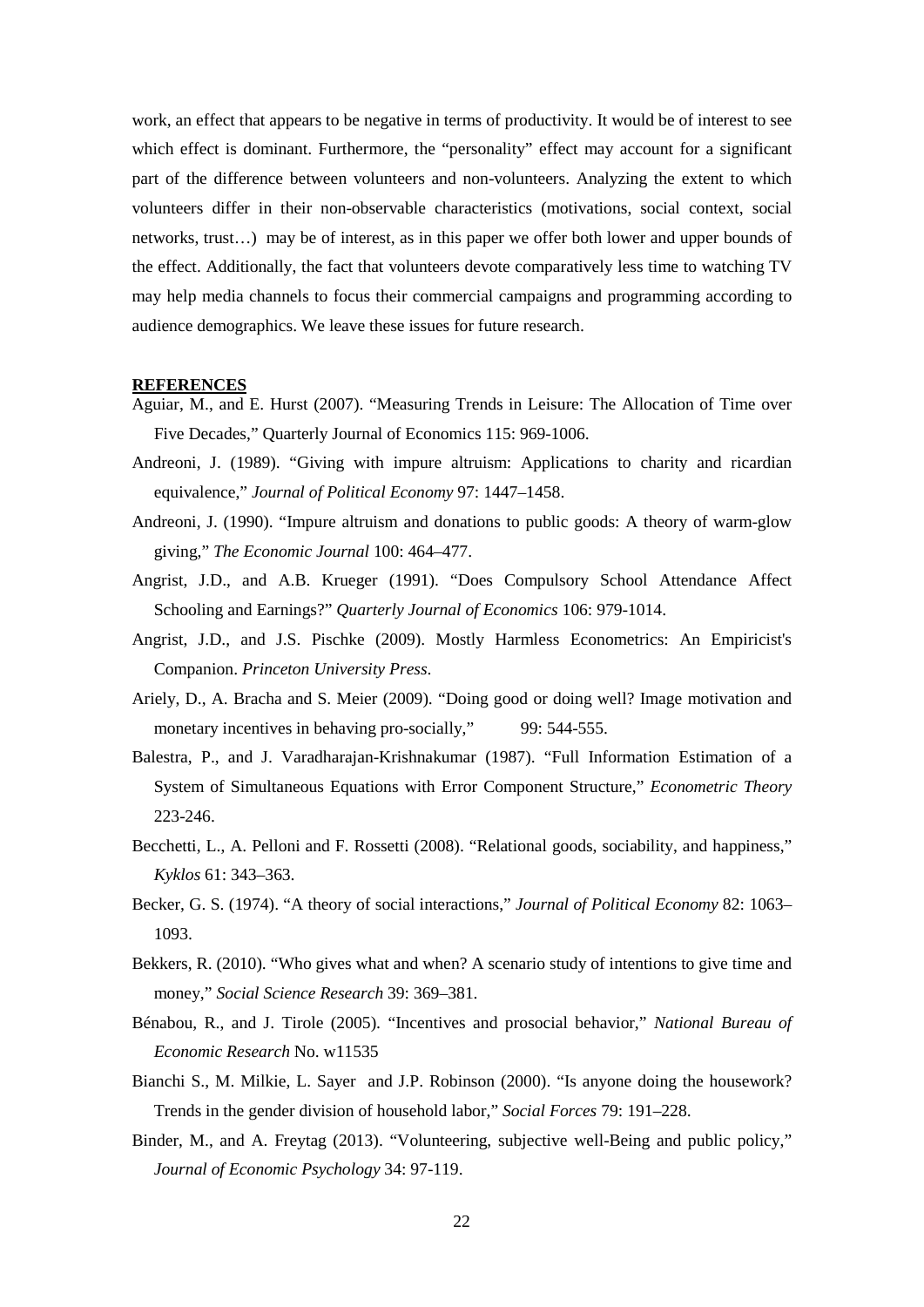- Bjørnskov, C. (2007). "The multiple facets of social capital," *European Journal of Political Economy* 22: 22–40.
- Bockerman, P., and P. Ilmakunnas (2012). "The job satisfaction-productivity nexus: A study using matched survey and register data," *Industrial and Labor Relations Review* 65: 244- 262.
- Bollen, K.A., D.K. Guilkey and T.A Mroz (1995). "Binary outcomes and endogenous explanatory variables: tests and solutions with an application to the demand for contraception use in Tunisia," *Demography* 32: 111–131.
- Bonke, J. (2005). "Paid work and unpaid work: diary information versus questionnaire information," *Social Indicators Research* 70: 349–368.
- Borgonovi, F. (2008). "Doing well by doing good. The relationship between formal volunteering and self-reported health and happiness," *Social Science and Medicine* 66: 2321- 2334.
- Bound, J., D.A Jaeger and R.M. Baker (1995). "Problems with instrumental variables estimation when the correlation between the instruments and the endogenous explanatory variable is weak," *Journal of the American Statistical Association* 90: 443–450.
- Brehm, J., and W. Rahn (1997). "Individual-level evidence for the causes and consequences of social capital," *American Journal of Political Science* 41: 999–1023.
- Brooks, A.C. (2006). *Who really cares? The surprising truth about compassionate conservativism*. New York: Basic Books.
- Brooks, A.C. (2007). "Does giving make us prosperous?" *Journal of Economics and Finance* 31: 403–411.
- Carpenter, J., and C.K. Myers (2010). "Why volunteer? Evidence on the role of altruism, image, and incentives," *Journal of Public Economics* 94: 911-920.
- Choi, N.A., and J. Kim (2011). "The effect of time volunteering and charitable donations in later life on psychological wellbeing," *Ageing and Society* 31: 590-610.
- Clark, A., and O. Lelkes (2005). "Deliver us from evil: Religion as insurance," PSE, Paris.
- Dolan, P., Peasgood, T., and M. White (2008). "Do we really know what makes us happy? A review of the economic literature on the factors associated with subjective well-being," *Journal of Economic Psycholog*y 29: 94-122.
- Dulin, P.L., J. Gavala, C. Stephens, M. Kostick and J. McDonald (2012). "Volunteering predicts happiness among older Maori and non-Maori in the New Zealand health, work, and retirement longitudinal study," *Aging and Mental Health* 16: 617-624.
- Duncan, B. (1999). "Modeling charitable contributions of time and money," *Journal of Public Economics* 72: 213-242
- Ferrer-i-Carbonell, A., and P. Frijters (2004). ["How Important is Methodology for the estimates](http://ideas.repec.org/a/ecj/econjl/v114y2004i497p641-659.html)  [of the determinants of Happiness?"](http://ideas.repec.org/a/ecj/econjl/v114y2004i497p641-659.html) *[Economic Journal](http://ideas.repec.org/s/ecj/econjl.html)* 114: 641-659.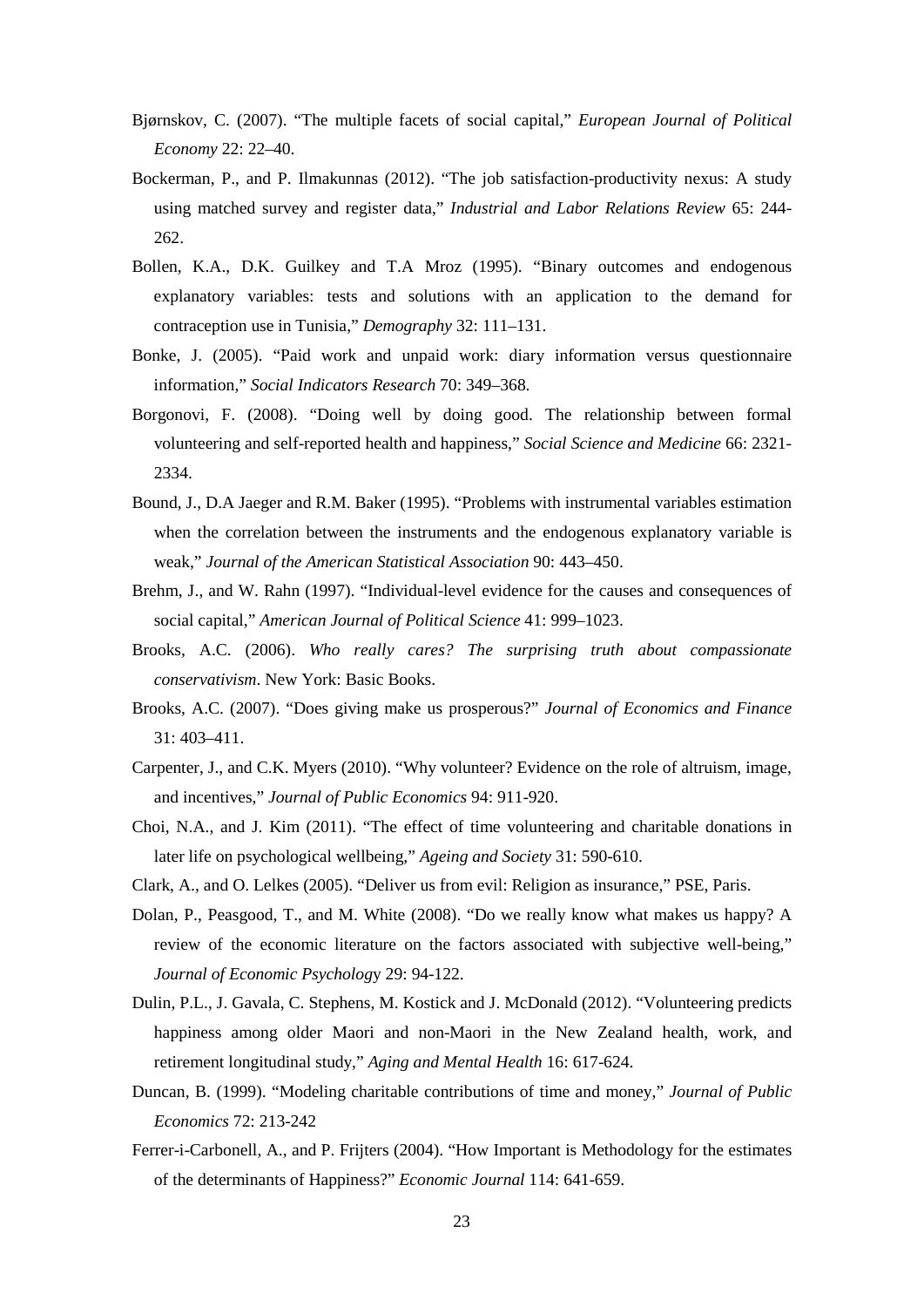- Foster, G., and C. Kalenkoski (2013). "Tobit or OLS? an empirical evaluation under different diary window lengths" *Applied Economics* 45: 2994–3010.
- Frazis, H., and J. Stewart (2012). "How to Think About Time-Use Data: What Inferences Can We Make About Long- and Short-Run Time Use from Time Use Diaries?" *Annals of Economics and Statistics* 105/106, 231-246.
- Freeman, R.B. (1978). "Job satisfaction as an economic variable," *American Economic Review* 68: 135-141.
- Freeman, R.B. (1997). "Working for Nothing: The Supply of Volunteer Labor," *Journal of Labor Economics* 15: 140–166.
- French, M.T., and I. Popovici (2011). "That Instrument Is Lousy! In Search of Agreement When Using Instrumental Variables Estimation in Substance Use Research," *Health Economics* 20: 127-146.
- Gale. W.G., and J.K. Scholz (1994). ["Intergenerational Transfers and the Accumulation of](http://ideas.repec.org/a/aea/jecper/v8y1994i4p145-60.html)  [Wealth,](http://ideas.repec.org/a/aea/jecper/v8y1994i4p145-60.html)" *[Journal of Economic Perspectives](http://ideas.repec.org/s/aea/jecper.html)* 8: 145-160.
- Gershuny, J. (2012). "Too Many Zeros: A Method for Estimating Long-term Time-use from Short Diaries," *Annals of Economics and Statistics* 105/106: 247-270.
- Gershuny, J. (2013). "National Utility: Measuring the Enjoyment of Activities," *European Sociological Review* 29: 996-1009.
- Gimenez-Nadal, J.I., and A. Sevilla (2012). "Trends in time allocation: A cross-country analysis," *European Economic Review* 56: 1338-1359.
- Glazer, A., and K.A. Konrad (1996). "A signaling explanation for charity," *American Economic Review* 86: 1019-1028.
- Gosling, S. D., P.J. Rentfrow and W.B.J. Swann (2003). "A very brief measure of the big-five personality domains," *Journal of Research in Personality* 37: 504–528.
- Green, W.H. (2008). *Econometric Analysis*. Prentice Hall.
- Greenfield, E.A., and N.F. Marks (2004). "Formal volunteering as a protective factor for older adult's psychological well-being," *Psychological Sciences and Social Sciences* 59B: 258– 264.
- Hayo, B. (2004). "Happiness in Eastern Europe," Mimeo, Philipps University Marburg, Number 12/2004
- Helliwell, J.F. (2003). "How's life? Combining individual and national variables to explain subjective well-being," *Economic Modelling* 20: 331–360.
- Helliwell, J.F., and R. Putnam (2004). "The social context of well-being," *Philosophical Transactions of the Royal Society London* 359: 1435–1446.
- Huang, J., H.M. van den Brink, and W. Groot (2009). "A meta-analysis of the effect of education on social capital," *Economics of Education Review* 28: 454–464.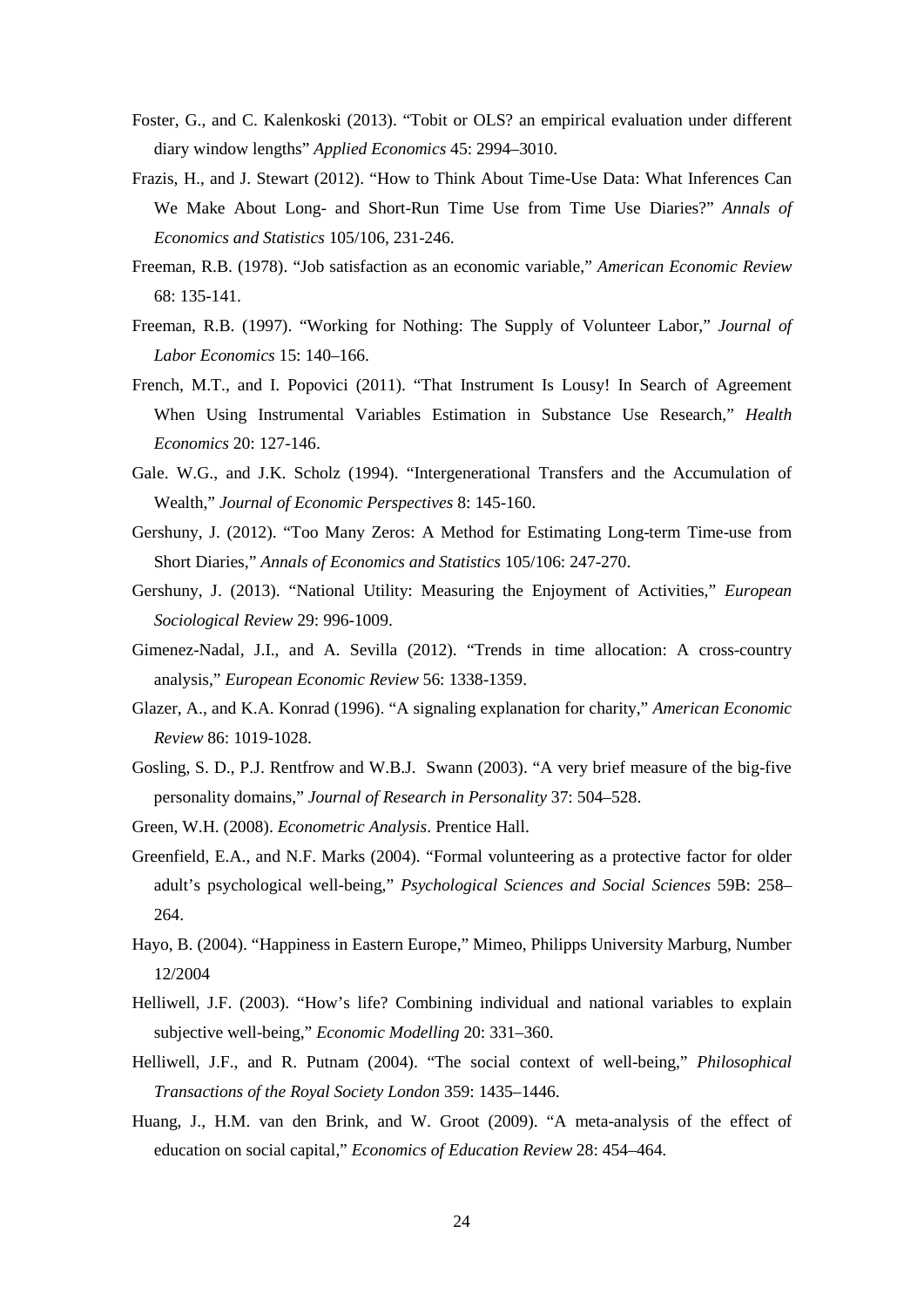- Juster, T. and F. Stafford (1985). *Time, Goods, and Well-Being*. Ann Arbor, MI: Institute for Social Research.
- Kahneman, D. and A.B. Krueger (2006). "Developments in the Measurement of Subjective Well-Being," *Journal of Economic Perspectives* 20: 3-24.
- Kahneman, D., A.B. Krueger, D. Schkade, N. Schwarz and A. Stone (2004). "A Survey Method for Characterizing Daily Life Experience: The Day Reconstruction Method," *Science* 3: 1776-1780.
- Kahneman, D., P.P. Wakker and R. Sarin (1997). "Back to Bentham? Explorations of Experienced Utility," *Quartely Journal of Economics* 112: 375-405.
- Knabe, A., S. Rätzel, R. Schöb and J. Weimann (2010). "Dissatisfied with Life, but Having a good Day: Time-Use and Well-Being of the Unemployed," *Economic Journal* 120: 867-889.
- Krueger, A.B. (2007). "Are We Having More Fun Yet? Categorizing and Evaluating Changes in Time Allocation," *Brookings Papers on Economic Activity* 2: 193-217.
- Krueger, A.B., D. Kahneman, C. Fischler, D. Schkade, N. Schwartz, and A.A. Stone (2009a). "Time Use and Subjective Well-Being in France and the U.S." *Social Indicators Research* 93: 7-18.
- Ladd, E.C. (1999). *The Ladd Report*. New York: Free Press.
- Li, Y., A. Pickles and M. Savage (2005). "Social capital and social trust in Britain," *European Sociological Review* 21: 109–123.
- Meier, S., and A. Stutzer (2008). "Is Volunteering Rewarding in Itself?" *Economica* 75: 39–59.
- Menchik, P.L., and B.A. Weisbrod (1987). "Volunteer labor supply," *Journal of Public Economics* 32: 159–183.
- Musick, M.A., and J. Wilson (2003). "Volunteering and depression: The role of psychological and social resources in different age groups," *Social Science and Medicine* 56: 259–269.
- Okun, M. A., J. Pugliese and K.S. Rook (2007). "Unpacking the relation between extraversion and volunteering in later life: The role of social capital," *Personality and Individual Differences* 42: 1467–1477.
- Omoto, A. M., M. Snyder and J.D. Hackett (2010). "Personality and motivational antecedents of activism and civic engagement," *Journal of Personality* 78:1703–1734.
- [Onyx, J.A.,](http://www.uts.edu.au/staff/jennifer.onyx) and J.R. Warburton (2003). "Volunteering and health among older people: a review," *Australasian Journal on Ageing* 22: 65-69.
- Ostrower, F. (1997). *Why the wealthy give: The culture of elite philanthropy*. Princeton University Press.
- Oswald, A., E. Proto and D. Sgroi (2014). "Happiness and Productivity," Journal of Labor Economics, *forthcoming*.
- Pichler, F. (2006). "Subjective quality of life of young Europeans. Feeling happy but who knows why?" *Social Indicators Research* 75: 419–444.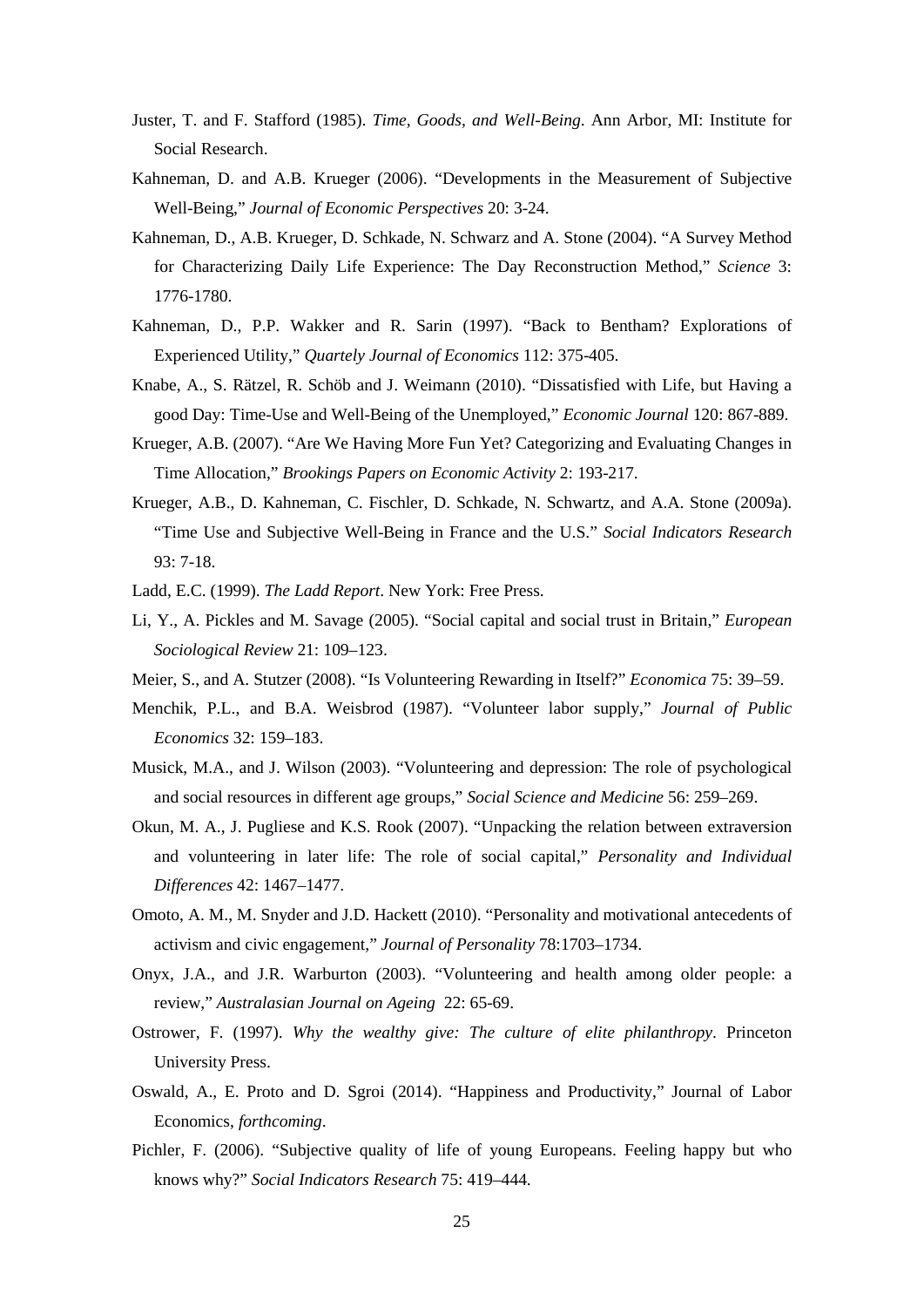- Post, S. G. (2005). "Altruism, happiness, and health: It's good to be good," *International Journal of Behavioral Medicine* 12: 66–77.
- Putnam, R. (2000) *Bowling alone: The collapse and revival of American community*. New Yourk: Simon and Schuster.
- Robinson, J.P. (2014). "Gender Differences in Experiencing US Daily Life," *Psychology* 5: 581-586.
- Robinson, J. P., and G. Godbey (1985). *Time For Life: The Surprising Ways Americans Use Their Time*. University Park, Pennsylvania: Penn State University Press.
- Rose-Ackerman, S. (1996). "Altruism, nonprofits, and economic theory," *Journal of Economic Literature* 34: 701-728.
- Rotolo, T., J. Wilson, J., and M.E. Hughes (2010). "Homeownership and volunteering: An alternative approach to studying social inequality and civic engagement," *Sociological Forum* 25: 570–587.
- Sevilla, A., J.I. Gimenez-Nadal and J. Gershuny (2012). "Leisure Inequality in the United States: 1965-2003," *Demography* 49: 939-964.
- Shang, J., and R. Croson (2009). "A field experiment in charitable contribution: The impact of social information on the voluntary provision of public goods," *Economic Journal* 119: 1422-1439.
- Staiger, D., and J.H. Stock (1997). "Instrumental variables regression with weak instruments," *Econometrica* 65: 557–586.
- Stock, J.H., J.H. Wright and M. Yogo (2002). "A survey of weak instruments and weak identification in generalized method of moments," *Journal of Business and Economic Statistics* 20: 518–529.
- Szalai, A. (1972). *The Use of Time*. The Hague and Paris: Mouton Press.
- Thoits, P.A., and L.N. Hewitt (2001). "Volunteering work and well-being," *Journal of Health and Social Behaviour* 42: 115–131.
- Unger, S. L. (1991). "Altruism as a Motivation to Volunteer," *Journal of Economic Psychology* 12: 71-100.
- U.S. Bureau of Labor Statistics (2013a). <http://www.bls.gov/news.release/volun.nr0.htm> accessed on 22nd July, 2013.
- U.S. Bureau of Labor Statistics (2013b). "Charts by Topic: Volunteer Activities," [http://www.bls.gov/tus/charts/volunteer.htm.](http://www.bls.gov/tus/charts/volunteer.htm) Accessed 03/08/13.
- White, M.P., and P. Dolan (2009). "Accounting for the richness of daily activities," Psychological Science 20: 1000-1008.
- Wilson, J. (2000). "Volunteering," *Annual Review of Sociology* 26: 215–240.
- Wilson, J. (2012). "Volunteerism research," *Nonprofit and Voluntary Sector Quarterly* 41: 176– 212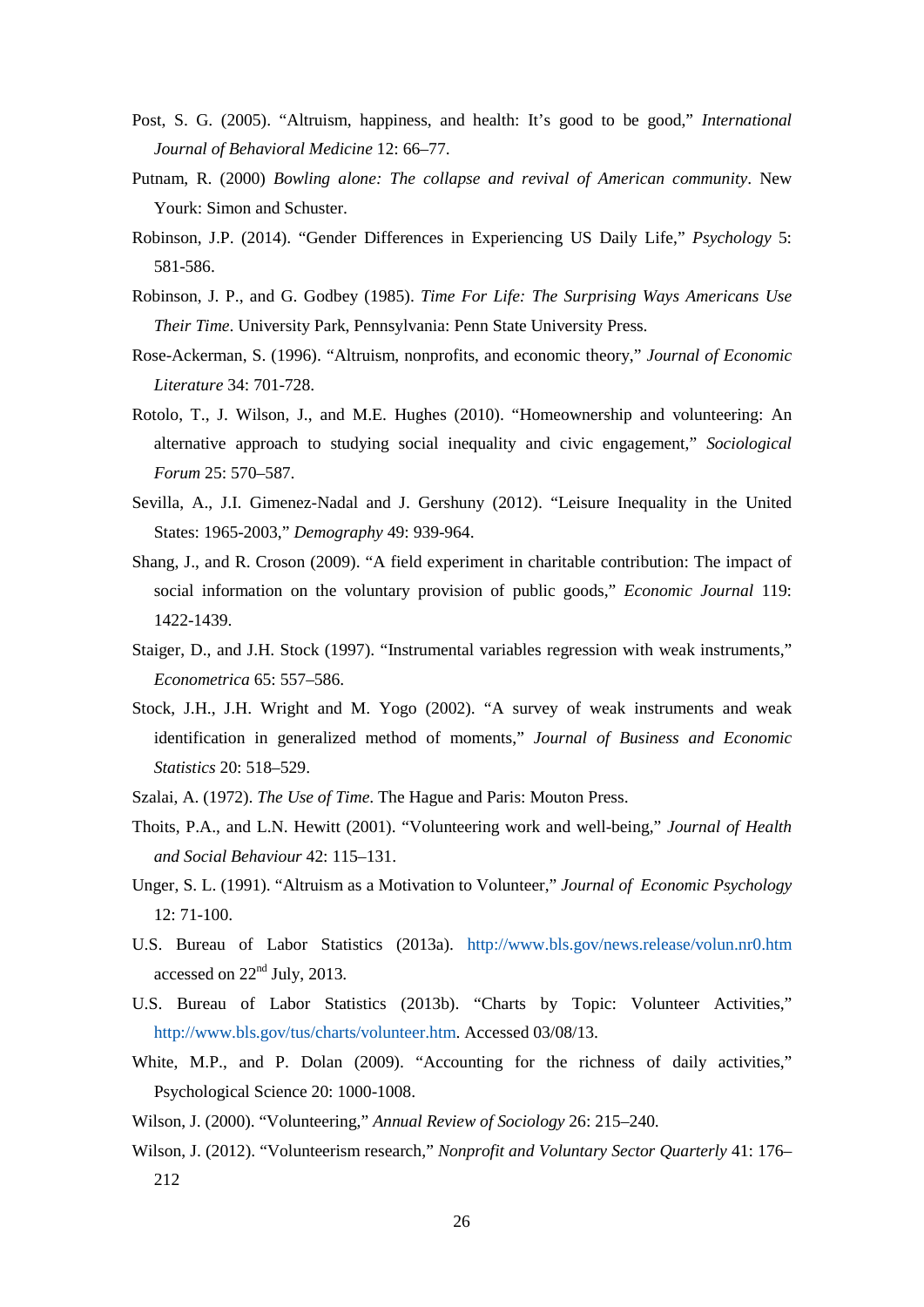- Wilson, J., and M.A. Musick (1997). "Work and Volunteering: The long arm of the job," *Social forces* 76: 251–272.
- Wooldridge, J. M. (2010). *Introductory Econometrics: A Modern Approach*. Mason, OH: Thomson South-Wester
- Yee-Kan, M. (2008). "Measuring housework participation: the gap between "stylised" questionnaire estimates and diary-based estimates," Social Indicators Research 86: 381–400.
- Zuzanek, J., and T. Zuzanek (2014). "Of Happiness and of Despair, Is There a Measure? Time Use and Subjective Well-being," *Journal of Happiness Studies*, forthcoming.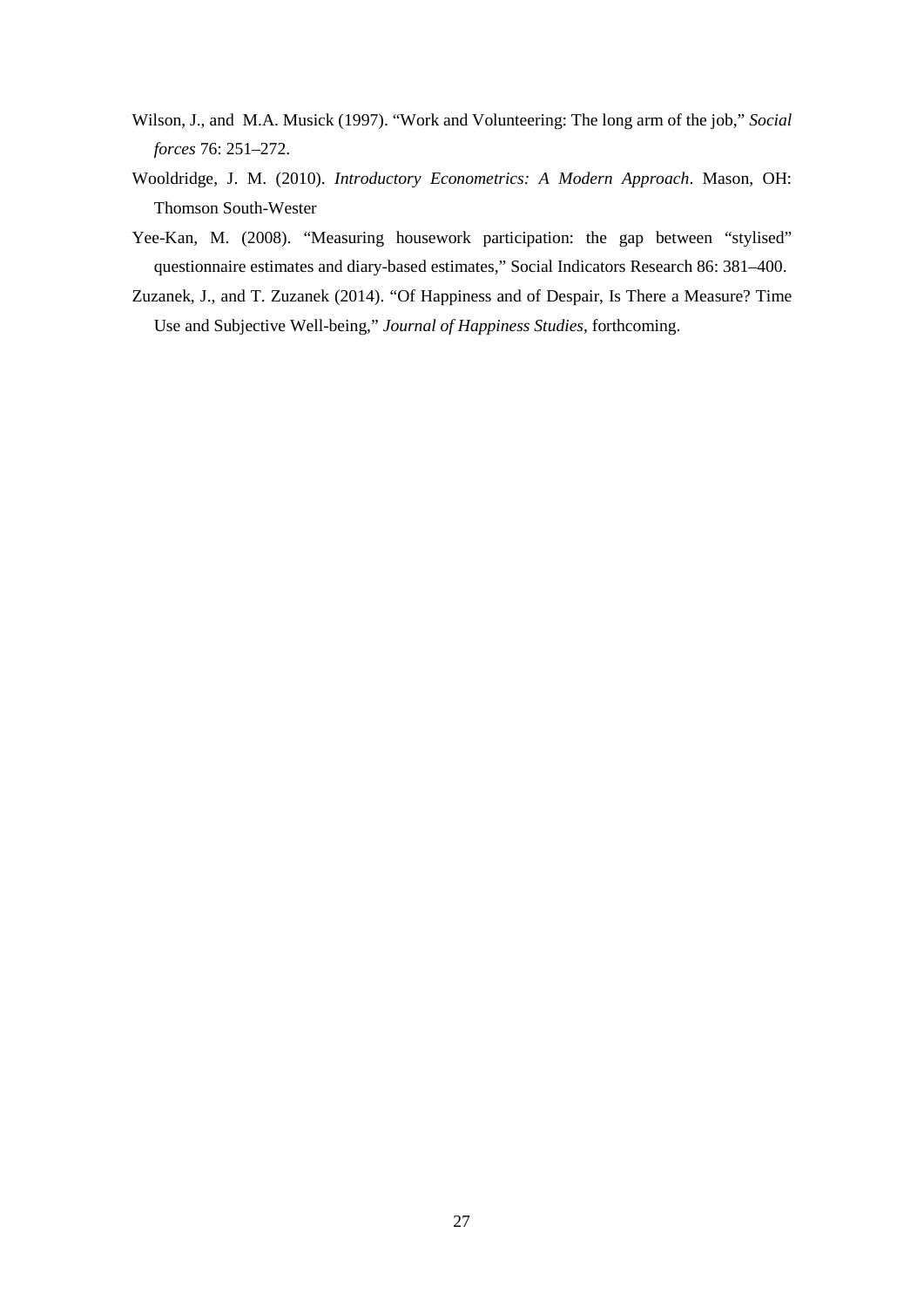

**Figure 1. Participation in voluntary activities, by day of the week.**

*Note:* Sample consists of episodes from non-retired/non-students respondents between 21- 65 years old from the ATUS 2010 Well-being Module. Partication in voluntary activities defined as a dummy variable that takes value "1" if the respondent devoted any time to voluntary activities during the day of the survey, and value "0" otherwise.



**Figure 2. Distribution of days of the week for church attendance**

*Note:* Sample consists of episodes from non-retired/non-students respondents between 21- 65 years old from the ATUS 2010 Well-being Module. Information on church attendance is obtained using the information on the places where the activity took place. We consider the individual went to church if at least one activity was done in church or places of worship.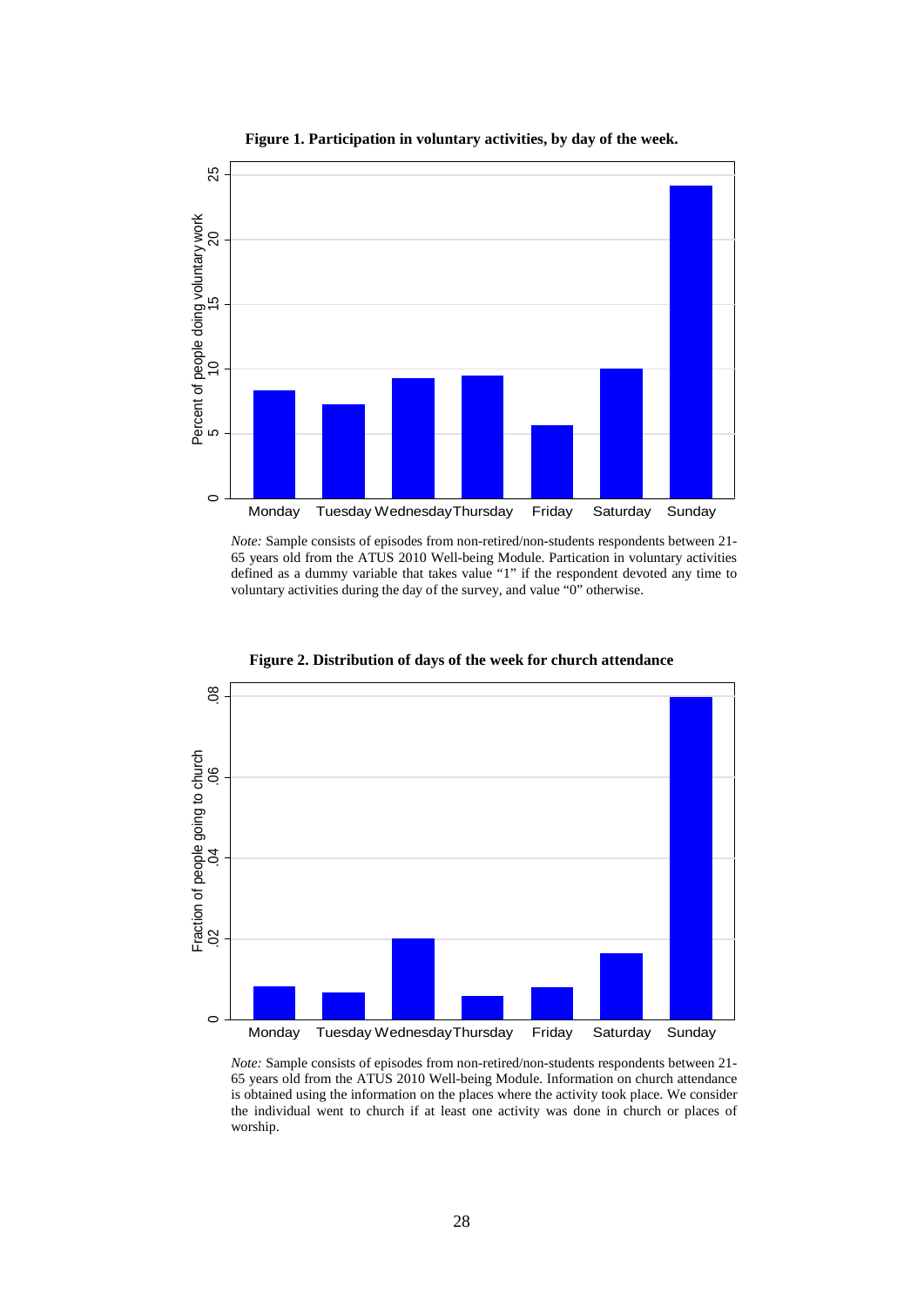| Table 1. Summary statistics for experienced utility |                      |                      |                               |                      |                                  |                      |          |              |  |
|-----------------------------------------------------|----------------------|----------------------|-------------------------------|----------------------|----------------------------------|----------------------|----------|--------------|--|
|                                                     | (1)                  |                      | (2)                           |                      | (3)                              |                      | (4)      | (5)          |  |
|                                                     |                      | All the episodes     | Episodes with<br>volunteering |                      | Episodes without<br>volunteering |                      | Diff     | P-Value Diff |  |
|                                                     | <u>Mean</u><br>2.768 | <u>SD</u><br>(2.384) | <u>Mean</u><br>3.113          | <u>SD</u><br>(2.364) | <u>Mean</u><br>2.728             | <u>SD</u><br>(2.383) | 0.385    | (<0.01)      |  |
| Net Affect<br><b>U</b> Index                        | 0.261                | (0.439)              | 0.219                         | (0.413)              | 0.266                            | (0.442)              | $-0.047$ | (<0.01)      |  |
| N observations                                      |                      | 25,604               | 3,235                         |                      | 22.369                           |                      |          |              |  |

*Note:* Sample consists of episodes from non-retired/non-students respondents between 21-65 years old from the ATUS 2010 Well-being Module. Standard deviations in parentheses. Means are computed using the original weights included in the survey. Column (1) shows means and standard deviations for the net-affect and u-index for all episodes. Column (2) shows mean and standard deviations for the net-affect and the u-index for episodes of respondents reporting positive time in volunteer activities throughout the diary day. Column (3) shows mean and standard deviations for the net-affect and the u-index for episodes of respondents reporting no time in volunteer activities throughout the diary day. Column (4) shows the differences in mean values of the net-affect and the u-index for episodes from individuals devoting and not devoting time to volunteer activities throughout the day, and Column (5) shows the p-value of the difference based on a t-test type test.

**Table 2. Overall experienced utility, by activity type**

| Table 2. Overall experienced dulity, by activity type |                   |                |  |  |  |  |  |  |
|-------------------------------------------------------|-------------------|----------------|--|--|--|--|--|--|
|                                                       | (1)               | (2)            |  |  |  |  |  |  |
| <b>Activities</b>                                     | <b>Net Affect</b> | <b>U</b> Index |  |  |  |  |  |  |
| <b>Supervisory child care</b>                         | 4.548             | 0.064          |  |  |  |  |  |  |
| Out-of-home leisure                                   | 4.195             | 0.087          |  |  |  |  |  |  |
| <b>Religious activities</b>                           | 4.007             | 0.127          |  |  |  |  |  |  |
| Teaching child care                                   | 3.637             | 0.162          |  |  |  |  |  |  |
| <b>Voluntary activities</b>                           | 3.483             | 0.194          |  |  |  |  |  |  |
| Sports/exercise                                       | 3.415             | 0.159          |  |  |  |  |  |  |
| <b>Basic Child care</b>                               | 3.400             | 0.195          |  |  |  |  |  |  |
| Eating                                                | 3.346             | 0.177          |  |  |  |  |  |  |
| At-home leisure                                       | 3.274             | 0.205          |  |  |  |  |  |  |
| Reading/listening                                     | 3.130             | 0.202          |  |  |  |  |  |  |
| Gardening/pet care                                    | 3.101             | 0.223          |  |  |  |  |  |  |
| Leisure travel                                        | 3.017             | 0.198          |  |  |  |  |  |  |
| <b>Personal care</b>                                  | 2.986             | 0.194          |  |  |  |  |  |  |
| Cooking, meals                                        | 2.977             | 0.221          |  |  |  |  |  |  |
| <b>Adult</b> care                                     | 2.925             | 0.290          |  |  |  |  |  |  |
| Writing/paperwork                                     | 2.802             | 0.270          |  |  |  |  |  |  |
| TV watching                                           | 2.693             | 0.264          |  |  |  |  |  |  |
| <b>Shopping</b>                                       | 2.650             | 0.286          |  |  |  |  |  |  |
| Commuting/work related                                | 2.645             | 0.266          |  |  |  |  |  |  |
| <b>Other housework</b>                                | 2.619             | 0.270          |  |  |  |  |  |  |
| <b>Education</b>                                      | 2.372             | 0.275          |  |  |  |  |  |  |
| <b>Housework</b>                                      | 2.352             | 0.291          |  |  |  |  |  |  |
| <b>Main work</b>                                      | 2.271             | 0.328          |  |  |  |  |  |  |
| Home/car maintenance                                  | 2.095             | 0.308          |  |  |  |  |  |  |
| Job search                                            | 1.539             | 0.500          |  |  |  |  |  |  |
| Own medical care                                      | $-0.070$          | 0.740          |  |  |  |  |  |  |

*Note:* Sample consists of non-retired/non-students respondents between 21-65 years old from the ATUS 2010 Well-being Module. Activities are ranked from the highest to the the lowest net-affect. Classification of activities is shown in Table A1 in the Appendix. Overall values are computed using the original weights of the survey, which take into acccount the duration and are adjusted to compensate for the activities that were underrepresented in the WB module because of the exclusion error in the selection process.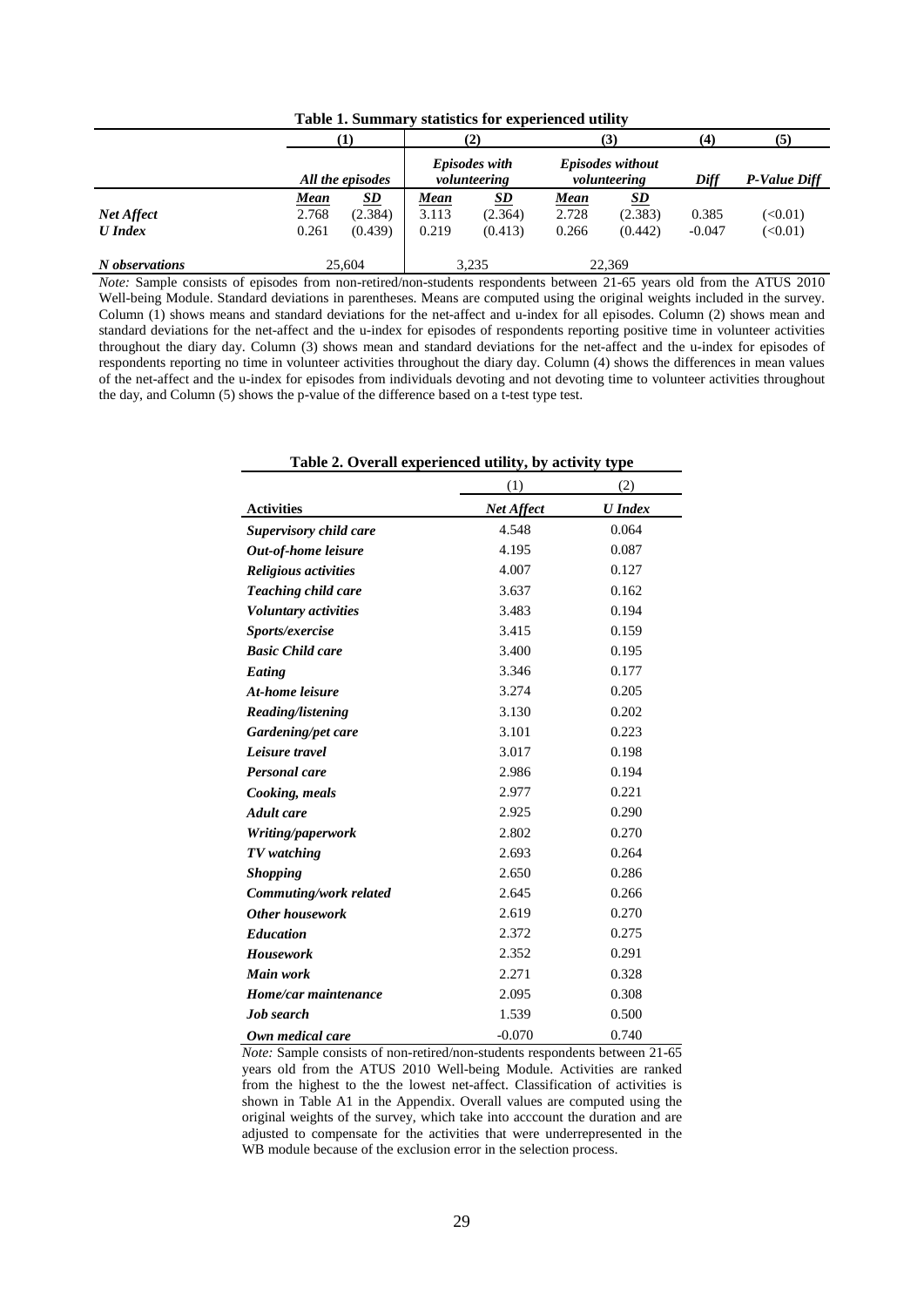|                                 | (1)              | (2)                    | (3)                 | (4)              | (5)              | (6)              | (7)              | (8)                   |
|---------------------------------|------------------|------------------------|---------------------|------------------|------------------|------------------|------------------|-----------------------|
|                                 |                  | Net Affect             | u-index             |                  |                  | Net Affect       | u-index          |                       |
|                                 | <b>OLS</b>       | <b>RE</b>              | <b>OLS</b>          | <b>RE</b>        | <b>OLS</b>       | <b>RE</b>        | <b>OLS</b>       | RE                    |
| Volunteering in diary           | $0.198***$       | $0.285***$             | $-0.029***$         | $-0.035***$      | $0.144***$       | $0.248***$       | $-0.025***$      | $-0.031***$           |
|                                 | (0.049)          | (0.066)                | (0.009)             | (0.011)          | (0.052)          | (0.067)          | (0.010)          | (0.011)               |
| <b>Male</b>                     | $0.196***$       | $0.089**$              | $-0.061***$         | $-0.040***$      | $0.203***$       | $0.090**$        | $-0.061***$      | $-0.041***$           |
|                                 | (0.030)          | (0.045)                | (0.006)             | (0.007)          | (0.030)          | (0.045)          | (0.006)          | (0.007)               |
| Age                             | $-0.088***$      | $-0.064***$            | $0.017***$          | $0.008***$       | $-0.090***$      | $-0.065***$      | $0.016***$       | $0.008***$            |
|                                 | (0.009)          | (0.015)                | (0.002)             | (0.002)          | (0.010)          | (0.015)          | (0.002)          | (0.002)               |
| Age squared                     | $0.101***$       | $0.069***$             | $-0.020***$         | $-0.009***$      | $0.103***$       | $0.070***$       | $-0.019***$      | $-0.009***$           |
|                                 | (0.011)          | (0.018)                | (0.002)             | (0.003)          | (0.011)          | (0.018)          | (0.002)          | (0.003)               |
| University education            | $0.113**$        | $-0.090$               | $-0.007$            | 0.015            | $0.143***$       | $-0.086$         | $-0.012$         | 0.014                 |
|                                 | (0.054)          | (0.083)                | (0.010)             | (0.014)          | (0.055)          | (0.083)          | (0.010)          | (0.014)               |
| Secondary education             | $0.171***$       | 0.015                  | $-0.011$            | 0.006            | $0.208***$       | 0.014            | $-0.016$         | 0.006                 |
|                                 | (0.054)          | (0.085)                | (0.010)             | (0.014)          | (0.055)          | (0.085)          | (0.010)          | (0.014)               |
| <b>Working full-time</b>        | $0.509***$       | $0.487***$             | $-0.050***$         | $-0.060***$      | $0.527***$       | $0.494***$       | $-0.050***$      | $-0.061***$           |
|                                 | (0.039)          | (0.056)                | (0.007)             | (0.009)          | (0.039)          | (0.056)          | (0.007)          | (0.009)               |
| <b>Working part-time</b>        | $0.533***$       | $0.512***$             | $-0.072***$         | $-0.079***$      | $0.555***$       | $0.515***$       | $-0.075***$      | $-0.081***$           |
|                                 | (0.047)          | (0.068)                | (0.009)             | (0.011)          | (0.048)          | (0.068)          | (0.009)          | (0.011)               |
| Number children <18             | 0.052            | $-0.071$               | $-0.019***$         | $0.020**$        | $0.069*$         | $-0.073$         | $-0.020***$      | $0.020**$             |
|                                 | (0.037)          | (0.057)                | (0.007)             | (0.009)          | (0.037)          | (0.057)          | (0.007)          | (0.009)               |
| <b>Married</b>                  | $0.080**$        | $0.251***$             | $-0.021***$         | $-0.040***$      | $0.070*$         | $0.255***$       | $-0.024***$      | $-0.042***$           |
|                                 | (0.037)          | (0.055)                | (0.007)             | (0.009)          | (0.038)          | (0.055)          | (0.007)          | (0.009)               |
| <b>Household Income</b>         | $0.107***$       | $0.134***$             | $-0.013***$         | $-0.020***$      | $0.120***$       | $0.133***$       | $-0.014***$      | $-0.020***$           |
|                                 | (0.019)          | (0.027)                | (0.004)             | (0.004)          | (0.019)          | (0.027)          | (0.004)          | (0.005)               |
| <b>Presence of child</b>        | $0.719***$       | $0.423***$             | $-0.086***$         | $-0.064***$      | $0.729***$       | $0.431***$       | $-0.086***$      | $-0.066***$           |
|                                 | (0.058)          | (0.035)                | (0.011)             | (0.007)          | (0.059)          | (0.036)          | (0.011)          | (0.008)               |
| Presence of spouse/partner      | $0.378***$       | $0.328***$             | $-0.033***$         | $-0.030***$      | $0.380***$       | $0.326***$       | $-0.031***$      | $-0.029***$           |
|                                 | (0.054)          | (0.036)                | (0.010)             | (0.008)          | (0.055)          | (0.036)          | (0.010)          | (0.008)               |
| Presence of hhld. Adult         | $0.221*$         | $0.173*$               | 0.027               | $-0.015$         | $0.256*$         | $0.207*$         | 0.022            | $-0.019$              |
|                                 | (0.131)          | (0.105)                | (0.025)             | (0.022)          | (0.133)          | (0.106)          | (0.025)          | (0.022)               |
| <b>Presence of friend(s)</b>    | $0.582***$       | $0.533***$             | $-0.049***$         | $-0.065***$      | $0.550***$       | $0.541***$       | $-0.047***$      | $-0.066***$           |
|                                 | (0.059)          | (0.039)<br>$-0.272***$ | (0.011)             | (0.008)          | (0.059)          | (0.040)          | (0.011)          | (0.008)<br>$0.032***$ |
| <b>Presence of co-workers</b>   | $-0.303***$      |                        | $0.076***$          | $0.032***$       | $-0.307***$      | $-0.271***$      | $0.073***$       |                       |
|                                 | (0.060)          | (0.048)                | (0.011)             | (0.010)          | (0.060)          | (0.048)          | (0.011)          | (0.010)               |
| Total time with child           | $-0.045***$      | 0.010                  | $0.005**$           | 0.000            | $-0.047***$      | 0.006            | $0.005*$         | 0.000                 |
|                                 | (0.014)<br>0.009 | (0.018)<br>$-0.003$    | (0.003)<br>$-0.001$ | (0.003)<br>0.000 | (0.014)<br>0.010 | (0.018)<br>0.000 | (0.003)<br>0.000 | (0.003)<br>0.000      |
| Total time with spouse/partner  | (0.013)          |                        | (0.002)             | (0.003)          | (0.013)          | (0.018)          | (0.002)          | (0.003)               |
| Total time with hhld. Adult     | $-0.008$         | (0.018)<br>$-0.020$    | $-0.008$            | 0.001            | $-0.013$         | $-0.037$         | $-0.008$         | 0.002                 |
|                                 | (0.031)          | (0.043)                | (0.006)             | (0.007)          | (0.031)          | (0.045)          | (0.006)          | (0.008)               |
| Total time with friend $(s)$    | $-0.026***$      | $-0.013$               | 0.000               | $0.005**$        | $-0.026***$      | $-0.014$         | 0.000            | $0.005**$             |
|                                 | (0.008)          | (0.012)                | (0.002)             | (0.002)          | (0.008)          | (0.012)          | (0.002)          | (0.002)               |
| Total time with co-workers      | 0.014            | $0.026*$               | $-0.004*$           | $-0.003$         | $0.021*$         | 0.026            | $-0.006***$      | $-0.003$              |
|                                 | (0.012)          | (0.016)                | (0.002)             | (0.003)          | (0.013)          | (0.016)          | (0.002)          | (0.003)               |
| Constant                        | 2.483***         | 2.183***               | $0.234***$          | $0.348***$       | 2.314***         | 2.197***         | $0.144***$       | $0.350***$            |
|                                 | (0.300)          | (0.401)                | (0.056)             | (0.066)          | (0.302)          | (0.402)          | (0.050)          | (0.066)               |
|                                 |                  |                        |                     |                  |                  |                  |                  |                       |
| Volunteering episodes in sample | Yes              | Yes                    | Yes                 | Yes              | No               | $\rm No$         | $\rm No$         | $\rm No$              |
|                                 |                  |                        |                     |                  |                  |                  |                  |                       |
| <b>Observations</b>             | 25,601           | 25,601                 | 25,601              | 25,601           | 25,143           | 25,143           | 25,143           | 25,143                |
| R-squared                       | 0.060            | 0.054                  | 0.034               | 0.032            | 0.061            | 0.054            | 0.034            | 0.033                 |

**Table 3. Results for participation in voluntary activities**

*Note:* Sample consists of non-retired/non-students respondents between 21-65 years old from the ATUS 2010 Well-being Module. Robust standard errors in parentheses. Columns (1) and (3) refer to OLS models for the net-affect and u-index respectively, considering all the activities. Columns (2) and (4) refer to RE models for the net-affect and u-index respectively, considering all the activities. Columns (5) and (7) refer to OLS models for the net-affect and u-index respectively, excluding episodes of voluntary activities. Columns (6) and (8) refer to RE models for the net-affect and u-index respectively, excluding episodes of voluntary activities. We also include day-of-week dummies in all of the regressions (ref.: Friday), variable dummies to control for residence in the Northeast, Midwest and South (ref.: West.), and the time of the day (e.g., time band) and its square \* Significant at the 10% level \*\* Significant at the 5% level \*\*\* Significant at the 1% level.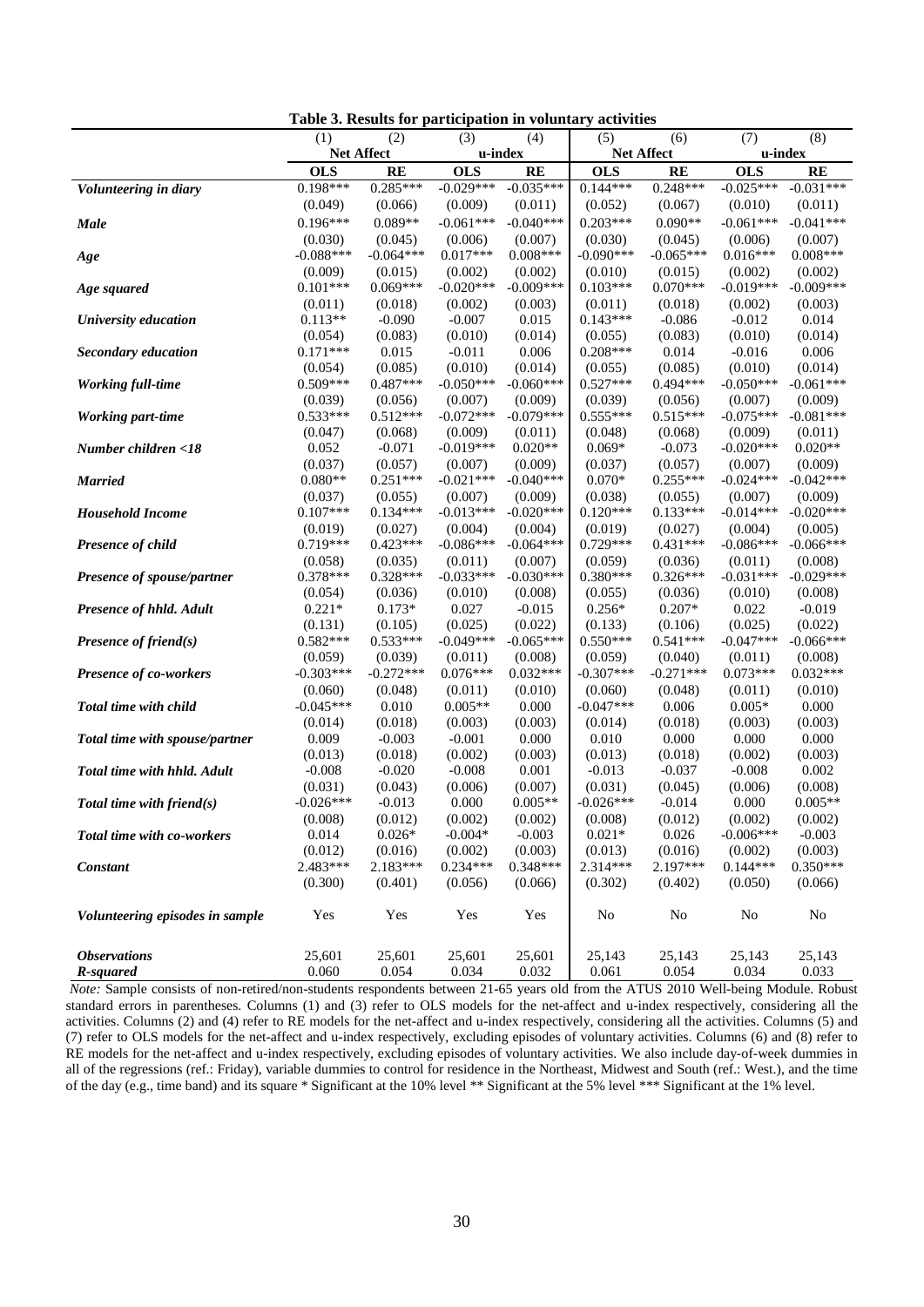| Table 4. Results for time in voluntary activities |             |             |             |             |             |             |             |             |  |
|---------------------------------------------------|-------------|-------------|-------------|-------------|-------------|-------------|-------------|-------------|--|
|                                                   | (1)         | (2)         | (3)         | (4)         | (5)         | (6)         | (7)         | (8)         |  |
|                                                   | Net Affect  |             | u-index     |             | Net Affect  |             | u-index     |             |  |
|                                                   | <b>OLS</b>  | <b>RE</b>   | <b>OLS</b>  | <b>RE</b>   | <b>OLS</b>  | <b>RE</b>   | <b>OLS</b>  | <b>RE</b>   |  |
| Time in voluntary                                 | $0.057***$  | $0.067***$  | $-0.002$    | $-0.006$    | $0.045*$    | 0.036       | $-0.005$    | $-0.002$    |  |
|                                                   | (0.018)     | (0.024)     | (0.008)     | (0.004)     | (0.026)     | (0.027)     | (0.009)     | (0.005)     |  |
| <b>Male</b>                                       | $0.191***$  | $0.083*$    | $-0.060***$ | $-0.040***$ | $0.200***$  | $0.086*$    | $-0.061***$ | $-0.041***$ |  |
|                                                   | (0.030)     | (0.045)     | (0.015)     | (0.007)     | (0.030)     | (0.045)     | (0.015)     | (0.007)     |  |
| Age                                               | $-0.088***$ | $-0.063***$ | $0.016***$  | $0.008***$  | $-0.090***$ | $-0.064***$ | $0.016***$  | $0.008***$  |  |
|                                                   | (0.009)     | (0.015)     | (0.005)     | (0.002)     | (0.010)     | (0.015)     | (0.005)     | (0.002)     |  |
| Age squared                                       | $0.101***$  | $0.068***$  | $-0.019***$ | $-0.009***$ | $0.103***$  | $0.069***$  | $-0.019***$ | $-0.009***$ |  |
|                                                   | (0.011)     | (0.018)     | (0.006)     | (0.003)     | (0.011)     | (0.018)     | (0.006)     | (0.003)     |  |
| University education                              | $0.112**$   | $-0.088$    | $-0.007$    | 0.015       | $0.144***$  | $-0.081$    | $-0.011$    | 0.014       |  |
|                                                   | (0.054)     | (0.083)     | (0.027)     | (0.014)     | (0.055)     | (0.083)     | (0.026)     | (0.014)     |  |
| <b>Secondary education</b>                        | $0.171***$  | 0.012       | $-0.011$    | 0.007       | $0.208***$  | 0.013       | $-0.015$    | 0.006       |  |
|                                                   | (0.054)     | (0.085)     | (0.027)     | (0.014)     | (0.055)     | (0.085)     | (0.027)     | (0.014)     |  |
| <b>Working full-time</b>                          | $0.515***$  | $0.496***$  | $-0.050***$ | $-0.063***$ | $0.529***$  | $0.500***$  | $-0.051***$ | $-0.063***$ |  |
|                                                   | (0.039)     | (0.056)     | (0.018)     | (0.009)     | (0.039)     | (0.056)     | (0.018)     | (0.009)     |  |
| <b>Working part-time</b>                          | $0.538***$  | $0.515***$  | $-0.073***$ | $-0.080***$ | $0.558***$  | $0.518***$  | $-0.075***$ | $-0.082***$ |  |
|                                                   | (0.047)     | (0.068)     | (0.022)     | (0.011)     | (0.048)     | (0.068)     | (0.023)     | (0.011)     |  |
| Number children <18                               | 0.051       | $-0.066$    | $-0.020$    | $0.019**$   | $0.069*$    | $-0.067$    | $-0.021$    | $0.019**$   |  |
|                                                   | (0.037)     | (0.057)     | (0.019)     | (0.009)     | (0.037)     | (0.057)     | (0.019)     | (0.009)     |  |
| <b>Married</b>                                    | $0.081**$   | $0.253***$  | $-0.022$    | $-0.040***$ | $0.071*$    | $0.258***$  | $-0.023$    | $-0.042***$ |  |
|                                                   | (0.037)     | (0.055)     | (0.019)     | (0.009)     | (0.038)     | (0.055)     | (0.019)     | (0.009)     |  |
| <b>Household Income</b>                           | $0.107***$  | $0.134***$  | $-0.014$    | $-0.020***$ | $0.120***$  | $0.134***$  | $-0.015$    | $-0.020***$ |  |
|                                                   | (0.019)     | (0.027)     | (0.009)     | (0.004)     | (0.019)     | (0.027)     | (0.009)     | (0.004)     |  |
| Presence of child                                 | $0.721***$  | $0.421***$  | $-0.086***$ | $-0.063***$ | $0.729***$  | $0.429***$  | $-0.085***$ | $-0.065***$ |  |
|                                                   | (0.058)     | (0.035)     | (0.018)     | (0.007)     | (0.059)     | (0.036)     | (0.018)     | (0.008)     |  |
| Presence of spouse/partner                        | $0.380***$  | $0.333***$  | $-0.033*$   | $-0.031***$ | $0.381***$  | $0.331***$  | $-0.033*$   | $-0.030***$ |  |
|                                                   | (0.054)     | (0.036)     | (0.018)     | (0.008)     | (0.055)     | (0.036)     | (0.018)     | (0.008)     |  |
| Presence of hhld. Adult                           | $0.219*$    | 0.169       | 0.028       | $-0.013$    | $0.251*$    | $0.201*$    | 0.025       | $-0.017$    |  |
|                                                   | (0.131)     | (0.105)     | (0.042)     | (0.022)     | (0.133)     | (0.106)     | (0.043)     | (0.022)     |  |
| Presence of friend $(s)$                          | $0.589***$  | $0.525***$  | $-0.051***$ | $-0.062***$ | $0.556***$  | $0.534***$  | $-0.047**$  | $-0.063***$ |  |
|                                                   | (0.058)     | (0.039)     | (0.019)     | (0.008)     | (0.059)     | (0.040)     | (0.020)     | (0.008)     |  |
| Presence of co-workers                            | $-0.310***$ | $-0.303***$ | $0.076***$  | $0.043***$  | $-0.310***$ | $-0.302***$ | $0.077***$  | $0.043***$  |  |
|                                                   | (0.060)     | (0.048)     | (0.026)     | (0.010)     | (0.060)     | (0.049)     | (0.026)     | (0.011)     |  |
| Total time with child                             | $-0.045***$ | 0.008       | 0.005       | 0.000       | $-0.047***$ | 0.005       | 0.005       | 0.001       |  |
|                                                   | (0.014)     | (0.018)     | (0.007)     | (0.003)     | (0.014)     | (0.018)     | (0.007)     | (0.003)     |  |
| Total time with spouse/partner                    | 0.009       | $-0.004$    | $-0.001$    | 0.001       | 0.009       | $-0.002$    | 0.000       | 0.000       |  |
|                                                   | (0.013)     | (0.018)     | (0.005)     | (0.003)     | (0.013)     | (0.018)     | (0.005)     | (0.003)     |  |
| <b>Total time with hhld. Adult</b>                | $-0.008$    | $-0.021$    | $-0.008$    | 0.000       | $-0.010$    | $-0.035$    | $-0.009$    | 0.002       |  |
|                                                   | (0.031)     | (0.043)     | (0.011)     | (0.007)     | (0.031)     | (0.045)     | (0.012)     | (0.008)     |  |
| Total time with friend(s)                         | $-0.026***$ | $-0.012$    | 0.000       | $0.004**$   | $-0.026***$ | $-0.013$    | 0.000       | $0.004**$   |  |
|                                                   | (0.008)     | (0.012)     | (0.004)     | (0.002)     | (0.008)     | (0.012)     | (0.004)     | (0.002)     |  |
| Total time with co-workers                        | 0.013       | $0.027*$    | $-0.004$    | $-0.004$    | 0.020       | $0.028*$    | $-0.006$    | $-0.004$    |  |
|                                                   | (0.012)     | (0.016)     | (0.005)     | (0.003)     | (0.013)     | (0.016)     | (0.005)     | (0.003)     |  |
| Constant                                          | 2.480***    | 1.693***    | $0.237*$    | $0.520***$  | 2.307***    | $1.697***$  | $0.256*$    | $0.523***$  |  |
|                                                   | (0.300)     | (0.412)     | (0.138)     | (0.069)     | (0.302)     | (0.413)     | (0.138)     | (0.069)     |  |
| Volunt. episode in sample                         | Yes         | Yes         | Yes         | Yes         | No          | No          | No          | No          |  |
| <b>Observations</b>                               | 25,601      | 25,601      | 25,601      | 25,601      | 25,143      | 25,143      | 25,143      | 25,143      |  |
| R-squared                                         | 0.059       | 0.054       | 0.034       | 0.035       | 0.061       | 0.054       | 0.034       | 0.035       |  |

errors in parentheses. Columns (1) and (3) refer to OLS models for the net-affect and u-index respectively, considering all the activities. Columns (2) and (4) refer to RE models for the net-affect and u-index respectively, considering all the activities. Columns (5) and (7) refer to OLS models for the net-affect and u-index respectively, excluding episodes of voluntary activities. Columns (6) and (8) refer to RE models for the net-affect and u-index respectively, excluding episodes of voluntary activities. We also include day-of-week dummies in all of the regressions (ref.: Friday), variable dummies to control for residence in the Northeast, Midwest and South (ref.: West.), and the time of the day (e.g., time band) and its square \* Significant at the 10% level \*\* Significant at the 5% level \*\*\* Significant at the 1% level.

*Note:* Sample consists of non-retired/non-students respondents between 21-65 years old from the ATUS 2010 Well-being Module. Robust standard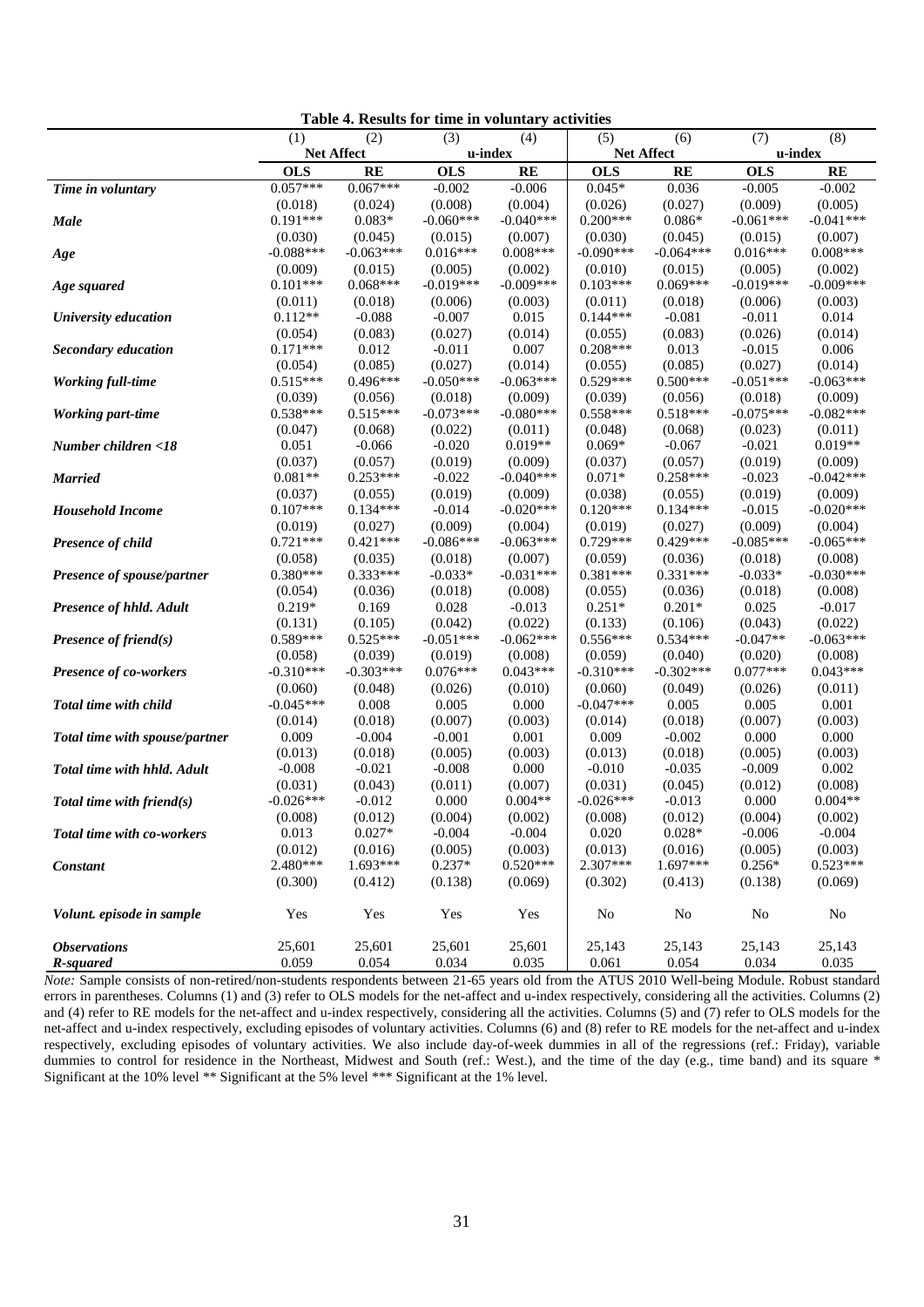|                                    |             |                   | rabic of indignoity and participation in voluntary |             | acuviucs                                                                                   |             |             |                |
|------------------------------------|-------------|-------------------|----------------------------------------------------|-------------|--------------------------------------------------------------------------------------------|-------------|-------------|----------------|
|                                    | (1)         | (2)               | (3)<br>(4)                                         |             | (5)                                                                                        | (6)         | (7)         | (8)            |
|                                    |             | <b>Net Affect</b> | u-index                                            |             | <b>Net Affect</b>                                                                          |             | u-index     |                |
|                                    | <b>OLS</b>  | <b>RE</b>         | <b>OLS</b>                                         | <b>RE</b>   | <b>OLS</b>                                                                                 | <b>RE</b>   | <b>OLS</b>  | RE             |
|                                    |             |                   |                                                    |             | Panel A: Interaction between participation in voluntary activities and weekday/non-weekday |             |             |                |
| Participation in voluntary act.    | $0.207***$  | $0.345***$        | $-0.014$                                           | $-0.039***$ | $0.202***$                                                                                 | $0.310***$  | $-0.017$    | $-0.037***$    |
|                                    | (0.073)     | (0.080)           | (0.014)                                            | (0.013)     | (0.076)                                                                                    | (0.082)     | (0.014)     | (0.014)        |
| Weekday                            | $-0.187***$ | $-0.221***$       | $0.027***$                                         | $0.029***$  | $-0.185***$                                                                                | $-0.220***$ | $0.027***$  | $0.028***$     |
|                                    | (0.036)     | (0.047)           | (0.007)                                            | (0.008)     | (0.036)                                                                                    | (0.047)     | (0.007)     | (0.008)        |
| Participation in voluntary         |             |                   |                                                    |             |                                                                                            |             |             |                |
| act.*Weekday                       | 0.008       | $-0.188$          | $-0.027$                                           | 0.015       | $-0.081$                                                                                   | $-0.196$    | $-0.016$    | 0.021          |
|                                    | (0.097)     | (0.136)           | (0.018)                                            | (0.022)     | (0.103)                                                                                    | (0.139)     | (0.019)     | (0.023)        |
|                                    |             |                   |                                                    |             |                                                                                            |             |             |                |
| Volunt. episode in sample          | Yes         | Yes               | Yes                                                | Yes         | N <sub>0</sub>                                                                             | No          | No          | No             |
|                                    |             |                   |                                                    |             |                                                                                            |             |             |                |
| <i><b>Observations</b></i>         | 25,601      | 25,601            | 25,601                                             | 25,601      | 25,143                                                                                     | 25,143      | 25,143      | 25,143         |
| R-squared                          | 0.058       | 0.055             | 0.033                                              | 0.035       | 0.059                                                                                      | 0.055       | 0.033       | 0.035          |
|                                    |             |                   |                                                    |             | Panel B: Inclusion of religious activities in definition of voluntary activities           |             |             |                |
| Participation in voluntary         |             |                   |                                                    |             |                                                                                            |             |             |                |
| act.including religious act.       | $0.571***$  | $0.547***$        | $-0.050***$                                        | $-0.050***$ | $0.560***$                                                                                 | $0.499***$  | $-0.049***$ | $-0.044***$    |
|                                    | (0.065)     | (0.087)           | (0.012)                                            | (0.014)     | (0.073)                                                                                    | (0.091)     | (0.014)     | (0.015)        |
|                                    |             |                   |                                                    |             |                                                                                            |             |             |                |
| Volunt. episode in sample          | Yes         | Yes               | Yes                                                | Yes         | No                                                                                         | No          | No          | N <sub>0</sub> |
|                                    |             |                   |                                                    |             |                                                                                            |             |             |                |
| <b>Observations</b>                | 25,601      | 25,601            | 25,601                                             | 25,601      | 25,143                                                                                     | 25,143      | 25,143      | 25,143         |
|                                    |             |                   |                                                    |             |                                                                                            |             |             |                |
| R-squared                          | 0.058       | 0.033             | 0.055                                              | 0.035       | 0.059                                                                                      | 0.033       | 0.055       | 0.035          |
|                                    |             |                   |                                                    |             | Panel C: Interaction between participation in voluntary activities and going to church     |             |             |                |
| Participation in voluntary act.    | 0.079       | $0.189***$        | $-0.024**$                                         | $-0.026**$  | 0.018                                                                                      | $0.151**$   | $-0.020**$  | $-0.023*$      |
|                                    | (0.053)     | (0.072)           | (0.010)                                            | (0.012)     | (0.056)                                                                                    | (0.074)     | (0.010)     | (0.012)        |
| To church during the day           | $0.551***$  | 0.441             | $-0.118***$                                        | $-0.080$    | $0.551***$                                                                                 | 0.439       | $-0.118***$ | $-0.080$       |
|                                    | (0.212)     | (0.350)           | (0.040)                                            | (0.057)     | (0.213)                                                                                    | (0.350)     | (0.040)     | (0.057)        |
| Participation in voluntary act.*To |             |                   |                                                    |             |                                                                                            |             |             |                |
| church during the day              | 0.186       | 0.057             | $0.082*$                                           | 0.034       | 0.242                                                                                      | 0.070       | $0.082*$    | 0.038          |
|                                    | (0.244)     | (0.381)           | (0.046)                                            | (0.062)     | (0.249)                                                                                    | (0.382)     | (0.047)     | (0.063)        |
|                                    |             |                   |                                                    |             |                                                                                            |             |             |                |
| Volunt. episode in sample          | Yes         | Yes               | Yes                                                | Yes         | No                                                                                         | No          | No          | No             |
|                                    |             |                   |                                                    |             |                                                                                            |             |             |                |
| <b>Observations</b>                | 25,601      | 25,601            | 25,601                                             | 25,601      | 25,143                                                                                     | 25,143      | 25,143      | 25,143         |
| R-squared                          | 0.061       | 0.056             | 0.035                                              | 0.036       | 0.062                                                                                      | 0.056       | 0.035       | 0.036          |
|                                    |             |                   |                                                    |             | Panel D: Analysis for participation in voluntary activites in non-working days only        |             |             |                |
| Participation in voluntary act.    | $0.25***$   | $0.29***$         | $-0.010$                                           | $-0.03**$   | $0.20***$                                                                                  | $0.27***$   | $-0.010$    | $-0.03**$      |
|                                    | (0.065)     | (0.089)           | (0.011)                                            | (0.013)     | (0.069)                                                                                    | (0.090)     | (0.012)     | (0.014)        |
|                                    |             |                   |                                                    |             |                                                                                            |             |             |                |
|                                    |             |                   | Yes                                                |             |                                                                                            | $\rm No$    | ${\bf No}$  |                |
| Volunt. episode in sample          | Yes         | Yes               |                                                    | Yes         | $\rm No$                                                                                   |             |             | $\rm No$       |
|                                    |             |                   |                                                    |             |                                                                                            |             |             |                |
| <b>Observations</b>                | 12,928      | 12,928            | 12,928                                             | 12,928      | 12,612                                                                                     | 12,612      | 12,612      | 12,612         |
| R-squared                          | 0.082       | 0.075             | 0.056                                              | 0.037       | 0.084                                                                                      | 0.075       | 0.058       | 0.033          |

**Table 5. Religiosity and participation in voluntary activities**

*Note:* Sample consists of non-retired/non-students respondents between 21-65 years old from the ATUS 2010 Well-being Module. Robust standard errors in parentheses. Columns (1) and (3) refer to OLS models for the net-affect and u-index respectively, considering all the activities. Columns (2) and (4) refer to RE models for the net-affect and u-index respectively, considering all the activities. Columns (5) and (7) refer to OLS models for the net-affect and u-index respectively, excluding episodes of voluntary activities. Columns (6) and (8) refer to RE models for the net-affect and u-index respectively, excluding episodes of voluntary activities. We also include day-of-week dummies in all of the regressions (ref.: Friday), variable dummies to control for residence in the Northeast, Midwest and South (ref.: West.), and the time of the day (e.g., time band) and its square \* Significant at the 10% level \*\* Significant at the 5% level \*\*\* Significant at the 1% level.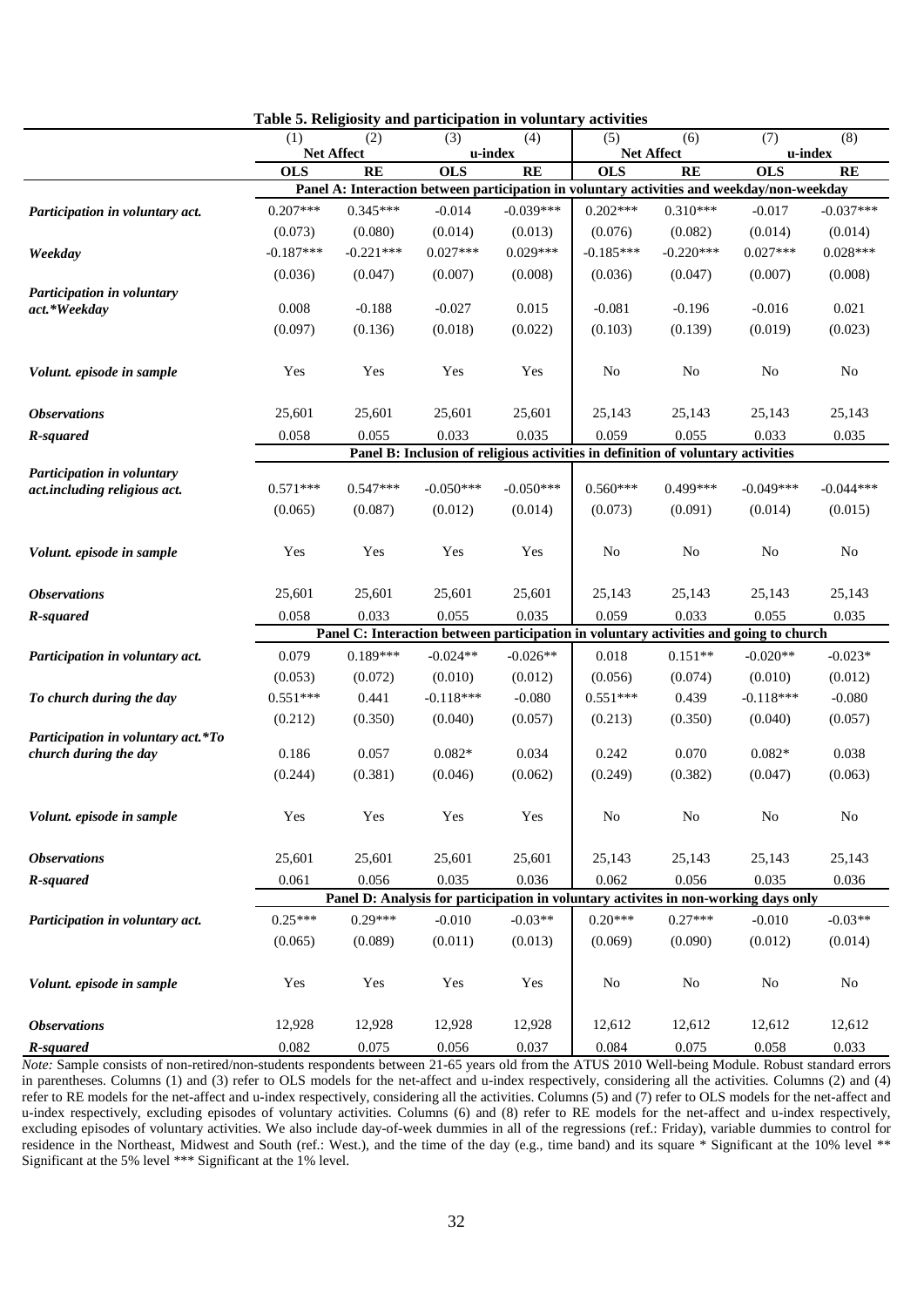|                                                      | (1)                                                      | (2)                    | (3)                   | (4)                    | (5)                   | (6)                 | (7)                   | (8)                    |
|------------------------------------------------------|----------------------------------------------------------|------------------------|-----------------------|------------------------|-----------------------|---------------------|-----------------------|------------------------|
|                                                      | <b>IV2SLS</b>                                            |                        | G2SLS random-effects  |                        | <b>IV 2SLS</b>        |                     | GLS random-effects    |                        |
|                                                      | Net affect                                               | u-index                | Net affect            | u-index                | Net affect            | u-index             | Net affect            | u-index                |
| Volunteering in diary                                | 0.690                                                    | $-0.421$               | $-0.811$              | 0.183                  | 0.542                 | $-0.530*$           | $-0.105$              | 0.029                  |
|                                                      | (1.503)                                                  | (0.290)                | (2.655)               | (0.440)                | (1.428)               | (0.282)             | (2.064)               | (0.339)                |
| Male                                                 | $0.214***$                                               | $-0.075***$            | 0.058                 | $-0.034**$             | $0.209***$            | $-0.079***$         | 0.079                 | $-0.039***$            |
|                                                      | (0.062)                                                  | (0.012)                | (0.092)               | (0.015)                | (0.060)               | (0.012)             | (0.076)               | (0.012)                |
| Age                                                  | $-0.092***$                                              | $0.019***$             | $-0.057**$            | $0.007*$               | $-0.091***$           | $0.020***$          | $-0.061***$           | $0.008**$              |
|                                                      | (0.014)                                                  | (0.003)                | (0.024)               | (0.004)                | (0.013)               | (0.003)             | (0.021)               | (0.003)                |
| Age squared                                          | $0.104***$                                               | $-0.022***$            | $0.063***$            | $-0.008**$             | $0.103***$            | $-0.023***$         | $0.067***$            | $-0.009***$            |
|                                                      | (0.015)                                                  | (0.003)                | (0.023)               | (0.004)                | (0.015)               | (0.003)             | (0.021)               | (0.003)                |
| University education                                 | 0.099                                                    | 0.004                  | $-0.037$              | 0.005                  | 0.103                 | 0.008               | $-0.072$              | 0.013                  |
|                                                      | (0.069)                                                  | (0.013)                | (0.158)               | (0.026)                | (0.068)               | (0.013)             | (0.133)               | (0.022)                |
| <b>Secondary education</b>                           | $0.171***$                                               | $-0.010$               | 0.028                 | 0.004                  | $0.171***$            | $-0.010$            | 0.018                 | 0.006                  |
|                                                      | (0.054)                                                  | (0.011)                | (0.094)               | (0.015)                | (0.054)               | (0.011)             | (0.090)               | (0.015)                |
| <b>Working full-time</b>                             | $0.512***$                                               | $-0.052***$            | $0.478***$            | $-0.060***$            | $0.511***$            | $-0.052***$         | $0.489***$            | $-0.062***$            |
|                                                      | (0.040)                                                  | (0.008)                | (0.070)               | (0.011)                | (0.040)               | (0.008)             | (0.064)               | (0.010)                |
| Working part-time                                    | $0.527***$                                               | $-0.067***$            | $0.513***$            | $-0.080***$            | $0.529***$            | $-0.066***$         | $0.514***$            | $-0.080***$            |
|                                                      | (0.051)                                                  | (0.010)                | (0.068)               | (0.011)                | (0.051)               | (0.010)             | (0.067)               | (0.011)                |
| Number children <18                                  | 0.043                                                    | $-0.012$               | $-0.042$              | 0.014                  | 0.045                 | $-0.010$            | $-0.060$              | 0.018                  |
|                                                      | (0.047)<br>0.069                                         | (0.009)<br>$-0.013$    | (0.087)<br>$0.282***$ | (0.014)<br>$-0.046***$ | (0.046)<br>0.072      | (0.009)<br>$-0.011$ | (0.076)<br>$0.260***$ | (0.012)<br>$-0.041***$ |
| <b>Married</b>                                       |                                                          |                        |                       |                        |                       | (0.009)             |                       | (0.013)                |
| <b>Household Income</b>                              | (0.049)<br>$0.106***$                                    | (0.009)<br>$-0.012***$ | (0.098)<br>$0.135***$ | (0.016)<br>$-0.020***$ | (0.048)<br>$0.106***$ | $-0.012***$         | (0.083)<br>$0.134***$ | $-0.020***$            |
|                                                      | (0.019)                                                  | (0.004)                | (0.028)               | (0.005)                | (0.019)               | (0.004)             | (0.028)               | (0.005)                |
| <b>Presence of child</b>                             | $0.722***$                                               | $-0.088***$            | $0.427***$            | $-0.065***$            | $0.721***$            | $-0.089***$         | $0.423***$            | $-0.064***$            |
|                                                      | (0.059)                                                  | (0.011)                | (0.041)               | (0.009)                | (0.059)               | (0.012)             | (0.039)               | (0.009)                |
| Presence of spouse/partner                           | $0.367***$                                               | $-0.024**$             | $0.338***$            | $-0.033***$            | $0.371***$            | $-0.022*$           | $0.334***$            | $-0.032***$            |
|                                                      | (0.064)                                                  | (0.012)                | (0.039)               | (0.009)                | (0.063)               | (0.012)             | (0.038)               | (0.008)                |
| Presence of hhld. Adult                              | 0.244                                                    | 0.009                  | 0.163                 | $-0.011$               | 0.237                 | 0.004               | 0.166                 | $-0.013$               |
|                                                      | (0.149)                                                  | (0.029)                | (0.106)               | (0.022)                | (0.147)               | (0.029)             | (0.106)               | (0.022)                |
| Presence of friend(s)                                | $0.553***$                                               | $-0.026$               | $0.535***$            | $-0.066***$            | $0.562***$            | $-0.019$            | $0.528***$            | $-0.063***$            |
|                                                      | (0.107)                                                  | (0.021)                | (0.048)               | (0.011)                | (0.103)               | (0.020)             | (0.045)               | (0.010)                |
| <b>Presence of co-workers</b>                        | $-0.295***$                                              | $0.069***$             | $-0.303***$           | $0.043***$             | $-0.297***$           | $0.067***$          | $-0.302***$           | $0.043***$             |
|                                                      | (0.065)                                                  | (0.013)                | (0.049)               | (0.011)                | (0.064)               | (0.013)             | (0.048)               | (0.011)                |
| Total time with child                                | $-0.045***$                                              | $0.006**$              | 0.008                 | 0.001                  | $-0.045***$           | $0.006**$           | 0.008                 | 0.000                  |
|                                                      | (0.014)                                                  | (0.003)                | (0.019)               | (0.003)                | (0.014)               | (0.003)             | (0.018)               | (0.003)                |
| Total time with spouse/partner                       | 0.012                                                    | $-0.003$               | $-0.010$              | 0.002                  | 0.011                 | $-0.004$            | $-0.006$              | 0.001                  |
|                                                      | (0.016)                                                  | (0.003)                | (0.024)               | (0.004)                | (0.016)               | (0.003)             | (0.022)               | (0.004)                |
| Total time with hhld. Adult                          | $-0.019$                                                 | 0.000                  | $-0.009$              | $-0.002$               | $-0.016$              | 0.002               | $-0.016$              | $-0.001$               |
|                                                      | (0.044)                                                  | (0.008)                | (0.050)               | (0.009)                | (0.043)               | (0.008)             | (0.047)               | (0.008)                |
| Total time with friend $(s)$                         | $-0.025***$                                              | $-0.001$               | $-0.019$              | 0.006                  | $-0.025***$           | $-0.001$            | $-0.013$              | 0.004                  |
|                                                      | (0.009)                                                  | (0.002)                | (0.024)               | (0.004)                | (0.009)               | (0.002)             | (0.020)               | (0.003)                |
| Total time with co-workers                           | 0.013                                                    | $-0.004$               | 0.035                 | $-0.005$               | 0.013                 | $-0.004$            | 0.030                 | $-0.004$               |
|                                                      | (0.013)                                                  | (0.002)                | (0.026)               | (0.004)                | (0.012)               | (0.002)             | (0.022)               | (0.004)                |
| Constant                                             | 2.540***                                                 | $0.189***$             | 1.518**               | $0.555***$             | $2.522***$            | $0.176***$          | $1.645***$            | $0.527***$             |
|                                                      | (0.347)                                                  | (0.067)                | (0.641)               | (0.107)                | (0.342)               | (0.068)             | (0.560)               | (0.093)                |
|                                                      |                                                          |                        |                       |                        |                       |                     |                       |                        |
| Sargan Test $\chi^2(1)$                              |                                                          |                        |                       |                        | 0.103                 | 1.452               |                       |                        |
| $(p-value)$                                          |                                                          |                        |                       |                        | (0.749)               | (0.228)             |                       |                        |
|                                                      |                                                          |                        |                       |                        |                       |                     |                       |                        |
| First-stage: dep var = Participation in volunt. act. | 0.012                                                    |                        | 0.011                 |                        | 0.013                 |                     | 0.012                 |                        |
| Deduction for charitable giving                      | (0.002)                                                  |                        | (0.003)               |                        | (0.002)               |                     | (0.003)               |                        |
| Nonprofit instituions/10,000 inhab.                  |                                                          |                        |                       |                        | $-0.022$              |                     | $-0.043$              |                        |
|                                                      | $\qquad \qquad \blacksquare$<br>$\overline{\phantom{a}}$ |                        |                       |                        | (0.013)               |                     | (0.014)               |                        |
| F-test of excluded instruments                       | 27.05                                                    |                        |                       |                        | 14.94                 |                     |                       |                        |
| $(p-value)$                                          | (0.00)                                                   |                        |                       | ÷,                     | (0.00)                |                     |                       |                        |
|                                                      |                                                          |                        |                       |                        |                       |                     |                       |                        |
| <b>Observations</b>                                  | 25,601                                                   | 25,601                 | 25,143                | 25,143                 | 25,601                | 25,601              | 25,143                | 25,143                 |
| R-squared                                            | 0.056                                                    | 0.036                  | 0.036                 | 0.017                  | 0.058                 | 0.080               | 0.052                 | 0.033                  |

**Table 6. IV regression results, participation in voluntary activities**

*Note:* Sample consists of non-retired/non-students respondents between 21-65 years old from the ATUS 2010 Well-being Module. Robust standard errors in parentheses. Columns (1) and (2) show the IV 2SLS results for the net-affect and u-index respectively, when deduction for charitable gifts is used as instrument. Columns (3) and (4) show the G2SLS randon-effect results for the net-affect and u-index respectively, when deduction for charitable gifts is used as instrument. Columns (5) and (6) show the IV 2SLS results for the net-affect and u-index respectively, when deduction for charitable gifts and the number of nonprofit instituions per 10,000 inhabitants are used as instrument. Columns (7) and (8) show the G2SLS randon-effect results for the net-affect and u-index respectively, when deduction for charitable gifts and the number of nonprofit instituions per 10,000 inhabitants inhabitants are used as instrument. We also include day-of-week dummies in all of the regressions (ref.: Friday), variable dummies to control for residence in the Northeast, Midwest and South (ref.: West.), and the time of the day (e.g., time band) and its square \* Significant at the 10% level \*\* Significant at the 5% level \*\*\* Significant at the 1% level.

.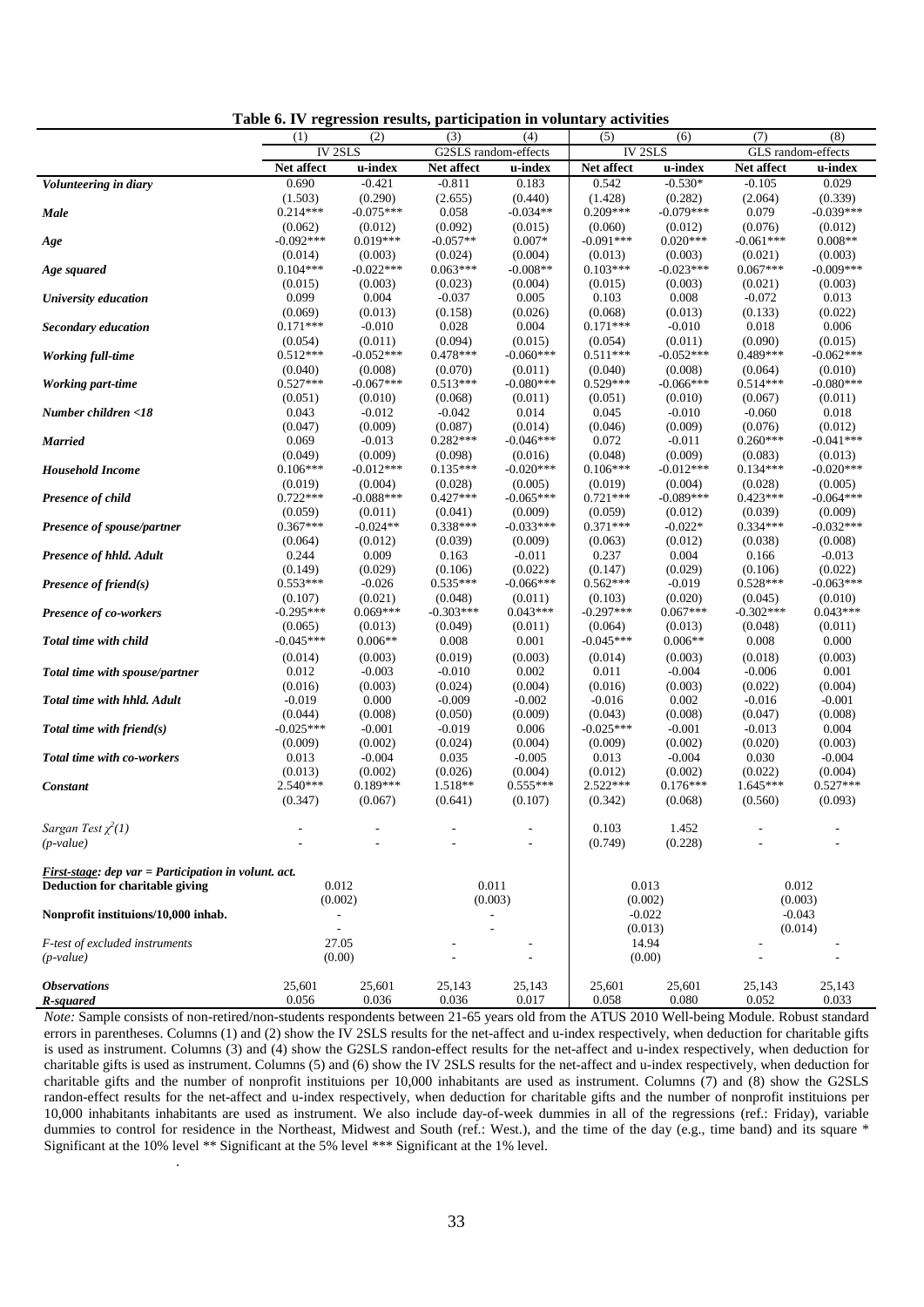|                         | <b>Time</b> |         |            | Net Affect |          |          |                          | u-index |       |           |          |                     |
|-------------------------|-------------|---------|------------|------------|----------|----------|--------------------------|---------|-------|-----------|----------|---------------------|
|                         |             |         |            | P-value    |          |          |                          | P-value |       |           |          |                     |
|                         | V           | NV      | Diff       | Diff       | V        | NV       | Diff                     | Diff    | V     | <b>NV</b> | Diff     | <b>P-value Diff</b> |
| Voluntary activities    | 102.733     | ÷,      |            | ٠          | 3.483    | $\sim$   | $\overline{\phantom{a}}$ |         | 0.194 |           | ٠        |                     |
| Supervisory child care  | 7.030       | 7.511   | $-0.481$   | (0.68)     | 4.984    | 4.503    | 0.481                    | (0.18)  | 0.092 | 0.061     | 0.031    | (0.60)              |
| Out-of-home leisure     | 30.765      | 21.883  | 8.881      | (0.00)     | 4.537    | 4.126    | 0.411                    | (0.02)  | 0.060 | 0.092     | $-0.032$ | (0.35)              |
| Religious activities    | 0.117       | 0.003   | 0.115      | (0.00)     | 4.043    | 3.828    | 0.214                    | (0.60)  | 0.115 | 0.189     | $-0.075$ | (0.16)              |
| Teaching child care     | 7.490       | 5.700   | 1.790      | (0.03)     | 2.167    | 3.751    | $-1.583$                 | (0.00)  | 0.297 | 0.151     | 0.146    | (0.04)              |
| Sports/exercise         | 10.423      | 15.032  | $-4.609$   | (0.00)     | 2.919    | 3.447    | $-0.527$                 | (0.17)  | 0.295 | 0.150     | 0.144    | (0.03)              |
| <b>Basic Child care</b> | 29.950      | 22.474  | 7.477      | (0.00)     | 3.342    | 3.409    | $-0.067$                 | (0.65)  | 0.201 | 0.195     | 0.006    | (0.82)              |
| Eating                  | 52.273      | 52.920  | $-0.647$   | (0.67)     | 3.374    | 3.343    | 0.031                    | (0.82)  | 0.159 | 0.179     | $-0.020$ | (0.36)              |
| At-home leisure         | 60.175      | 62.059  | $-1.884$   | (0.59)     | 3.363    | 3.263    | 0.100                    | (0.60)  | 0.174 | 0.209     | $-0.034$ | (0.25)              |
| Reading/listening       | 16.449      | 15.688  | 0.760      | (0.62)     | 2.694    | 3.177    | $-0.483$                 | (0.23)  | 0.338 | 0.187     | 0.151    | (0.04)              |
| Gardening/pet care      | 14.563      | 18.753  | $-4.189$   | (0.03)     | 3.549    | 3.059    | 0.490                    | (0.14)  | 0.151 | 0.229     | $-0.078$ | (0.21)              |
| Leisure travel          | 12.407      | 14.931  | $-2.524$   | (0.09)     | 3.332    | 2.984    | 0.348                    | (0.10)  | 0.207 | 0.197     | 0.009    | (0.80)              |
| <b>Personal</b> care    | 15.966      | 13.988  | 1.978      | (0.12)     | 3.205    | 2.966    | 0.239                    | (0.30)  | 0.222 | 0.192     | 0.030    | (0.47)              |
| Cooking, meals          | 39.129      | 35.118  | 4.011      | (0.02)     | 3.215    | 2.953    | 0.263                    | (0.10)  | 0.191 | 0.224     | $-0.033$ | (0.25)              |
| <b>Adult</b> care       | 11.737      | 11.734  | 0.003      | (1.00)     | 2.635    | 2.975    | $-0.340$                 | (0.43)  | 0.494 | 0.255     | 0.239    | (0.00)              |
| Writing/paperwork       | 18.009      | 18.470  | $-0.461$   | (0.78)     | 3.007    | 2.782    | 0.225                    | (0.38)  | 0.157 | 0.282     | $-0.125$ | (0.02)              |
| TV watching             | 91.447      | 150.092 | $-58.645$  | (0.00)     | 2.995    | 2.668    | 0.326                    | (0.10)  | 0.281 | 0.263     | 0.018    | (0.61)              |
| <b>Shopping</b>         | 31.433      | 27.931  | 3.502      | (0.05)     | 2.651    | 2.650    | 0.001                    | (1.00)  | 0.284 | 0.287     | $-0.003$ | (0.95)              |
| Commuting/work related  | 14.261      | 23.306  | $-9.045$   | (0.00)     | 3.024    | 2.618    | 0.406                    | (0.08)  | 0.188 | 0.272     | $-0.084$ | (0.08)              |
| <b>Other housework</b>  | 27.694      | 28.324  | $-0.630$   | (0.70)     | 2.807    | 2.604    | 0.203                    | (0.22)  | 0.230 | 0.273     | $-0.043$ | (0.15)              |
| <b>Education</b>        | 1.298       | 2.183   | $-0.885$   | (0.34)     | 3.283    | 2.360    | 0.923                    | (0.58)  | 0.000 | 0.279     | $-0.279$ | (0.30)              |
| <b>Housework</b>        | 49.625      | 42.439  | 7.187      | (0.01)     | 3.007    | 2.263    | 0.744                    | (0.00)  | 0.183 | 0.305     | $-0.122$ | (0.00)              |
| Main work               | 166.082     | 275.370 | $-109.288$ | (0.00)     | 2.043    | 2.285    | $-0.242$                 | (0.25)  | 0.281 | 0.331     | $-0.050$ | (0.25)              |
| Home/car maintenance    | 4.120       | 5.781   | $-1.661$   | (0.15)     | 2.370    | 2.061    | 0.309                    | (0.60)  | 0.426 | 0.293     | 0.133    | (0.27)              |
| <b>Job</b> search       | 2.615       | 5.263   | $-2.648$   | (0.05)     | $-0.150$ | 1.620    | $-1.770$                 | (0.14)  | 0.892 | 0.481     | 0.411    | (0.11)              |
| Own medical care        | 0.961       | 4.971   | $-4.010$   | (0.01)     | 0.203    | $-0.073$ | 0.276                    | (0.82)  | 0.544 | 0.742     | $-0.198$ | (0.26)              |
| <b>Sleeping</b>         | 495.884     | 501.801 | $-5.917$   | (0.17)     |          |          |                          |         |       |           |          |                     |
|                         |             |         |            |            |          |          |                          |         |       |           |          |                     |

**Table 7. Time use and daily happiness by activity and participation in voluntary activities** 

*Note:* Sample consists of episodes from non-retired/non-students respondents between 21-65 years old from the ATUS 2010 Well-being Module. Means are computed using the original weights included in the survey. For time in the different activities, we consdier the information at the diary level, taking the total time devoted to the reference activity during the day. We show the difference in time use and happiness between volunteers and non-volunteers, and in parenthesis the p-value of the difference based on a t-test type test.